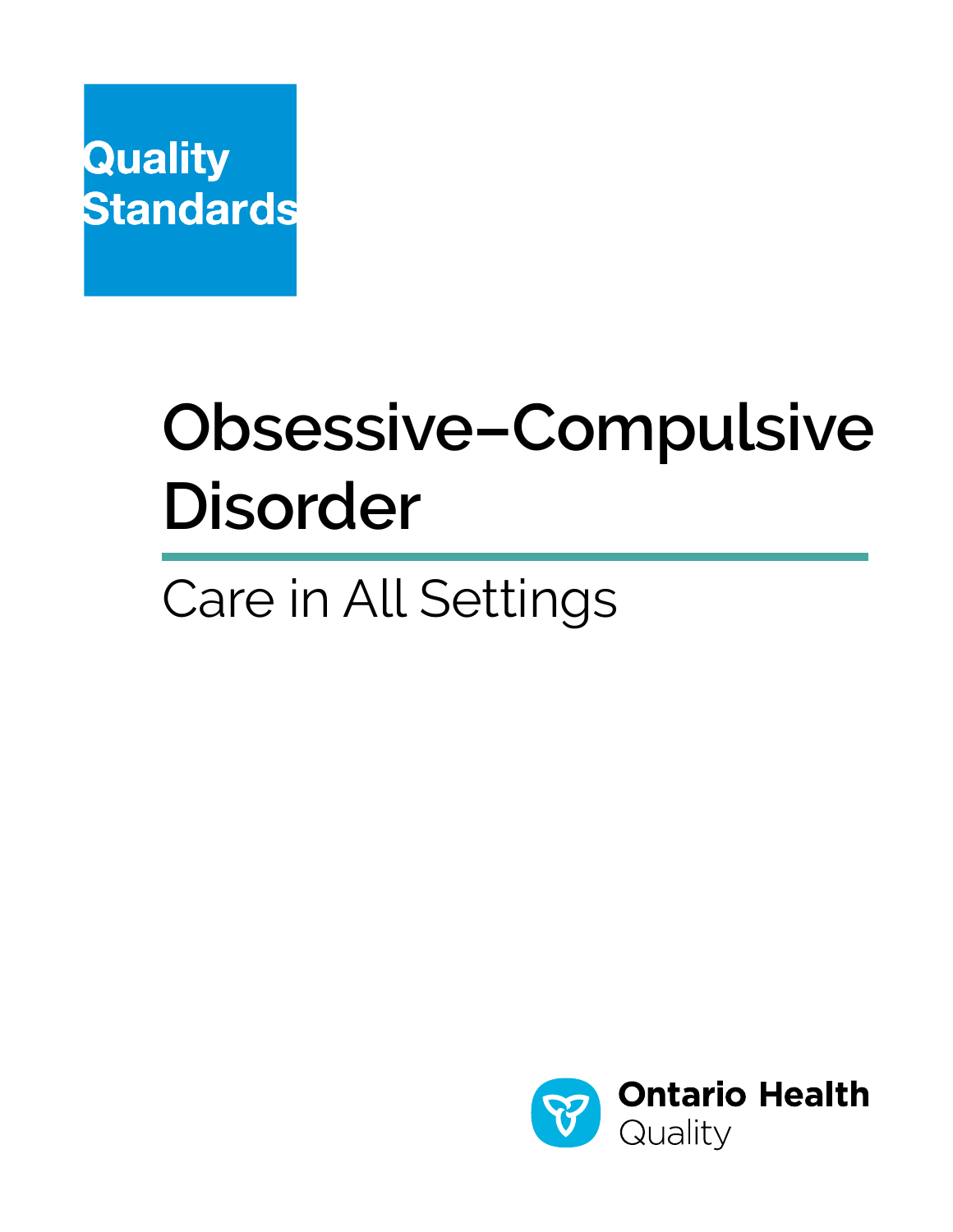# **About This Quality Standard**

The following quality standard addresses care for people with obsessive-compulsive disorder.

It applies to care for people in all settings but focuses on primary and community care. This quality standard focuses on care for adults (age 18 years and older), but it includes content that is relevant for children and adolescents (under age 18 years). It does not address care for some disorders that are related to obsessive–compulsive disorder (e.g., body dysmorphic disorder, hoarding disorder, excoriation disorder, or trichotillomania), because these are separate disorders that require different treatment.

# **What Is a Quality Standard?**

Quality standards outline what high-quality care looks like for conditions or processes where there are large variations in how care is delivered, or where there are gaps between the care provided in Ontario and the care patients should receive. They:

- Help patients, families, and caregivers know what to ask for in their care
- Help health care professionals know what care they should be offering, based on evidence and expert consensus
- Help health care organizations measure, assess, and improve their performance in caring for patients

Quality standards are developed by the Quality business unit at Ontario Health, in collaboration with health care professionals, patients, and caregivers across Ontario.

For more information, contact [qualitystandards@hqontario.ca.](mailto:qualitystandards%40hqontario.ca?subject=)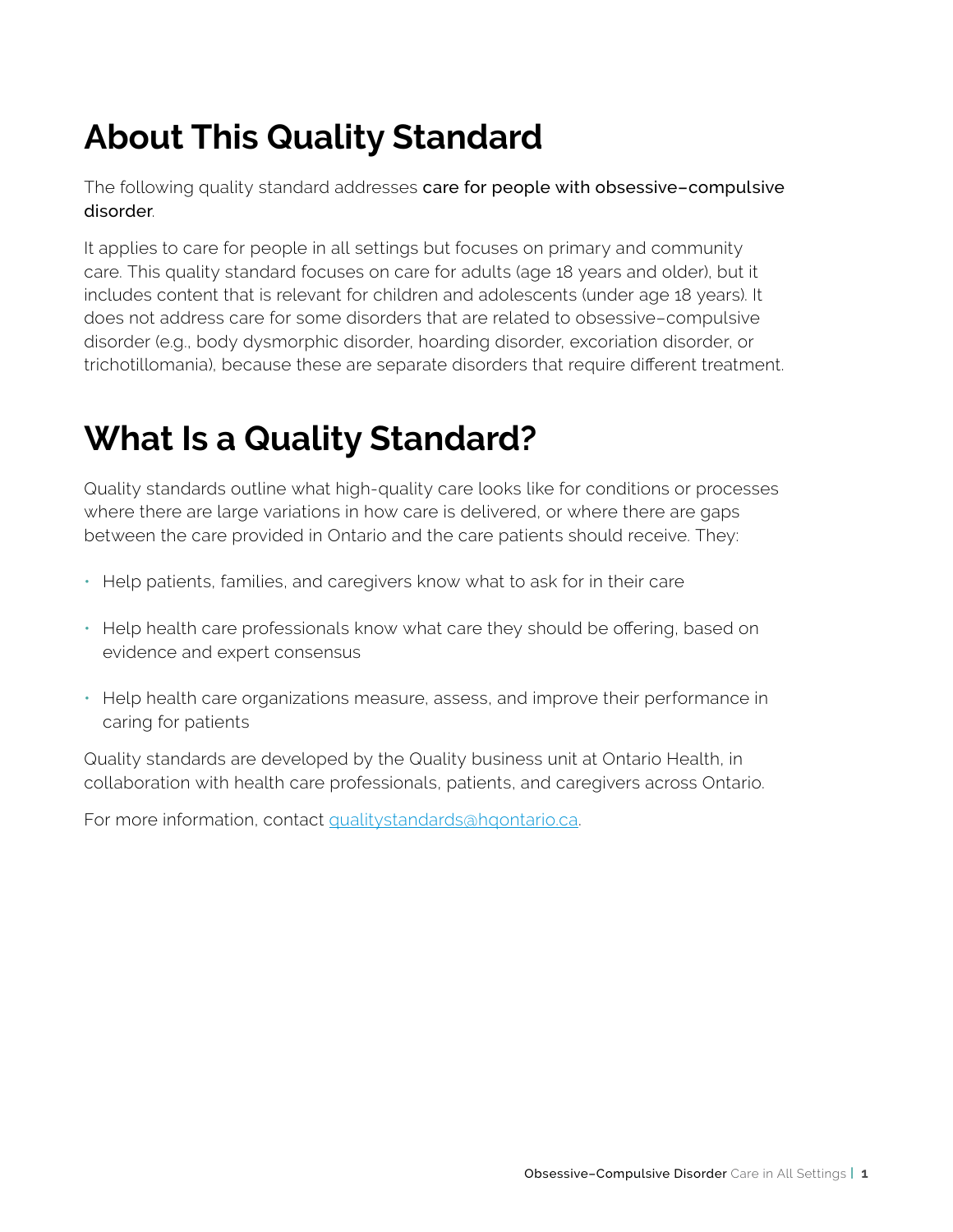# **Values That Are the Foundation of This Quality Standard**

This quality standard was created, and should be implemented, according to the [Patient Declaration of Values for Ontario.](https://www.ontario.ca/page/patient-declaration-values-ontario) This declaration "is a vision that articulates a path toward patient partnership across the health care system in Ontario. It describes a set of foundational principles that are considered from the perspective of Ontario patients, and serves as a guidance document for those involved in our health care system."

These values are:

- Respect and dignity
- Empathy and compassion
- Accountability
- Transparency
- Equity and engagement

Health care professionals should acknowledge and work toward addressing the historical and present-day impacts of colonization in the context of the lives of Indigenous Peoples throughout Canada. It is important for care to be adapted to ensure that it is culturally appropriate and safe for First Nations, Inuit, and Métis peoples. This work involves being sensitive to the impacts of intergenerational and present-day traumas and the physical, mental, emotional, and social harms experienced by Indigenous people, families, and communities. This quality standard uses existing clinical practice guideline sources developed by groups that may not include culturally relevant care or acknowledge traditional Indigenous beliefs, practices, and models of care.

This quality standard is underpinned by the principle of recovery, as described in the Mental Health Strategy for Canada. People with obsessive–compulsive disorder can lead meaningful lives. People with obsessive–compulsive disorder have a right to services provided in an environment that promotes hope, empowerment, selfdetermination, and optimism, and that are embedded in the values and practices associated with recovery-oriented care.<sup>1</sup> The concept of recovery refers to "living a satisfying, hopeful, and contributing life, even when there are on-going limitations caused by mental health problems and illnesses".<sup>2</sup> As described in the Mental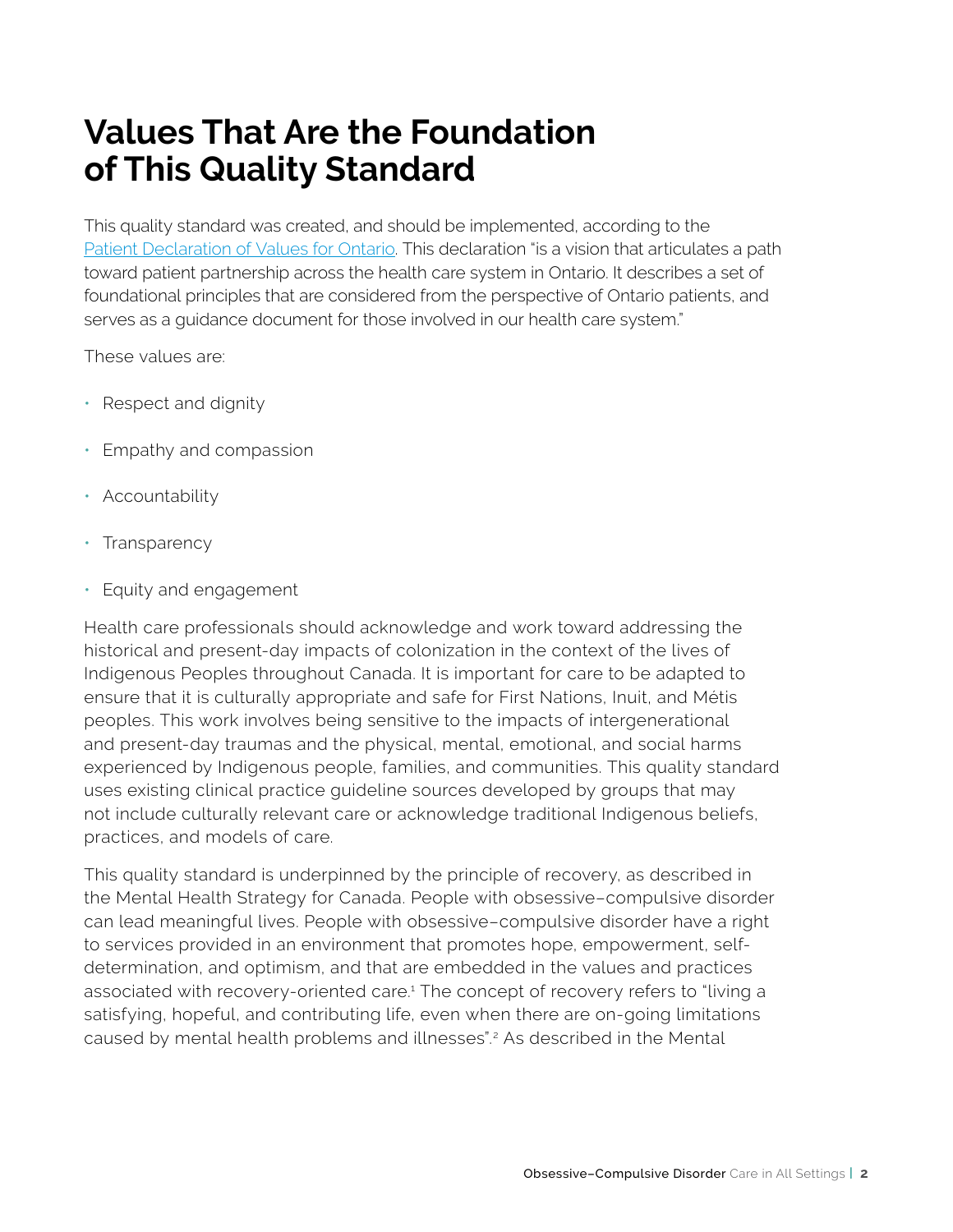Health Strategy for Canada, "recovery—a process in which people living with mental health problems and mental illnesses are actively engaged in their own journey of well-being—is possible for everyone. Recovery journeys build on individual, family, cultural, and community strengths and can be supported by many types of services, supports, and treatments".<sup>1</sup>

Mental wellness is defined as a balance of the mental, physical, spiritual, and emotional, which is enriched as individuals have: purpose in their daily lives, hope for their future, a sense of belonging, and a sense of meaning.3 These elements of mental wellness are supported by factors such as culture, language, Elders, families, and creation. The First Nations Mental Wellness Continuum Framework provides an approach that "respects, values, and utilizes First Nations cultural knowledge, approaches, languages, and ways of knowing".3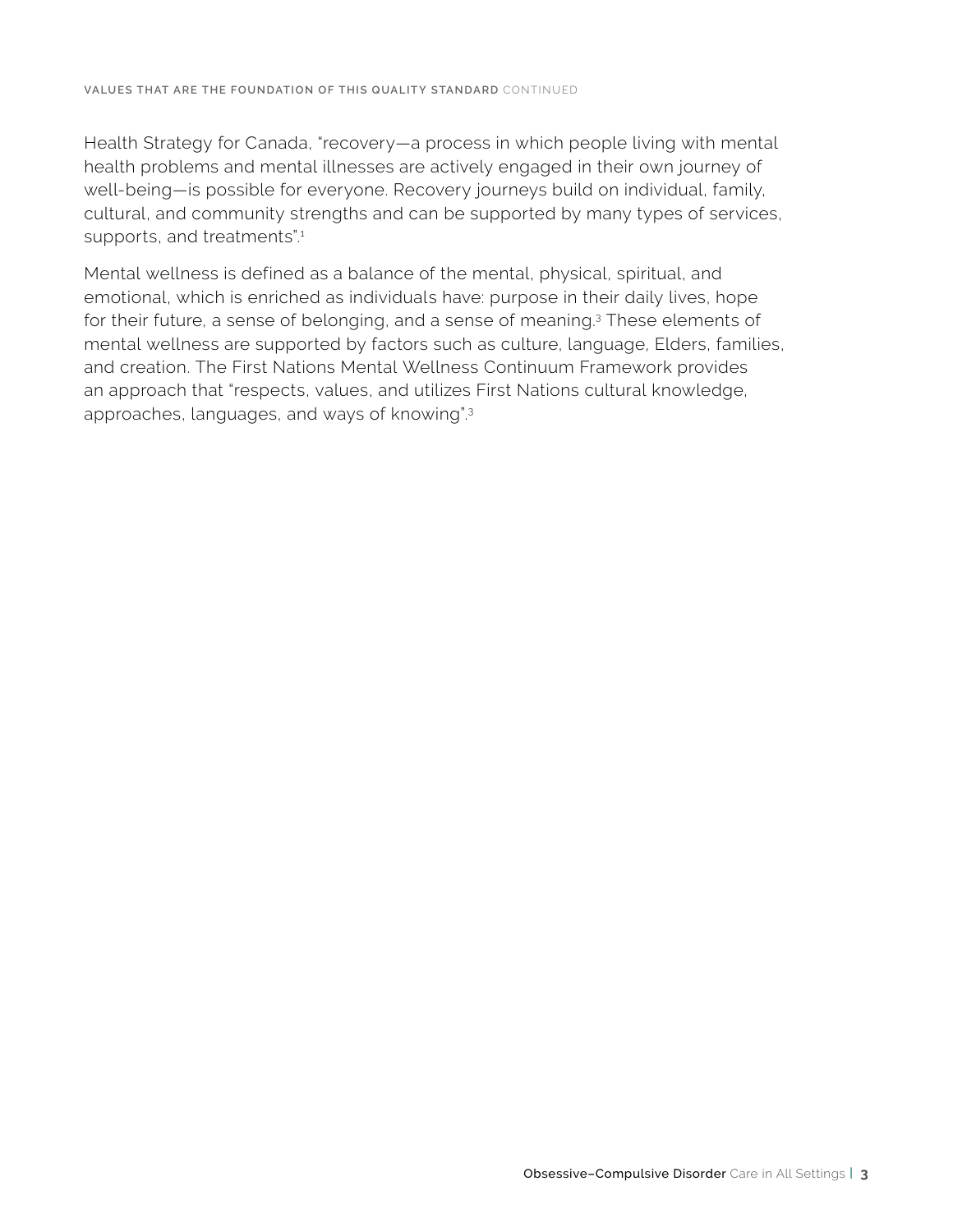# **Quality Statements to Improve Care**

These quality statements describe what high-quality care looks like for people with obsessive– compulsive disorder.

#### Quality Statement 1: Identification

People with suspected OCD are identified early using recognized screening questions and validated severity-rating scales.

### Quality Statement 2: Comprehensive Assessment

People with suspected OCD, or who have had a positive screening result for OCD, receive a timely comprehensive assessment to determine whether they have OCD, the severity of their symptoms, whether they have any comorbid conditions, and whether they have any associated functional impairment.

## Quality Statement 3: Support for Family

People with OCD are encouraged to involve their family during their assessment and treatment, considering individual needs and preferences. Family members are connected to available resources and supports and provided with psychoeducation that includes how to avoid accommodation behaviours.

## Quality Statement 4: Stepped-Care Approach for OCD

People with OCD receive treatment that follows a stepped-care approach, providing the least intensive, most effective intervention first, based on symptom severity, level of functional impairment, and individual needs and preferences.

## Quality Statement 5: Self-Help

People with OCD are informed about and supported in accessing self-help resources, such as selfhelp books, Internet-based educational resources, and support groups, considering their individual needs and preferences and in alignment with a stepped-care approach.

## Quality Statement 6: Cognitive Behavioural Therapy for OCD

People with OCD have timely access to cognitive behavioural therapy with exposure and response prevention, considering their individual needs and preferences and in alignment with a stepped-care approach. Cognitive behavioural therapy with exposure and response prevention is delivered by a health care professional with expertise in OCD.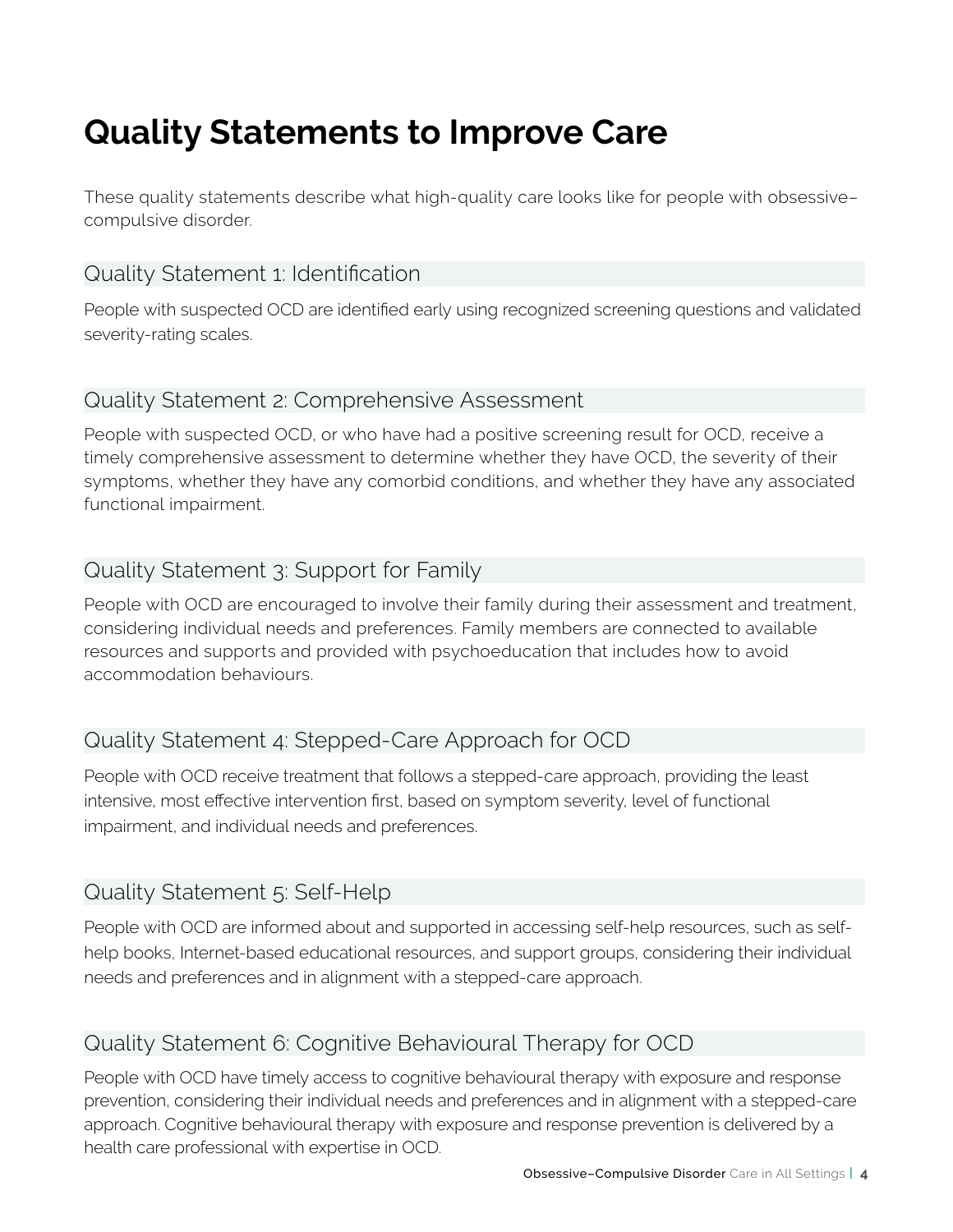# Quality Statement 7: OCD-Specific Pharmacological Treatment

People with moderate to severe OCD, or people who are not responding to psychological treatment, are offered a selective serotonin reuptake inhibitor (SSRI) at an OCD-specific dose and duration, considering their individual needs and preferences and in alignment with a stepped-care approach.

### Quality Statement 8: Monitoring

People with OCD have their response to treatment (effectiveness and tolerability) monitored regularly over the course of treatment using validated tools in conjunction with an assessment of their clinical presentation.

#### Quality Statement 9: Support During Initial Treatment Response

People with OCD are informed about what to expect and supported during their initial treatment response. When initial treatment is not working, people with OCD are reassessed. They are offered other treatment options, considering their individual needs and preferences and in alignment with a stepped-care approach.

#### Quality Statement 10: Intensive Treatment

When psychological or pharmacological treatment is not working, or in cases of severe OCD, people are referred for intensive treatment, in alignment with a stepped-care approach.

#### Quality Statement 11: Relapse Prevention

People with OCD who are receiving treatment are provided with information and education about how to prevent relapse and manage symptoms if they re-emerge.

#### Quality Statement 12: Transitions in Care

People with OCD are given appropriate care throughout their lifespan and experience seamless transitions between services and health care professionals, including between care settings and from child and adolescent services to adult services.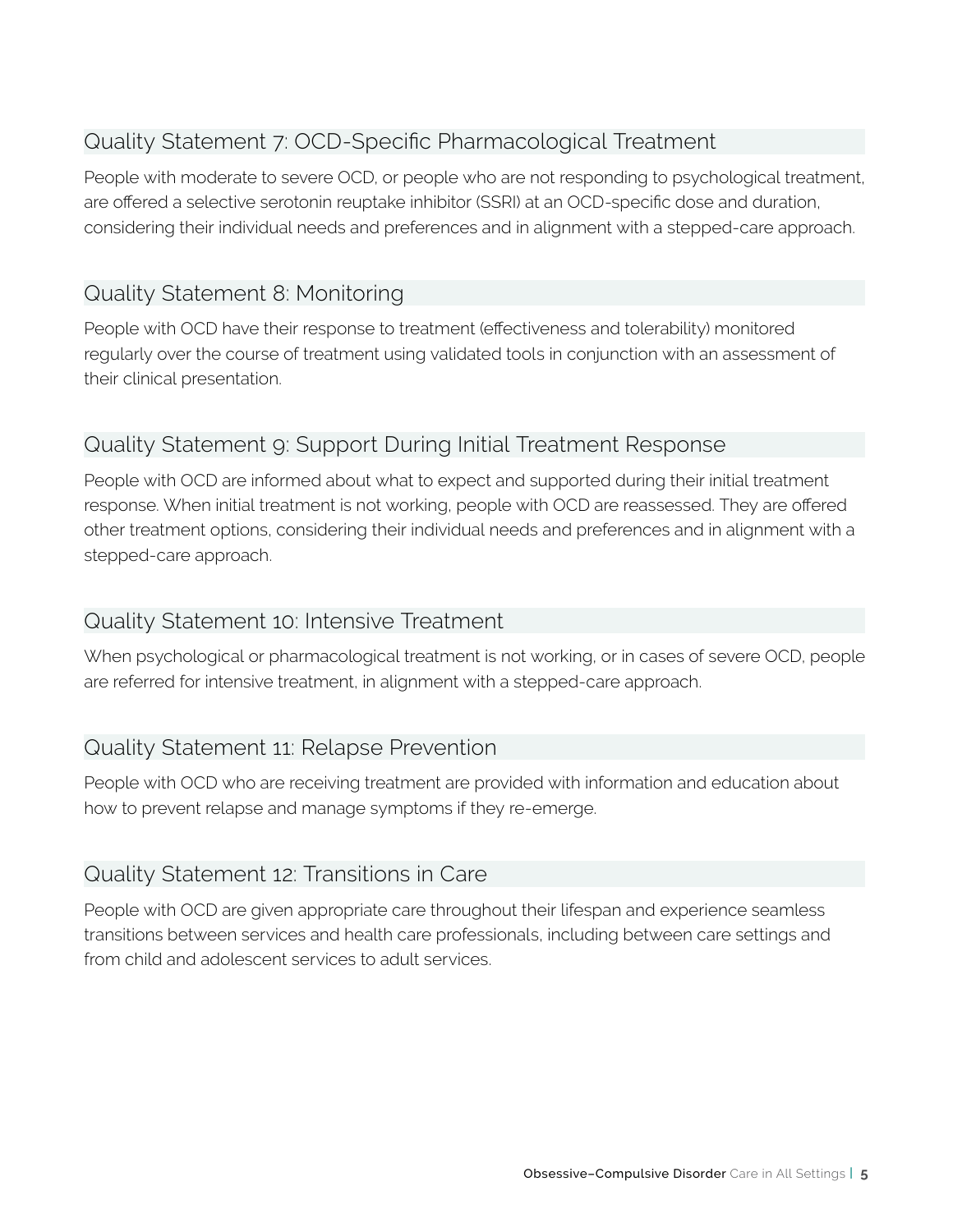# **Table of Contents**

| About This Quality Standard                                                                        | $\mathbf{1}$   |
|----------------------------------------------------------------------------------------------------|----------------|
| What Is a Quality Standard?                                                                        | 1              |
| Values That Are the Foundation of This Quality Standard                                            | $\overline{c}$ |
| Quality Statements to Improve Care                                                                 | 4              |
| Scope of This Quality Standard                                                                     | 7              |
| Why This Quality Standard Is Needed                                                                | 7              |
| How to Use This Quality Standard                                                                   | $\Theta$       |
| For Patients                                                                                       | 9              |
| For Clinicians and Organizations                                                                   | 10             |
| How to Measure Overall Success                                                                     | 11             |
| Quality Statements to Improve Care: The Details                                                    | 13             |
| Quality Statement 1: Identification                                                                | 14             |
| Quality Statement 2: Comprehensive Assessment                                                      | 18             |
| Quality Statement 3: Support for Family                                                            | 21             |
| Quality Statement 4: Stepped-Care Approach for OCD                                                 | 23             |
| Quality Statement 5: Self-Help                                                                     | 26             |
| Quality Statement 6: Cognitive Behavioural Therapy for OCD                                         | 29             |
| Quality Statement 7: OCD-Specific Pharmacological Treatment                                        | 32             |
| <b>Quality Statement 8: Monitoring</b>                                                             | 35             |
| Quality Statement 9: Support During Initial Treatment Response                                     | 38             |
| Quality Statement 10: Intensive Treatment                                                          | 40             |
| Quality Statement 11: Relapse Prevention                                                           | 42             |
| Quality Statement 12: Transitions in Care                                                          | 45             |
| Emerging Practice Statement: Mindfulness-Based Therapy                                             | 47             |
| Appendices                                                                                         | 48             |
| Appendix 1. Recommendations for Adoption: How the Health Care<br>System Can Support Implementation | 49             |
| Appendix 2. Measurement to Support Improvement                                                     | 52             |
| Appendix 3. Glossary                                                                               | 67             |
| Acknowledgements                                                                                   | 68             |
| References                                                                                         | 70             |
| About Us                                                                                           | 73             |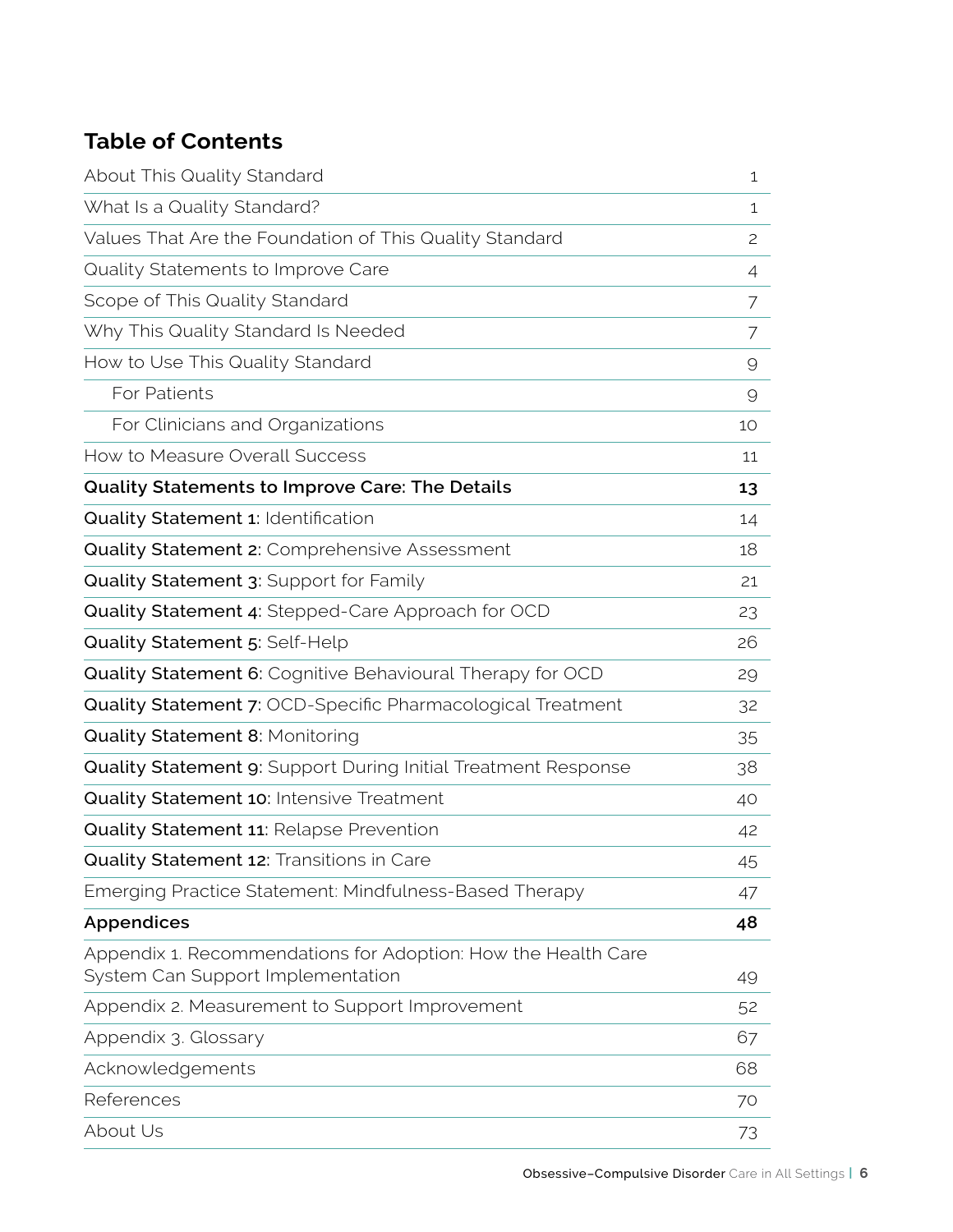# **Scope of This Quality Standard**

This quality standard addresses care for people living with obsessive–compulsive disorder (OCD). It applies to care for people in all settings but focuses on primary and community care. This quality standard focuses on care for adults (age 18 years and older), but it includes content that is relevant for children and adolescents (under age 18 years).

Few clinical practice guidelines were available to support the development of a comprehensive quality standard for children and adolescents. In this standard, guidance is provided where relevant clinical practice guideline recommendations and content for children and adolescents were available.

This quality standard uses the *Diagnostic and Statistical Manual of Mental Disorders*, Fifth Edition (*DSM-5*) categorization of OCD as the presence of obsessions, compulsions, or both4:

- Obsessions are "recurrent and persistent thoughts, urges, or impulses that are experienced as … intrusive and unwanted, and that in most individuals cause marked anxiety or distress. The individual attempts to ignore or suppress such thoughts, urges, or images, or to neutralize them with some other thought or action"
- Compulsions are "repetitive behaviours (e.g., hand washing, ordering, checking) or mental acts (e.g., praying, counting, repeating words silently) that the individual feels driven to perform in response to an obsession or according to rules that must be applied rigidly. The behaviours or mental acts are aimed at preventing or reducing anxiety or stress or preventing some dreaded event or situation"

This quality standard does not include OCD-related disorders, such as body dysmorphic disorder, hoarding disorder, excoriation disorder, or trichotillomania. Disorders related to OCD were excluded from the scope because of limitations in the relevant clinical practice guidelines. This quality standard also does not address trauma- and stressor-related disorders (including post-traumatic stress disorder).

For information about anxiety disorders, please see *Anxiety Disorders: Care in All Settings*, which was developed concurrently with this quality standard.

# **Why This Quality Standard Is Needed**

Obsessive–compulsive disorder is characterized by the presence of obsessions (recurrent, persistent, intrusive thoughts, urges, or images) and/or compulsions (repetitive behaviours). It is estimated that 1.6 to 2.3% of adults (1 in 50) have had OCD at some time in their life (lifetime prevalence).<sup>5-8</sup> Based on a Statistics Canada population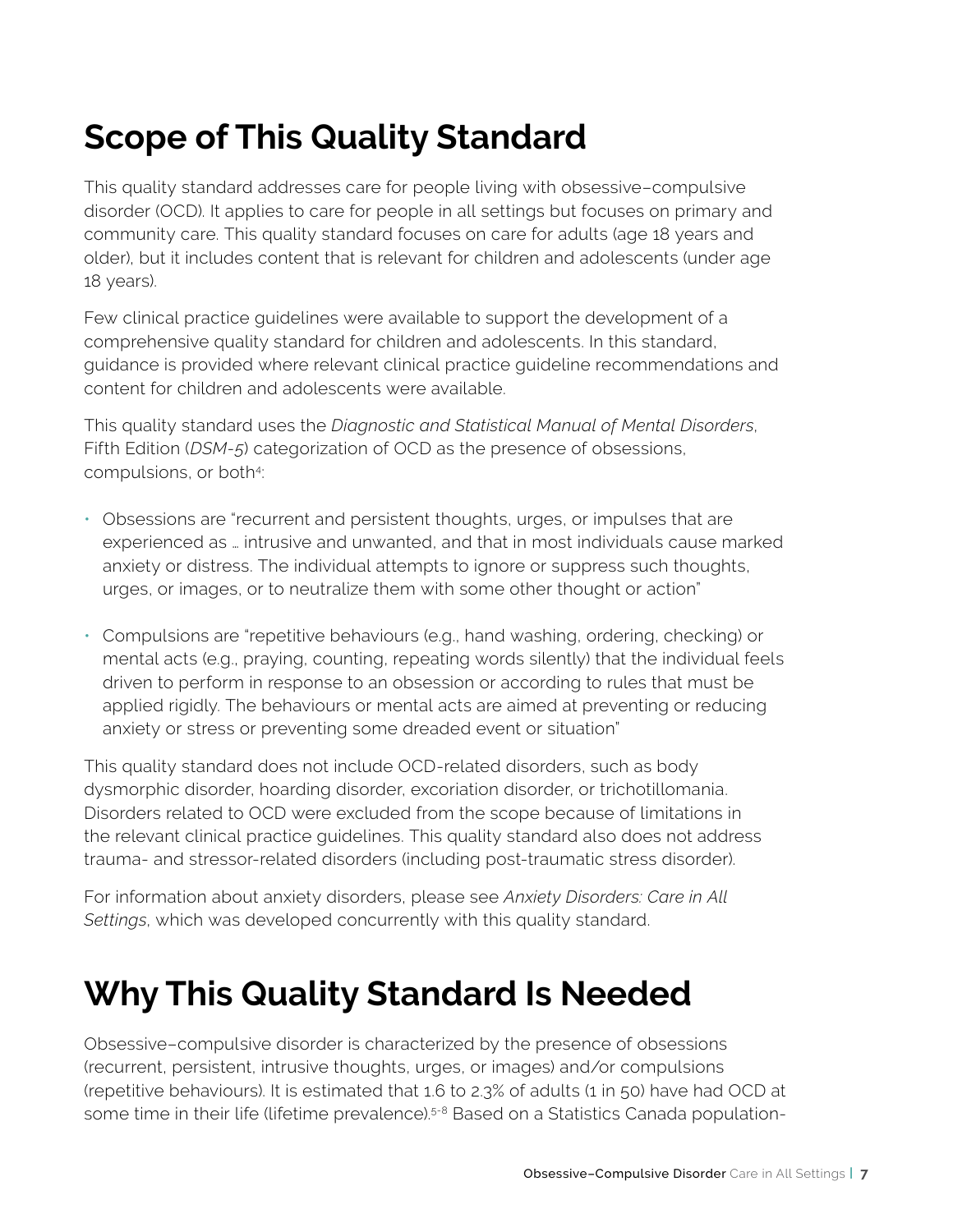based health survey, the prevalence of diagnosed OCD in Canada is 0.93%, or 1 in 100 people aged 15 or older.9 Among children, OCD is more common in boys; but among adults, men and women are equally affected.<sup>10</sup>

The disabling symptoms of OCD contribute to a poorer quality of life, not only for people with OCD, but also for their families.<sup>5,11</sup> The debilitating symptoms and considerable functional impairment associated with OCD lead to a higher risk of suicidal ideation and suicide attempts.<sup>12</sup> About one-quarter of people with OCD have attempted suicide.5,11

Obsessive–compulsive disorder also contributes to the considerable economic burden that mental health and addictions have on society. In 2015, Canada's estimated public and private mental health expenditure was \$15.8 billion.<sup>13</sup>

In 2018, 12.3% of adults and 21.6% of children and youth in Ontario with OCD had their first contact for OCD in the emergency department (ED), which means that they had not accessed mental health or addictions services from a physician in the 2 years prior (NACRS, DAD, OMHRS, and OHIP Claims Database, provided by ICES, 2019\*). In 2018, 460 adults and 299 children and youth visited the ED for OCD (NACRS, provided by ICES, 2019'). Further, for people who visited the ED for OCD, the rate of unscheduled ED revisits within 30 days for mental health and addictions was 22.4% (NACRS, provided by ICES, 2019\*). Emergency department revisits were more common in females than in males (27.2% versus 16.8%; NACRS, provided by ICES, 2019\*).

In 2017, there were 343 hospitalizations for OCD, with the number ranging from 1–5 to 59 across regions in Ontario (DAD, OMHRS, provided by ICES, 2019<sup>\*</sup>). For people in Ontario with a hospital admission for OCD, the rate of unscheduled hospital readmissions within 30 days for mental health and addictions was 10.9%. There was variation in the hospital readmission rate across regions in Ontario, with the highest rate at 20.1% in the Mississauga Halton local health integration network (LHIN) compared with 0% in the Erie St. Clair, South East, and South West LHINs. These findings may reflect people getting care from providers who are not physicians, people unable to access mental health and addictions services delivered by physicians, and potential missed opportunities for mental health services in primary and community care.<sup>14</sup>

Several equity factors—including gender, income, comorbidity, Indigenous identity, and geography—may affect specific populations with OCD. The lowest neighbourhood income quintile had the highest proportion of people who reported a diagnosis of OCD or an anxiety disorder (Canadian Community Health Survey, Mental Health, 2012). As well, more people in rural areas reported a diagnosis of OCD or an anxiety disorder than people in urban areas (7.5% versus 4.8%, respectively; Canadian Community Health Survey, Mental Health, 2012).

<sup>\*</sup> DAD, Discharge Abstract Database; NACRS, National Ambulatory Care Reporting System; ICES, Institute for Clinical Evaluative Sciences; OHIP, Ontario Health Insurance Plan; OMHRS, Ontario Mental Health Reporting System.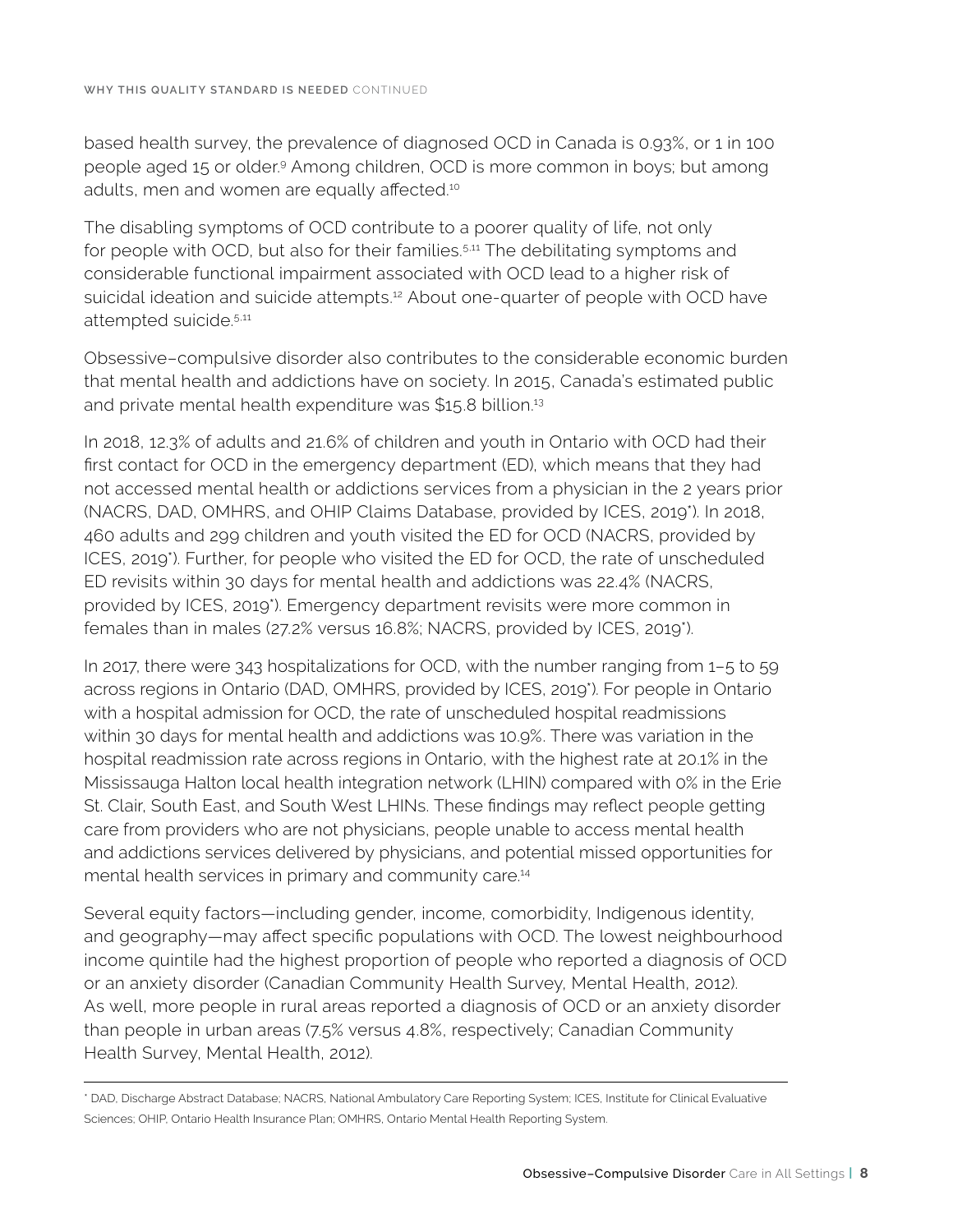There are substantial gaps in the health care system when it comes to treating people with OCD. Health care professionals do not always recognize the different ways OCD can present or know what the appropriate treatments are; this represents a knowledge gap and opportunity for education.<sup>15-18</sup> Many primary care physicians see patients with mental health and addictions needs, but few report feeling well prepared to care for them.13 Further, people with OCD can be embarrassed about their obsessions and compulsions or can be unaware of where to find help; either can result in them not seeking professional help.15,16,19 In a literature review examining the factors associated with non-treatment or delayed treatment seeking, the research studies found that people with OCD delay seeking treatment for many years, ranging from 3 to 17 years.19

These factors all contribute to delays in diagnosis and treatment. Although effective treatments exist, on average 52.8% of people aged 15 years and older globally who require care for OCD do not receive treatment.<sup>20</sup> In adults, the mean time from first experiencing minor symptoms to the onset of OCD is 6 years, and an additional 11 years passes before they receive treatment.21 There are many opportunities to improve OCD care in Ontario so that people have timely access to appropriate, evidence-based treatment.

# **How to Use This Quality Standard**

Quality standards inform patients, clinicians, and organizations about what highquality care looks like for health conditions or processes deemed a priority for quality improvement in Ontario. They are based on the best evidence.

Guidance on how to use quality standards and their associated resources is included below.

## **For Patients**

This quality standard consists of quality statements. These describe what high-quality care looks like for people with OCD.

Within each quality statement, we've included information on what these statements mean for you, as a patient.

In addition, you may want to download this accompanying [patient guide](https://www.hqontario.ca/evidence-to-improve-care/quality-standards/view-all-quality-standards/obsessive-compulsive-disorder) on OCD, to help you and your family have informed conversations with your health care providers. Inside, you will find questions you may want to ask as you work together to make a plan for your care.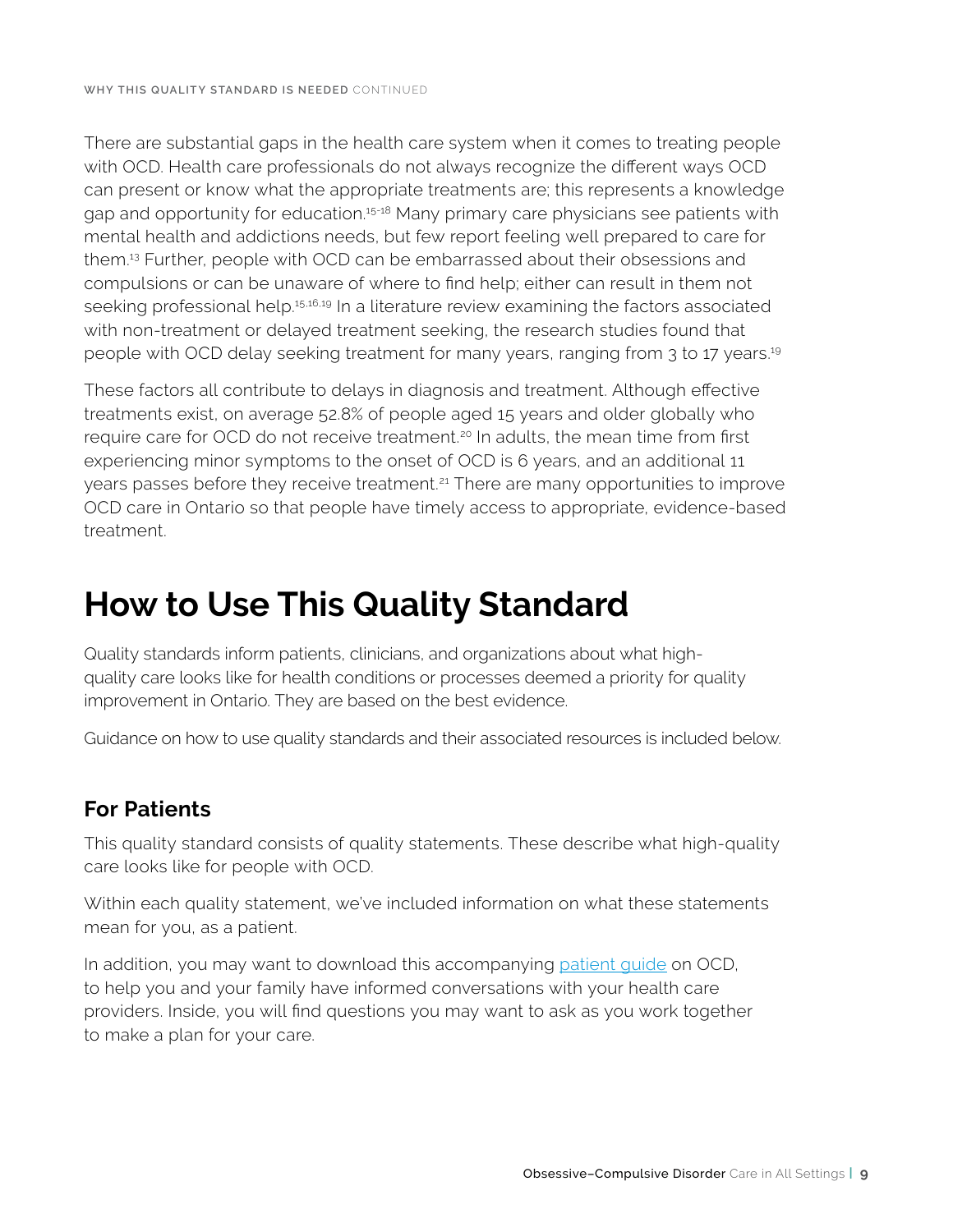### **For Clinicians and Organizations**

The quality statements within this quality standard describe what high-quality care looks like for people with OCD.

They are based on the best evidence and designed to help you know what to do to reduce gaps and variations in care.

Many clinicians and organizations are already providing high-quality evidence-based care. However, there may be elements of your care that can be improved. This quality standard can serve as a resource to help you prioritize and measure improvement efforts.

Tools and resources to support you in your quality improvement efforts accompany each quality standard. These resources include indicators and their definitions (Appendix 2) to help you assess the quality of care you are delivering, and identify gaps in care and areas for improvement. While it is not mandatory to use or collect data when using a quality standard to improve care, measurement is key to quality improvement.

There are also a number of resources online to help you, including:

- Our [patient guide](www.hqontario.ca/evidence-to-improve-care/quality-standards/view-all-quality-standards/obsessive-compulsive-disorder) on OCD, which you can share with patients and families to help them have conversations with you and their other health care providers. Please make the patient guide available where you provide care
- Our [measurement resources](www.hqontario.ca/evidence-to-improve-care/quality-standards/view-all-quality-standards/obsessive-compulsive-disorder), which include our data tables to help you identify gaps in care and inform your resource planning and improvement efforts; our measurement guide of technical specifications for the indicators in this standard; and our "case for improvement" slide deck to help you to share why this standard was created and the data behind it
- Our [Getting Started Guide,](www.hqontario.ca/evidence-to-improve-care/quality-standards/view-all-quality-standards/obsessive-compulsive-disorder) which includes links to templates and tools to help you put quality standards into practice. This guide shows you how to plan for, implement, and sustain changes in your practice
- [Quorum,](https://quorum.hqontario.ca/en/?utm_source=HQO%20Corporate_twitter&utm_campaign=Quorum%20Hard%20Launch&utm_medium=Email) an online community dedicated to improving the quality of care across Ontario. This is a place where health care providers can share information, inform, and support each other, and it includes tools and resources to help you implement the quality statements within each standard
- [Quality Improvement Plans](https://www.hqontario.ca/Quality-Improvement/Quality-Improvement-Plans), which can help your organization outline how it will improve the quality of care provided to your patients, residents, or clients in the coming year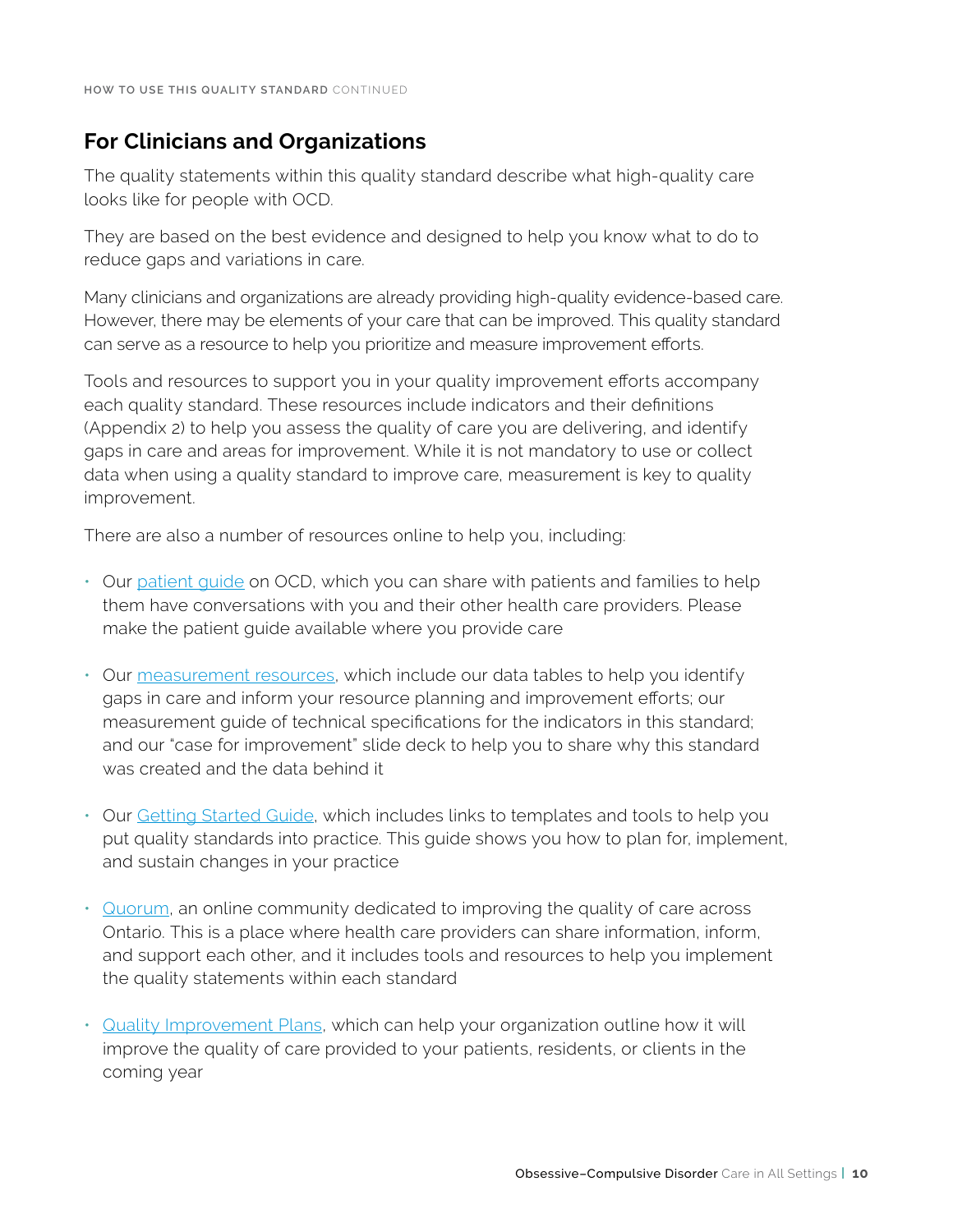While you implement this quality standard, there may be times you find it challenging to provide the care outlined due to system-level barriers. Appendix 1 provides our recommendations to provincial partners to help remove these barriers so you can provide high-quality care. In the meantime, there are many actions you can take on your own, so please read the standard and act where you can.

# **How to Measure Overall Success**

The Anxiety Disorders and Obsessive–Compulsive Disorder Quality Standards Advisory Committee identified some overarching goals for this quality standard. These goals were mapped to indicators that can be used to monitor the progress being made to improve care for people with OCD. Some indicators are provincially measurable, while some can be measured using only locally sourced data.

Collecting and using data associated with this quality standard is optional. However, data will help you assess the quality of care you are delivering and the effectiveness of your quality improvement efforts.

We realize this standard includes a lengthy list of indicators. We've given you this list so you don't have to create your own quality improvement indicators. We recommend you identify areas to focus on in the quality standard and then use one or more of the associated indicators to guide and evaluate your quality improvement efforts.

See Appendix 2 for additional details on how to measure these indicators and our [measurement guide](https://www.hqontario.ca/evidence-to-improve-care/quality-standards/view-all-quality-standards/obsessive-compulsive-disorder) for more information and support.

## **Indicators That Can Be Measured Using Provincial Data**

- Percentage of people with an unscheduled ED visit for OCD for whom the ED was the first point of contact for mental health and addictions care
- Percentage of repeat unscheduled ED visits related to mental health and addictions within 30 days following an unscheduled ED visit for OCD
- Percentage of inpatient readmissions related to mental health and addictions within 30 days of discharge following a hospital admission for OCD

The above indicators may capture care for only a subset of people with OCD. See the section below on local measurement for additional indicators that may be used to assess quality of care.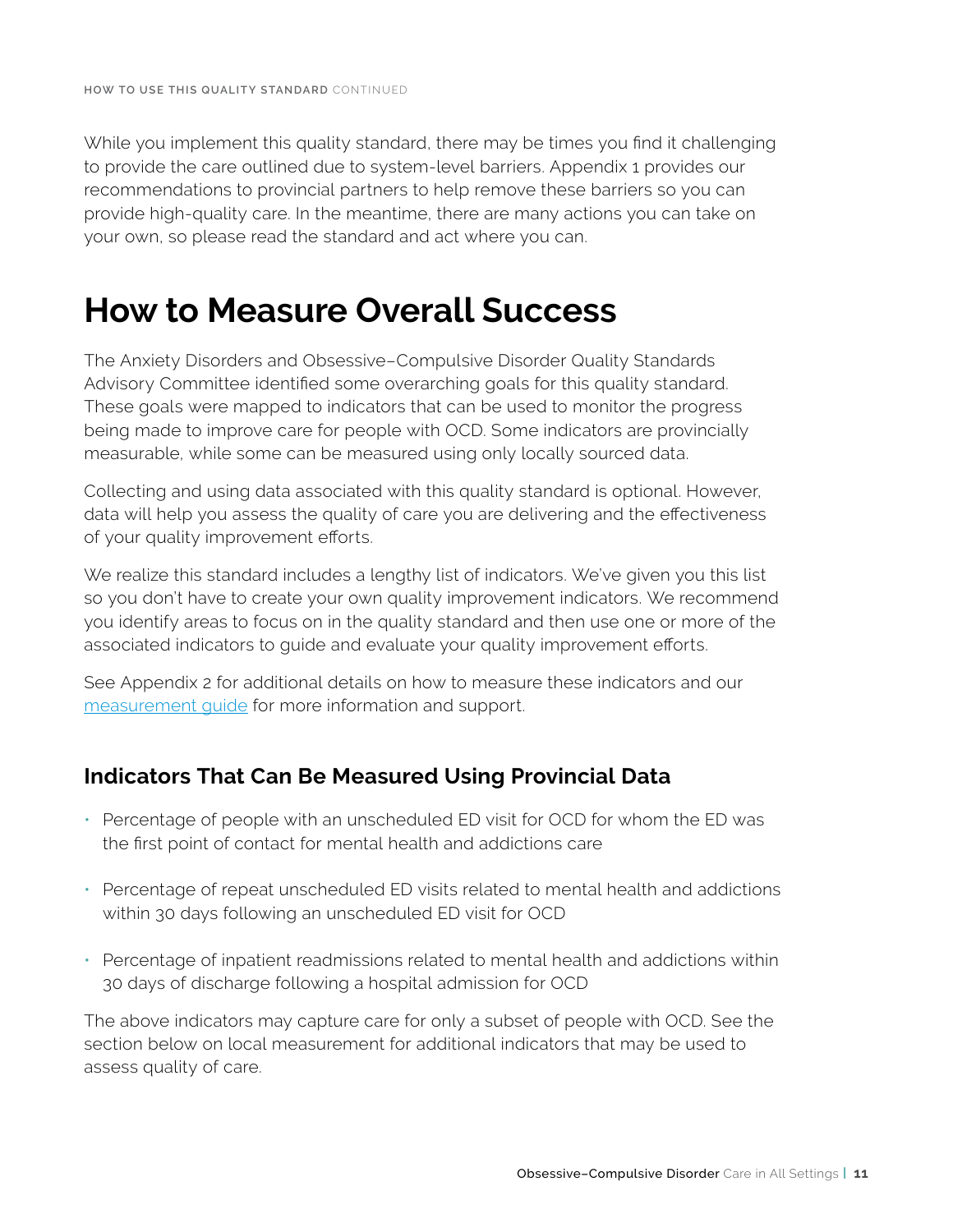## **Indicators That Can Be Measured Using Only Local Data**

- Percentage of people with suspected OCD, or who have had a positive screening result for OCD, who receive a comprehensive assessment that determines whether they have OCD, the severity of their symptoms, whether they have any comorbid conditions, and whether they have any associated functional impairment
- Percentage of people with OCD for whom cognitive behavioural therapy (CBT) with exposure and response prevention was determined to be appropriate and who receive CBT with exposure and response prevention delivered by a health care professional with expertise in OCD
- Percentage of people with OCD who report an improvement in their quality of life
- Percentage of people with OCD who "strongly agree" with the following question: "The services I have received have helped me deal more effectively with my life's challenges"<sup>+</sup>
- Percentage of people with OCD who complete CBT with exposure and response prevention and have reliable recovery‡
- Percentage of people with OCD who complete CBT with exposure and response prevention and have reliable improvement‡
- Percentage of people with moderate to severe OCD, or people who are not responding to psychological treatment for whom pharmacological treatment was determined to be appropriate, and who receive a selective serotonin reuptake inhibitor (SSRI) at an OCD-specific dose and duration

 <sup>†</sup> This question is from the Ontario Perception of Care Tool (OPOC) for Mental Health and Addictions (question 30) developed at the Centre for Addiction and Mental Health (CAMH). This question closely aligns with the overall quality standard and can be useful in determining patient experience. This question is part of a larger survey made available through CAMH that can be accessed upon completion of a Memorandum of Understanding and License Agreement with CAMH. Please see the [OPOC Community of Practice](https://www.eenetconnect.ca/g/provincial-opoc-cop/) for more information.

<sup>‡</sup> As measured by a validated severity-rating scale for OCD before treatment is initiated and after treatment is completed. Please see quality statement 1 for more information about the scales.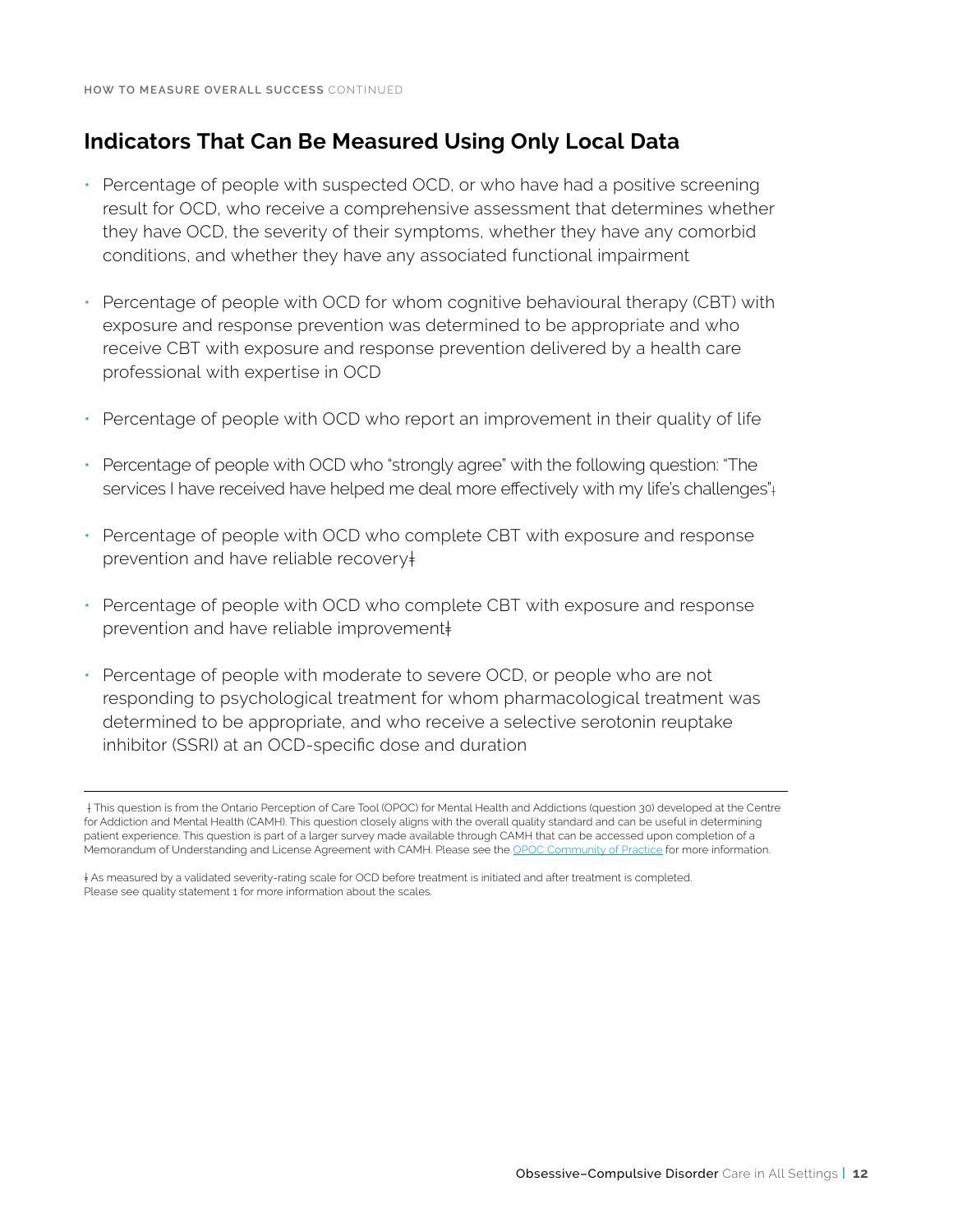# **Quality Statements to Improve Care: The Details**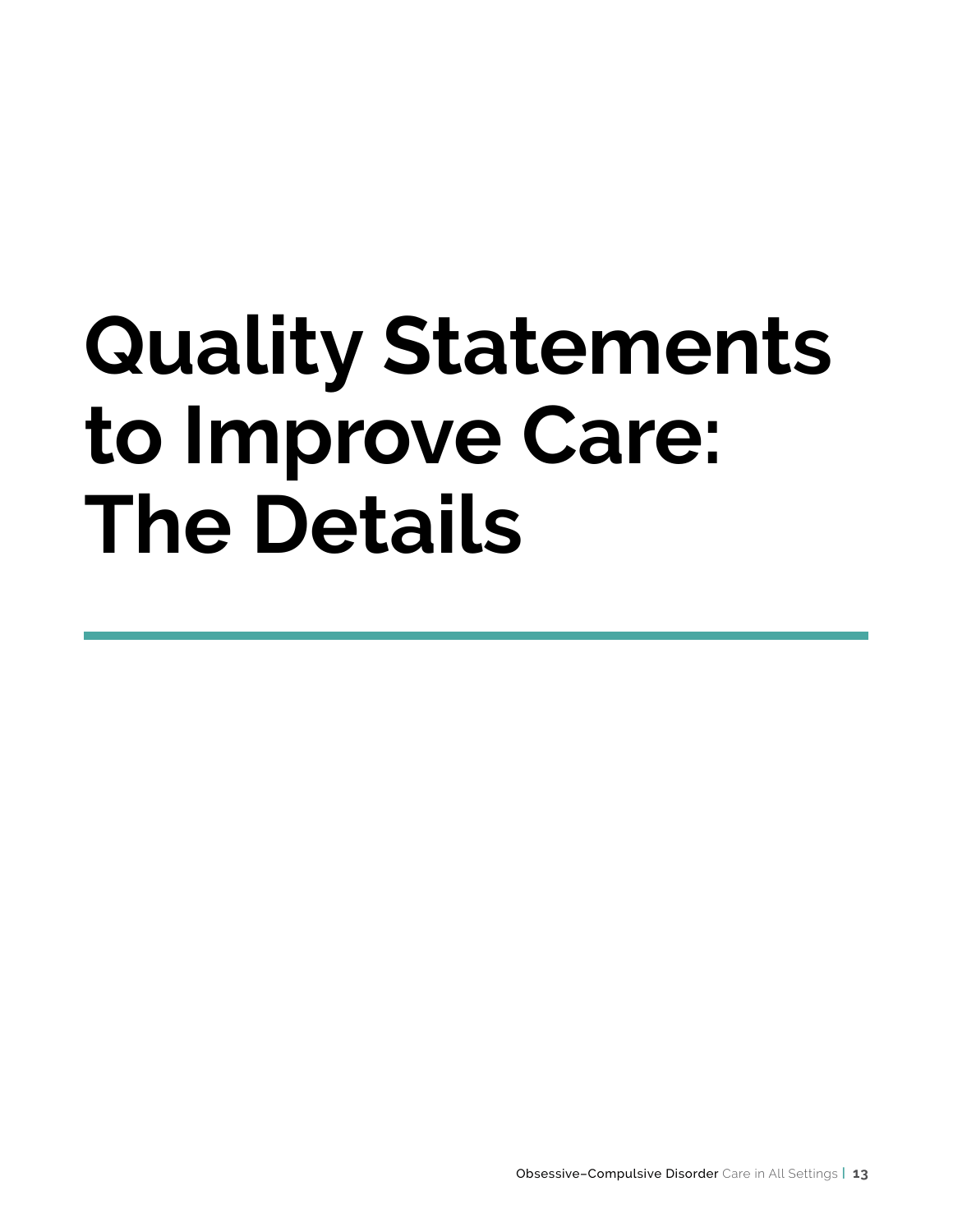# **Identification**

People with suspected OCD are identified early using recognized screening questions and validated severity-rating scales.

Sources: American Academy of Child and Adolescent Psychiatry, 2012<sup>26</sup> | American Psychiatric Association, 2007<sup>27</sup> | British Association for Psychopharmacology, 2014<sup>27</sup> | National Institute for Health and Care Excellence, 2005<sup>22</sup>

# **Definitions**

**People with suspected OCD:** People who present with symptoms typical of OCD, such as contamination concerns, intrusive thoughts, excessive washing or checking behaviours, or other repetitive rituals or compulsive behaviours.

**Identified early:** Identification of possible OCD should occur as early as possible (early after symptoms emerge, and early in life). People identified for possible OCD require further evaluation or referral to a health care professional who can conduct a more comprehensive assessment (see quality statement 2). Use of recognized screening questions and validated severity-rating scales for OCD is not recommended for all patients; these tools are intended for people who present with symptoms typical of OCD or to rule out OCD before making a diagnosis.

**Recognized screening questions:** The following are examples of recognized screening questions.

- MACSCREEN5:
	- Are you bothered by repeated and unwanted thoughts of any of the following types: thoughts of hurting someone else, sexual thoughts, excessive concern about contamination/germs/disease, preoccupation with doubts ("what if" questions) or an inability to make decisions, mental rituals (e.g., counting, praying, repeating), or other unwanted intrusive thoughts?
	- If you answered "yes" to any of the above: do you have trouble resisting these thoughts, images, or impulses when they come into your mind?
	- Do you feel driven to perform certain actions or habits over and over again, or in a certain way, or until it feels just right? Such as: washing, cleaning, checking (e.g., doors, locks,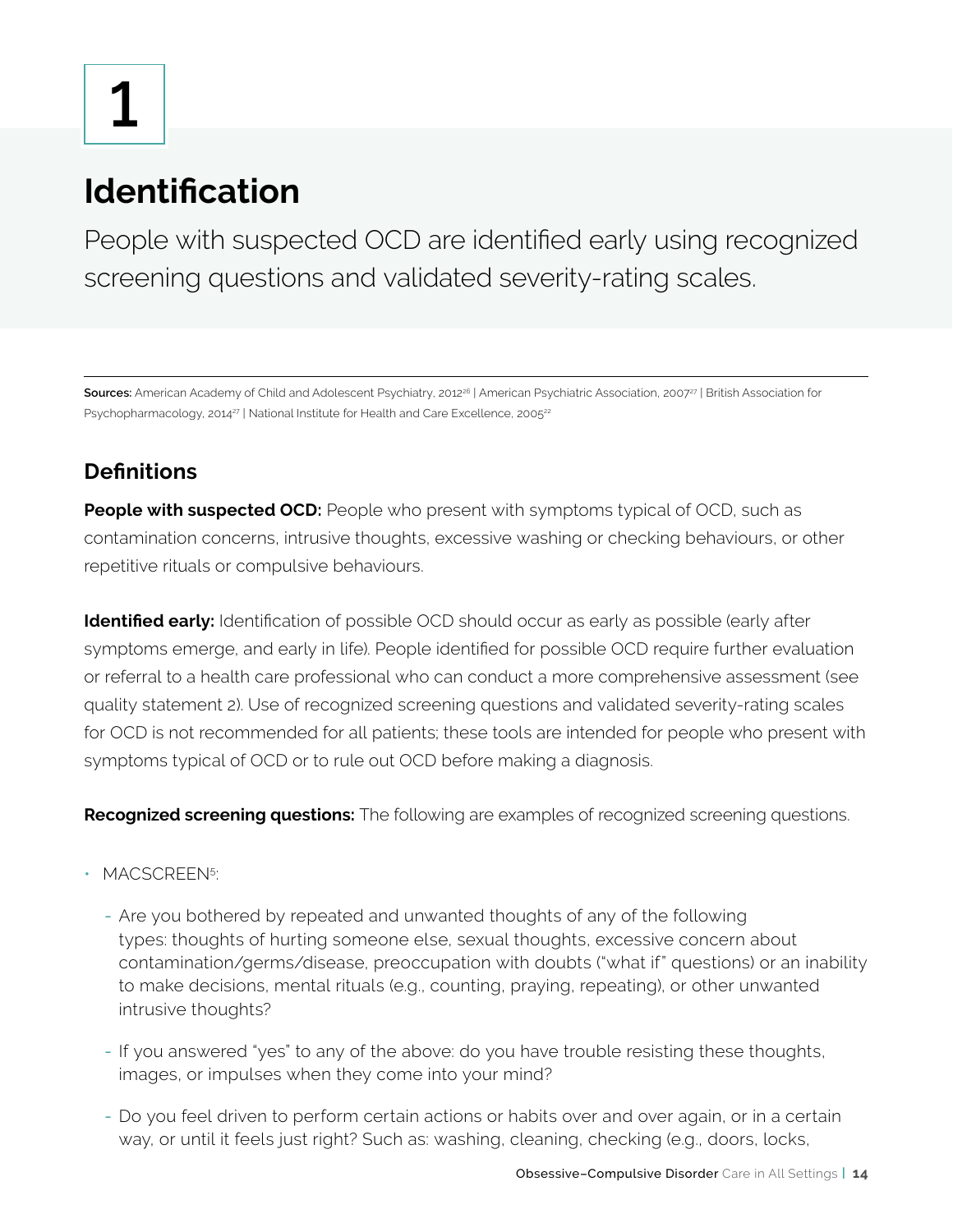# **1 Identification**

appliances), ordering/arranging, repeating (e.g., counting, touching, praying), hoarding/ collecting/saving

- If you answered "yes" to any of the above: do you have trouble resisting the urge to do these things?
- From the National Institute for Health and Care Excellence quideline<sup>22</sup>:
	- Do you wash or clean a lot?
	- Do you check things a lot?
	- Is there any thought that keeps bothering you that you would like to get rid of but cannot?
	- Do your daily activities take a long time to finish?
	- Are you concerned about putting things in a special order, or are you very upset by mess?
	- Do these problems trouble you?
- Diagnostic Assessment Research Tool (DART) Questionnaire<sup>23</sup> self-reported screening questions:
	- Currently, do you have frequent, repetitive thoughts, urges, or images that are unwanted or intrusive and cause you significant anxiety or distress (e.g., doubts about whether you've done things properly, thoughts about being dirty or contaminated, or unwanted disturbing images or thoughts)?
	- Currently, do you engage in any repetitive behaviours (e.g., checking, cleaning) or mental rituals (e.g., repeating phrases) that you can't resist doing and that are in response to upsetting thoughts or because of rules that you must follow?

**Validated severity-rating scales:** Many validated severity-rating scales are available to measure the severity of symptoms in OCD, including the following examples (child and adolescent versions are available):

- Yale-Brown Obsessive Compulsive Scale (Y-BOCS and CY-BOCS)<sup>24</sup>
- Obsessive–Compulsive Inventory Revised (OCI-R and OCI-CV)<sup>25</sup>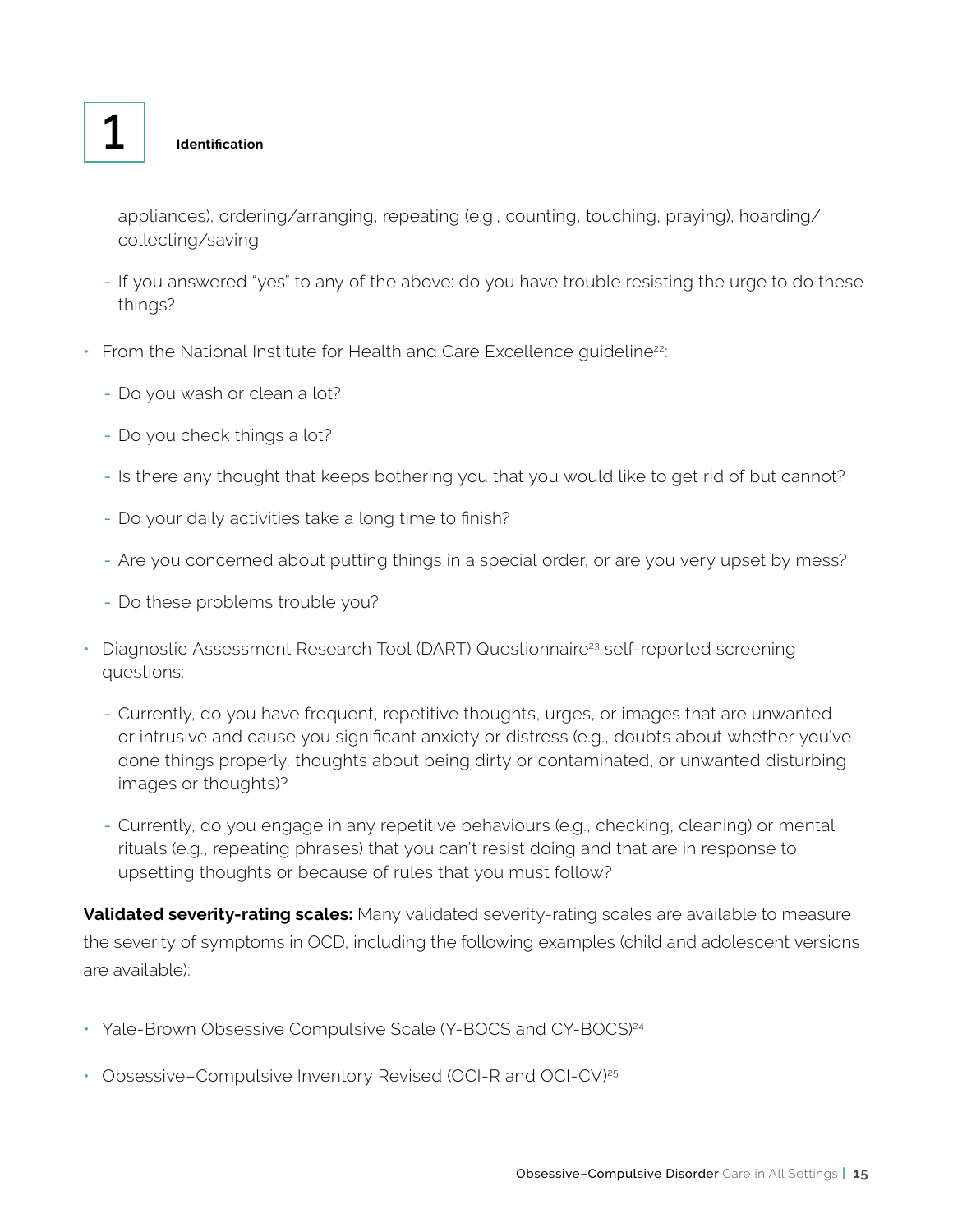**1 Identification**

## **Rationale**

The mean age of onset for OCD is approximately 20 years of age, but symptoms can occur in children younger than age 10 years, with few new cases in the early 30s.<sup>5</sup> Rates of treatmentseeking are estimated to be only about 14% to 56% in people with OCD, which suggests that OCD is underrecognized and undertreated. Many health care professionals may not be fully informed about how to identify, diagnose, and treat OCD. As well, people may not recognize their symptoms as OCD, or they may feel embarrassed about their obsessions and compulsions and so delay or avoid seeking help.<sup>15,16</sup>

By itself, identification does not diagnose OCD, but it does help to provide preliminary documentation of symptoms and quantify severity in a time-limited setting, and indicates who may need further assessment (see quality statement 2).<sup>29</sup>

Timely diagnostic clarity helps people access appropriate treatment sooner. People who have considerable symptoms or associated distress and impairment but who do not meet the criteria for diagnostic assessment should have their symptoms monitored by a health care professional.

It is important to consider the applicability of validated tools for assessment of specific populations; factors to consider include age and developmental stage, language, cultural relevance, and cognitive ability.

For children and adolescents, screening questions should include developmentally appropriate language26 and be based on criteria from the *Diagnostic and Statistical Manual of Mental Disorders*, Fifth Edition (DSM-5).<sup>4</sup> In addition to the young person's self-report, obtaining information from parents and other sources (e.g., teachers) can help describe the impact of OCD on family and on school functioning.<sup>22</sup>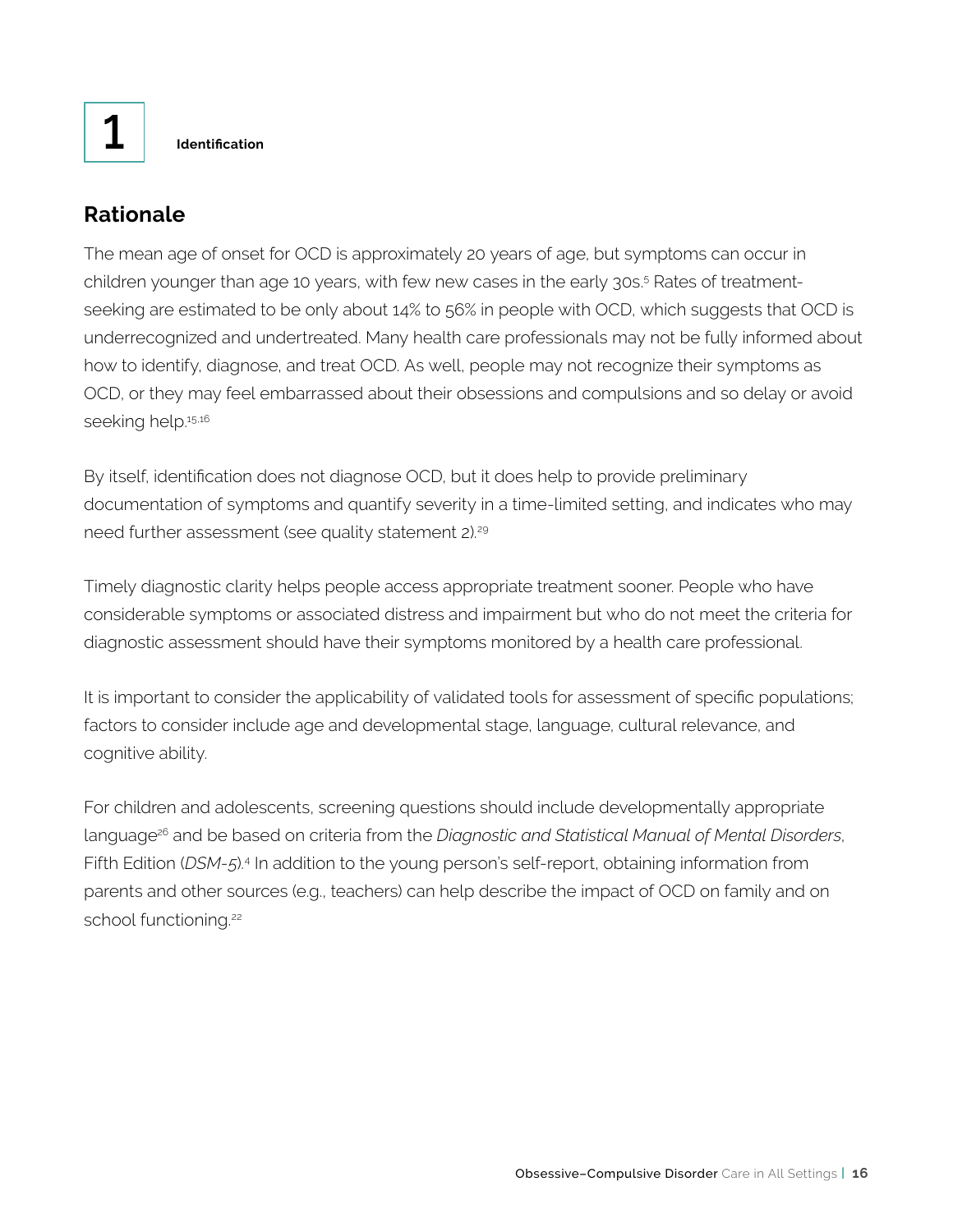# **What This Quality Statement Means**

#### **For People With Suspected OCD**

Your health care professional should ask you questions about your symptoms to find out whether you might have OCD. These questions aren't used on their own to diagnose OCD, but they are an important first step.

#### **For Clinicians**

Use recognized screening questions and validated severity-rating scales to identify people who might have OCD and would benefit from further comprehensive assessment and appropriate treatment.

#### **For Health Services Planners**

Ensure that systems, processes, and resources are in place in all health settings for clinicians to identify people and appropriately identify people who may have OCD.

#### **QUALITY INDICATORS: HOW TO MEASURE IMPROVEMENT FOR THIS STATEMENT**

- Percentage of people with suspected OCD who are identified using recognized screening questions and validated severity-rating scales
- Number of days from when someone with suspected OCD initially presents to a health care professional to when they are identified using recognized screening questions and validated severity-rating scales

Measurement details for these indicators, as well as indicators to measure overarching goals for the entire quality standard, are presented in Appendix 2.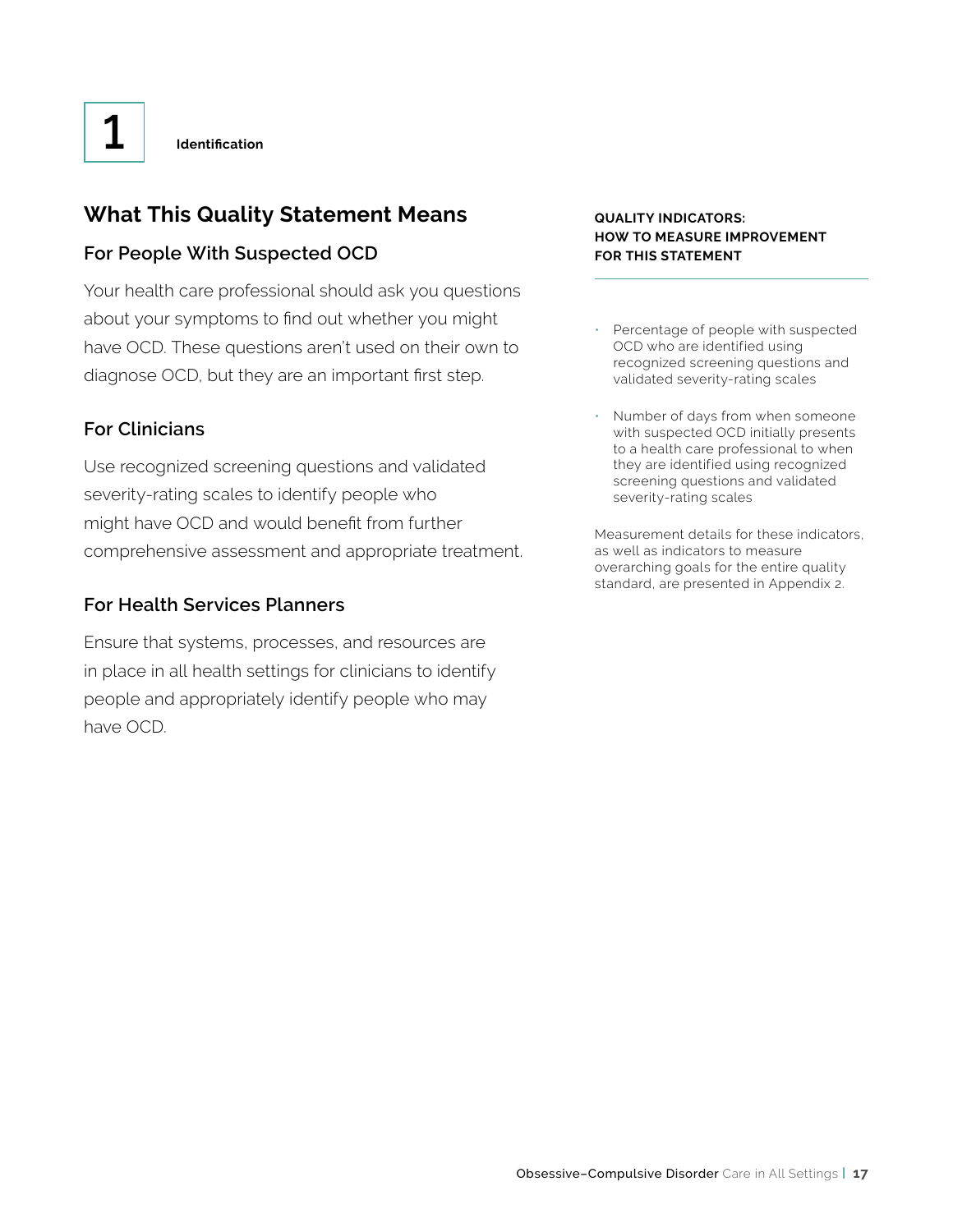# **Comprehensive Assessment**

People with suspected OCD, or who have had a positive screening result for OCD, receive a timely comprehensive assessment to determine whether they have OCD, the severity of their symptoms, whether they have any comorbid conditions, and whether they have any associated functional impairment.

Sources: American Academy of Child and Adolescent Psychiatry, 2012<sup>26</sup> | American Psychiatric Association, 2007<sup>27</sup> | British Association for Psychopharmacology, 2014<sup>27</sup> | National Institute for Health and Care Excellence, 2005<sup>22</sup>

# **Definitions**

**People who have had a positive screening result for OCD:** People identified for further comprehensive assessment to determine if they have OCD. People are identified using recognized screening questions and a validated severity-rating scale (see quality statement 1).

**Timely comprehensive assessment:** The Anxiety Disorders and Obsessive-Compulsive Disorder Quality Standards Advisory Committee agreed that, ideally, comprehensive assessment should occur within 4 to 8 weeks of the first point of contact, and be based on the criteria from the *Diagnostic and Statistical Manual of Mental Disorders*, Fifth Edition (*DSM-5*).4 The assessment determines whether the person has OCD, the severity of their symptoms, whether they have any comorbid conditions, and whether they have any associated functional impairment. Assessments are communicated in accessible language for the patient.

This time frame for assessment was developed by advisory committee consensus with the aim of being aspirational and practical. Communicating a diagnosis is a legal act that can be conducted by specific regulated professions. Other health care professionals can still conduct a comprehensive assessment using validated tools to help people with suspected OCD be triaged to the most appropriate care. Health care professionals should let people know their qualifications when they conduct the assessment.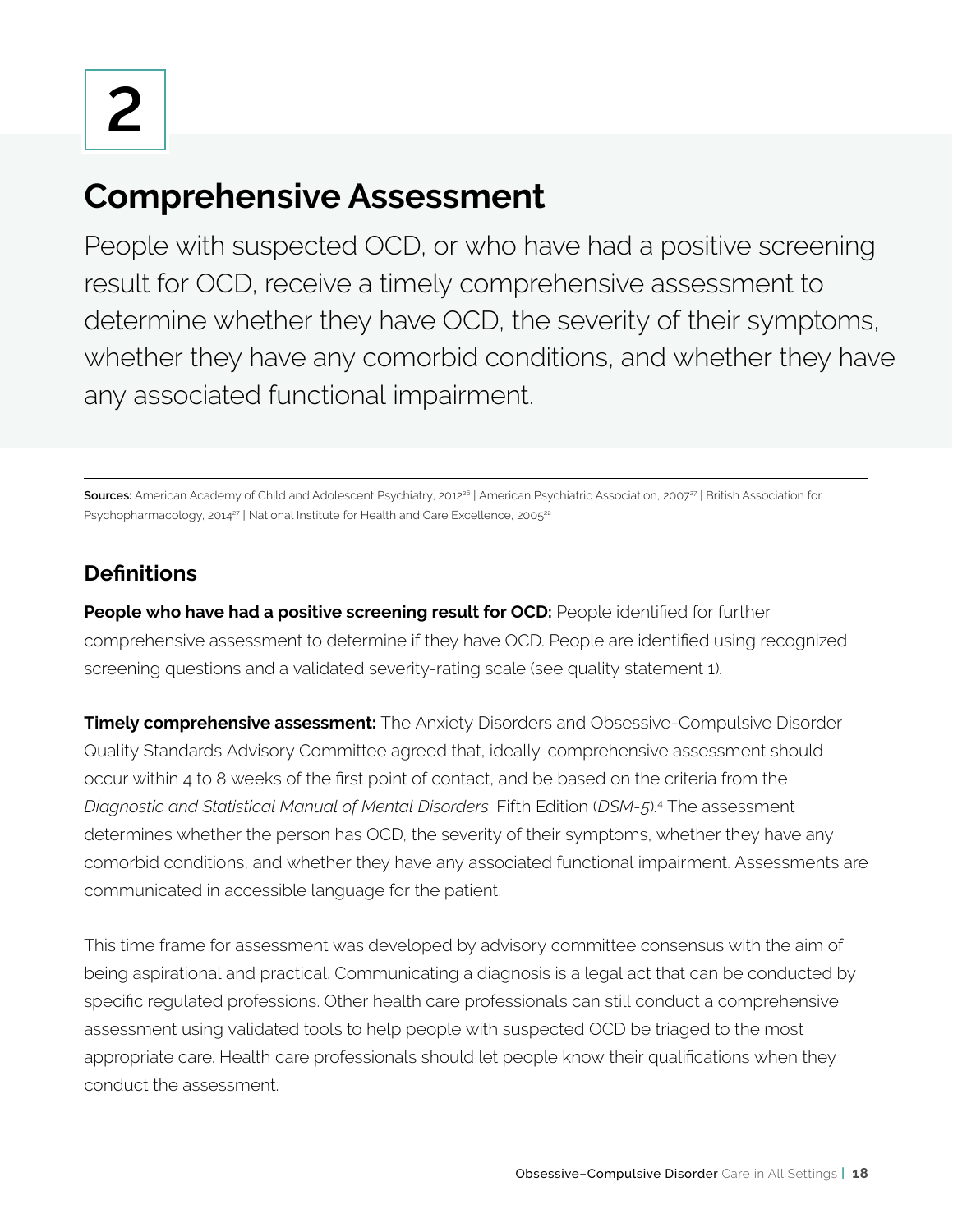

**2 Comprehensive Assessment**

**Severity of symptoms:** Assessed using a validated severity-rating scale (based on the list provided in the Definitions section of quality statement 1).

**Comorbid conditions:** People with OCD may also have other physical or psychiatric conditions that affect their symptoms and response to treatment. It is important to assess for comorbid conditions and the risk of self-harm or suicide. Other conditions to assess for include depression, anxiety disorders, alcohol or substance use disorder, attention-deficit/hyperactivity disorder,<sup>30</sup> body dysmorphic disorder, or an eating disorder.<sup>22</sup>

**Associated functional impairment:** May include a person's level of distress and impairment, any physical symptoms, or effects on their quality of life. The following are examples of validated tools to assess functional impairment: Illness Intrusiveness Rating Scale, the World Health Organization Disability Assessment Schedule (WHODAS), or the Work and Social Adjustment Scale (WSAS).

## **Rationale**

Obsessive–compulsive disorder is characterized by obsessions (unwanted thoughts, images, or urges) and compulsions (repetitive behaviours or mental acts). It is generally underdiagnosed and undertreated, so identification and diagnosis based on a comprehensive assessment are key steps to helping people access appropriate treatment. Symptoms can be challenging to assess, because they can manifest internally, and rely on recognition and report on the part of the person with suspected OCD.<sup>29</sup>

Based on the criteria from *DSM-5*,<sup>4</sup> a diagnosis of OCD requires the presence of obsessions and/or compulsions. In *DSM-5*, OCD has been moved from "anxiety disorders" to a new diagnostic category called "obsessive–compulsive and related disorders."5

For children and adolescents, developmentally appropriate language should be used and collateral information from parents and other sources (e.g., teachers) should be considered. Symptoms of OCD may change over time, be prominent in one setting and not in another, or be kept secret from others.26 Refer to *DSM-5* for diagnostic criteria specific to children.5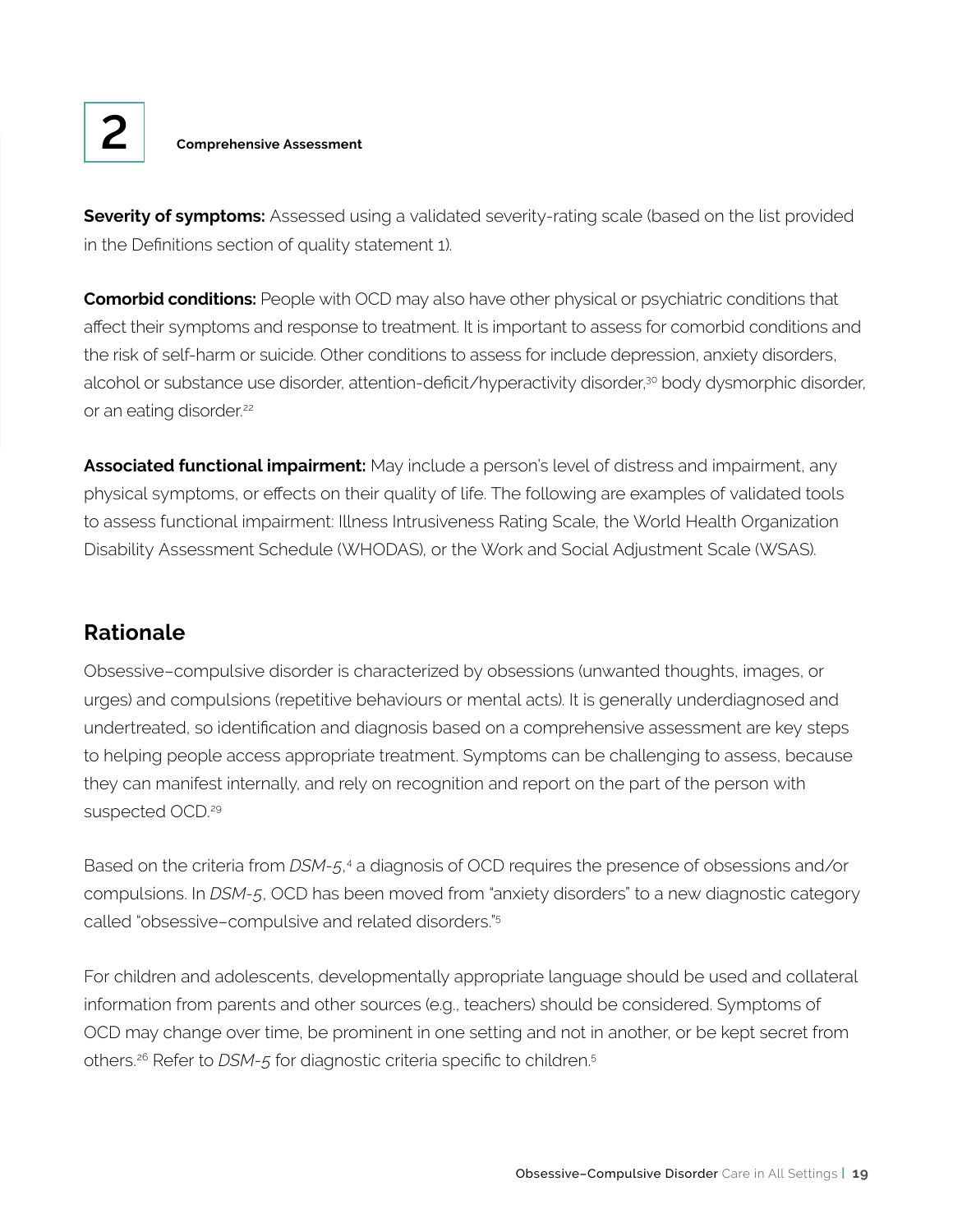Treatment should not be delayed while awaiting a diagnosis. For example, psychoeducation, self-help, and other lower-intensity treatments may be offered right away.

## **What This Quality Statement Means**

#### **For People With Suspected OCD**

You should be offered an assessment to determine whether you have OCD. Your health care professional should also talk with you about how bad and frequent your symptoms are, whether you have any other conditions, and whether your OCD is making it hard for you to manage your life at home, school, or work.

#### **For Clinicians**

Use the *DSM-5* diagnostic criteria and a validated severity-rating scale to accurately diagnose people with suspected OCD. A comprehensive assessment includes determining whether the person has OCD and the severity of symptoms, whether they have any comorbid conditions, and whether they have any associated functional impairment.

#### **For Health Services Planners**

Ensure that systems, processes, and resources are in place in all health settings for clinicians to conduct comprehensive assessments and accurately diagnose people with OCD.

#### **QUALITY INDICATORS: HOW TO MEASURE IMPROVEMENT FOR THIS STATEMENT**

- Percentage of people with suspected OCD, or who have had a positive screening result for OCD, who receive a comprehensive assessment
- Percentage of people with suspected OCD, or who have had a positive screening result for OCD, who have a comprehensive assessment initiated within 8 weeks of the first point of contact
- Number of days from when someone with suspected OCD or someone who had a positive screening result for OCD has their first point of contact to when a comprehensive assessment is initiated

Measurement details for these indicators, as well as indicators to measure overarching goals for the entire quality standard, are presented in Appendix 2.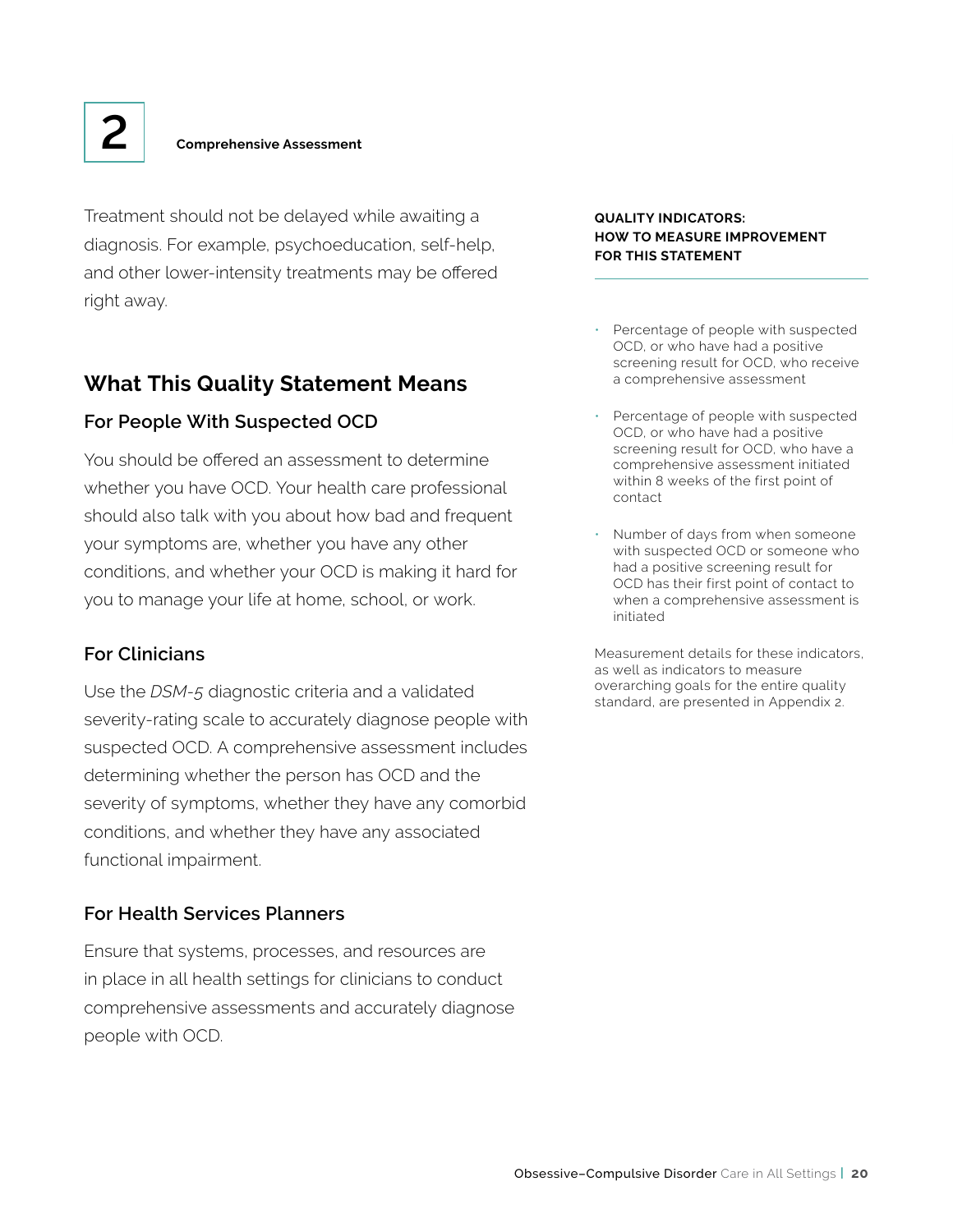# **Support for Family**

People with OCD are encouraged to involve their family during their assessment and treatment, considering individual needs and preferences. Family members are connected to available resources and supports and provided with psychoeducation that includes how to avoid accommodation behaviours.

**Sources:** American Psychiatric Association, 2007<sup>27</sup> | National Institute for Health and Care Excellence, 2005<sup>22</sup>

# **Definitions**

**Family:** The people closest to a person in terms of knowledge, care, and affection; they may include biological family, family through marriage, or family of choice and friends. The person with OCD defines their family and who will be involved in their care.

**Accommodation behaviours:** Also known as "family accommodation" or "symptom accommodation," family and surrounding people change their behaviour in an effort to soothe the worries of the person with OCD. These behaviours may include providing frequent reassurance, modifying daily routines, facilitating avoidance of anxiety-provoking situations, or taking part in rituals or compulsions to reduce the person's obsessional distress. A reduction in accommodation behaviours is associated with improved health outcomes. Using a validated tool to assess the accommodation behaviours can be helpful.

# **Rationale**

Obsessive–compulsive disorder often affects surrounding people and relationships, especially a person's family. Wherever appropriate and possible, health care professionals should promote a collaborative and reflective approach when working with people with OCD and their family.<sup>22</sup> For adults, family involvement is based on the person's preferences, values, and needs, acknowledging that not everyone may want to involve their family in their care.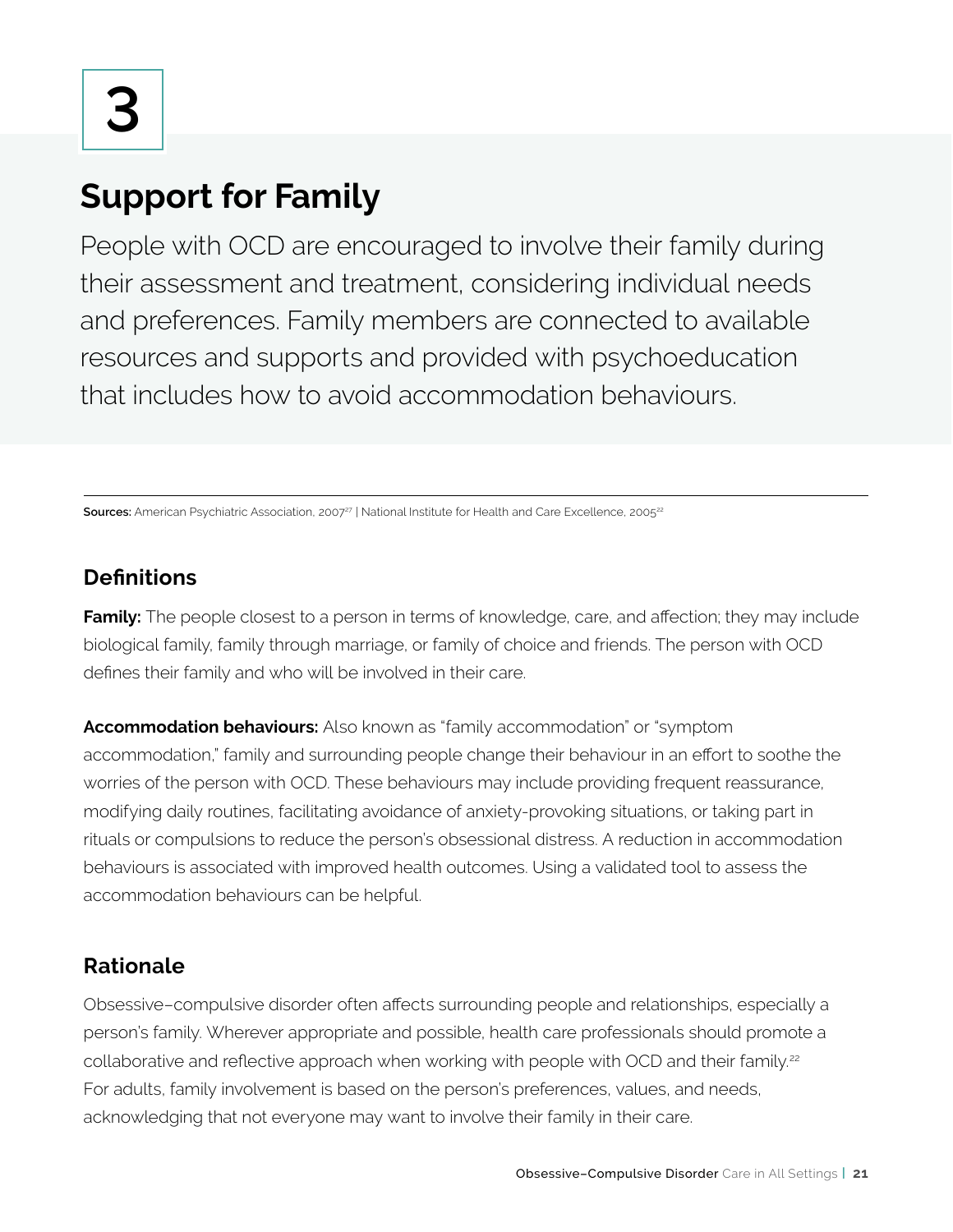In the treatment and care of people with OCD, family members should be given comprehensive information (both verbal and written) about the disorder, its likely causes, its course, and its treatment.<sup>22</sup> Psychoeducation is needed for families and caregivers, because a reduction in accommodation behaviours has been associated with improved OCD symptom severity and treatment outcomes.<sup>30,31</sup>

For children and adolescents, it is especially important to consider the needs of family and caregivers and to develop a collaborative approach with family and caregivers.22 Actively engaging with families and caregivers in planning treatment and maintaining optimism contribute to establishing a strong therapeutic relationship with the young person and their family and caregivers.<sup>22</sup>

## **What This Quality Statement Means**

#### **For People With OCD**

Consider involving your family in your care (it can help, but the choice is up to you). If your family is involved, they should also be offered education, information, and support. This includes information about accommodation and reassurance.

#### **For Clinicians**

Ensure that families receive psychoeducation about OCD, including information about the detrimental impact of accommodation behaviours. Families should be included in care and treatment planning, according to the wishes of the person with OCD.

#### **For Health Services Planners**

Ensure that systems, processes, and resources are in place so that families can be involved in the care of people with OCD.

#### **QUALITY INDICATORS: HOW TO MEASURE IMPROVEMENT FOR THIS STATEMENT**

- Percentage of adults with OCD who choose to have their family involved in their care and whose family is connected to available resources and supports and provided with psychoeducation by a health care professional
- Percentage of children and adolescents with OCD whose family is connected to available resources and supports and provided with psychoeducation by a health care professional
- Percentage of people with OCD whose family is involved in their care and whose family reports feeling supported and informed about OCD
- Percentage of people with OCD whose family is involved in their assessment and treatment and whose family reports a reduction in accommodation behaviours

Measurement details for these indicators, as well as indicators to measure overarching goals for the entire quality standard, are presented in Appendix 2.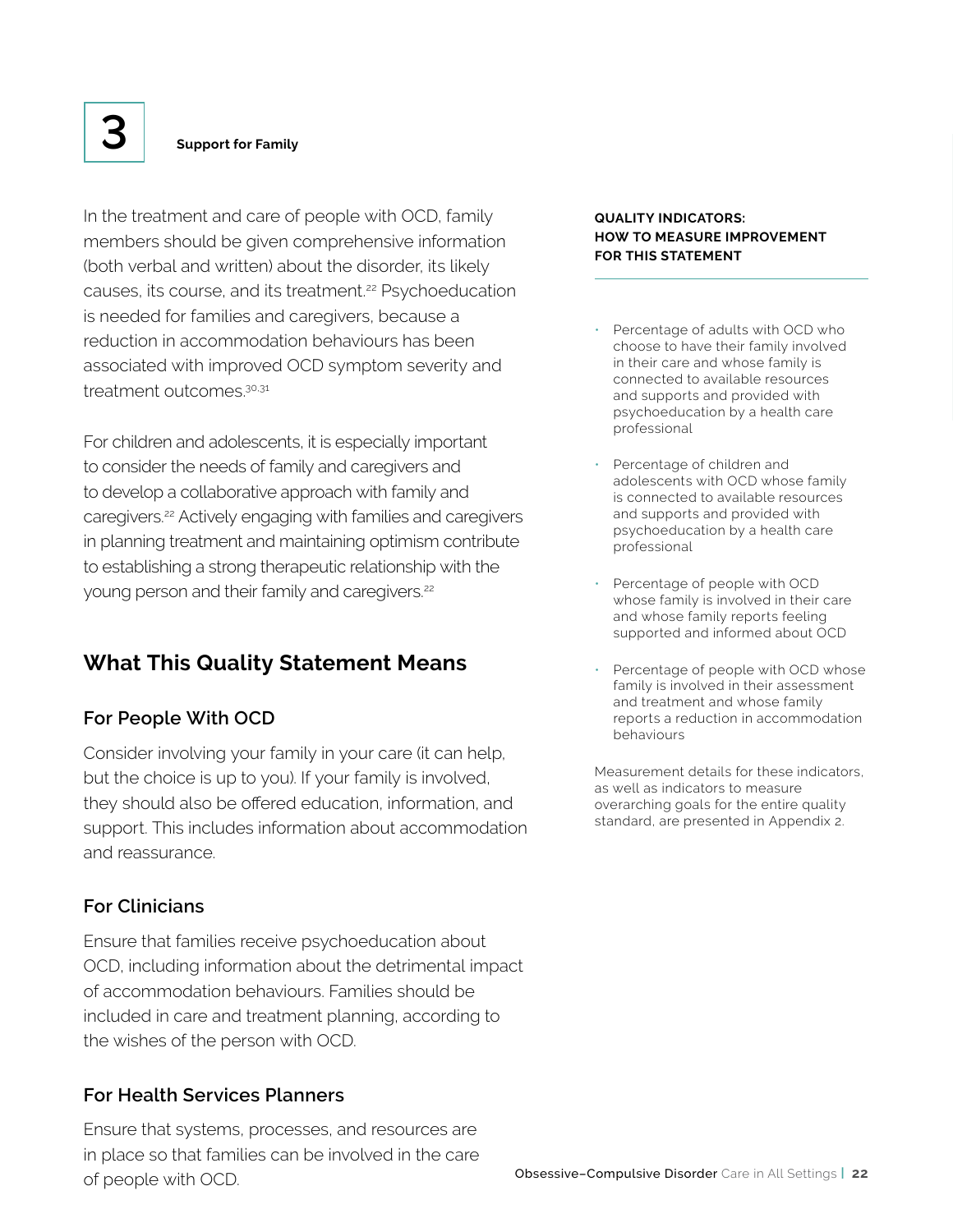# **Stepped-Care Approach for OCD**

People with OCD receive treatment that follows a stepped-care approach, providing the least intensive, most effective intervention first, based on symptom severity, level of functional impairment, and individual needs and preferences.

**Source:** National Institute for Health and Care Excellence, 2005<sup>22</sup>

## **Definition**

**Stepped-care approach:** Involves choosing the least intensive, most effective treatment first. In this approach, care is guided by the level of symptom severity, the comprehensive assessment, the person's response to treatment (effectiveness and tolerability), and their needs and preferences.

The stepped-care approach does not necessarily involve a linear progression. Although every person suspected to have OCD should complete step 1 (identification and assessment), a person with OCD can move to a higher step without completing the previous step:

- Step 1, for all people with known or suspected OCD: identification and assessment, education about OCD and treatment options, and ongoing monitoring of symptoms
- Step 2, for people diagnosed with mild to moderate OCD that has not improved after education and ongoing monitoring of symptoms: self-help, psychoeducation, involvement of family, and low-intensity psychological treatment or pharmacological treatment with a selective serotonin reuptake inhibitor (SSRI)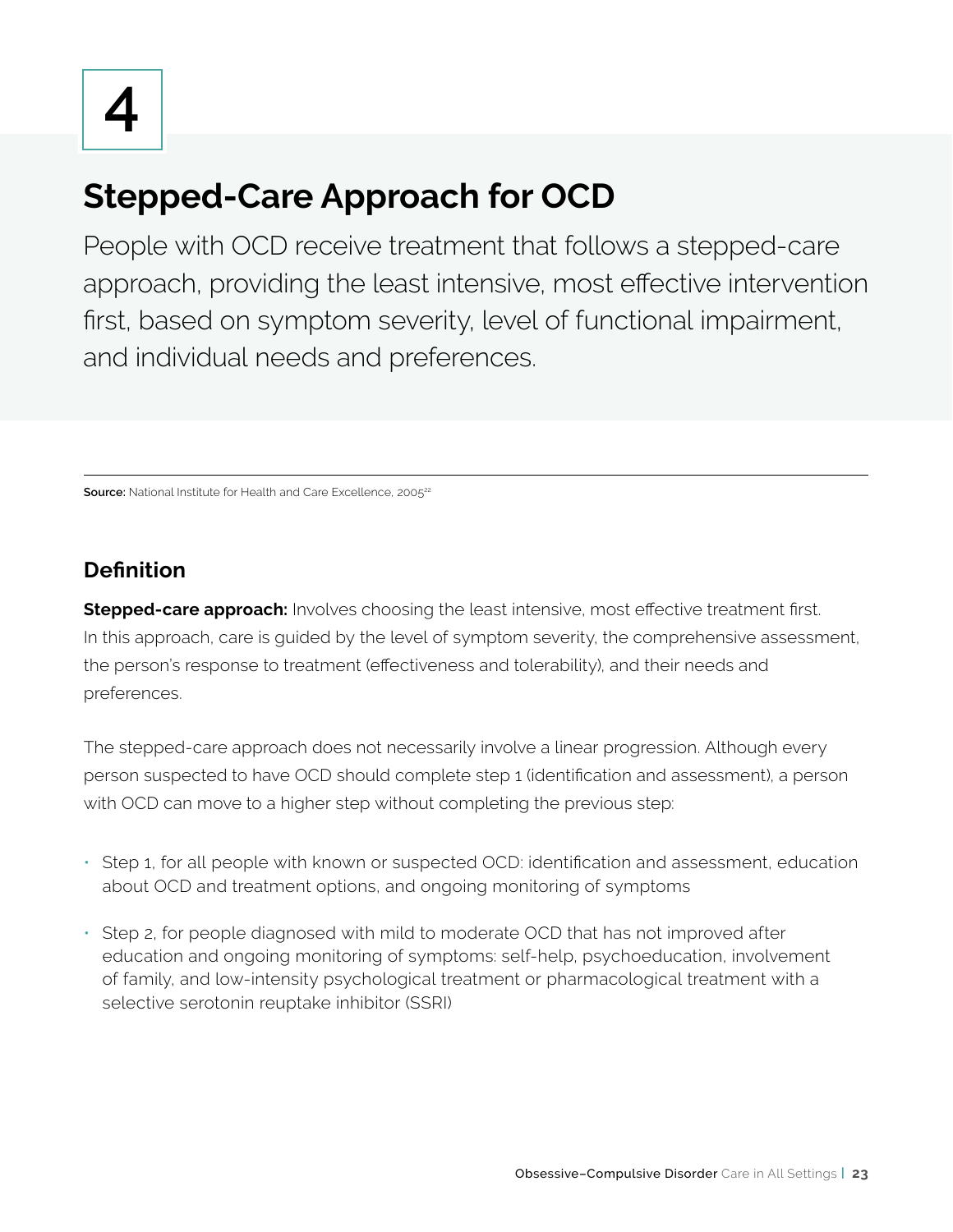**4 Stepped-Care Approach for OCD**

- Step 3, for people with moderate to severe OCD, an inadequate response to the interventions in step 2, or marked functional impairment: higher-intensity psychological treatment (CBT with exposure and response prevention) and/or pharmacological treatments, or combined treatments
- Step 4, for people with severe OCD, an inadequate response to interventions in steps 2 or 3, or marked functional impairment: more intensive treatment (psychological [CBT with exposure and response prevention] and/or pharmacological interventions); consider augmentation strategies; and interprofessional care. Consultation with or referral to a health care professional with specialized expertise in OCD
- Step 5, for people with severe OCD, an inadequate response to interventions in steps 2, 3, or 4, or very marked functional impairment: initiate consultation with or referral to intensive treatment services for OCD; consider inpatient care

## **Rationale**

A stepped-care approach helps guide health care professionals and people with OCD in selecting the most appropriate treatment option when they are developing a treatment plan. Treatment is based on the results of a comprehensive assessment, the severity of the person's disorder, and consideration of the person's needs and preferences.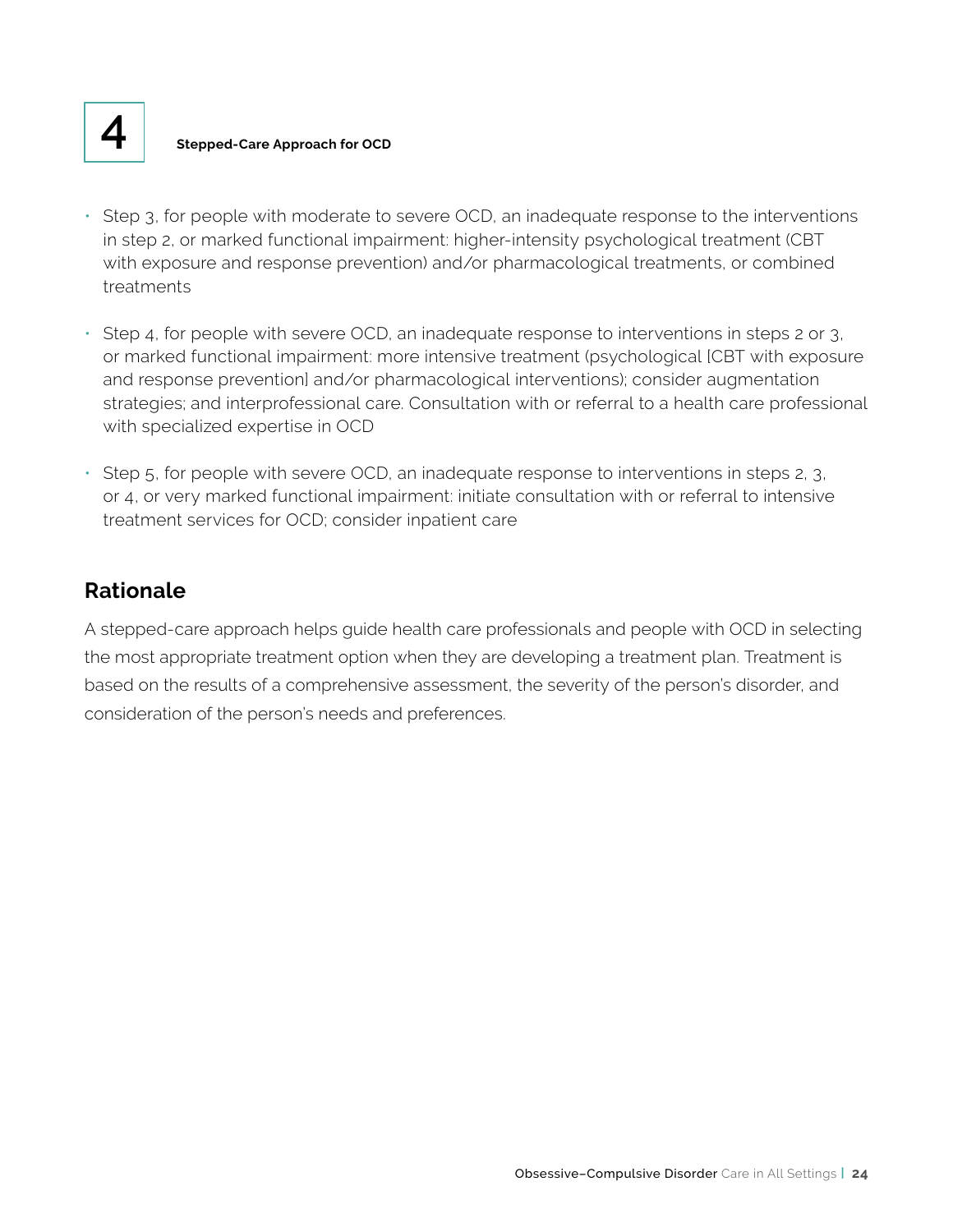

## **What This Quality Statement Means**

#### **For People With OCD**

Your treatment plan should be based on a stepped-care approach. Your health care professional should offer you the most appropriate treatment option first. If your symptoms don't improve, you should be offered the next most appropriate treatment option.

#### **For Clinicians**

Use a stepped-care approach, offering the least intensive, most effective treatment option first, to help guide the development of a treatment plan for people with OCD. Collaborate with people to determine the most effective interventions based on the severity of their disorder and their individual needs and preferences.

#### **For Health Services Planners**

For people with OCD, ensure that systems, processes, and resources are organized so that the least intensive, most effective interventions are available based on their needs.

#### **QUALITY INDICATORS: HOW TO MEASURE IMPROVEMENT FOR THIS STATEMENT**

- Percentage of people with OCD who have a treatment plan that follows a stepped-care approach
- Percentage of people with OCD who have followed a stepped-care approach to treatment and have shown improvement in symptoms

Measurement details for these indicators, as well as indicators to measure overarching goals for the entire quality standard, are presented in Appendix 2.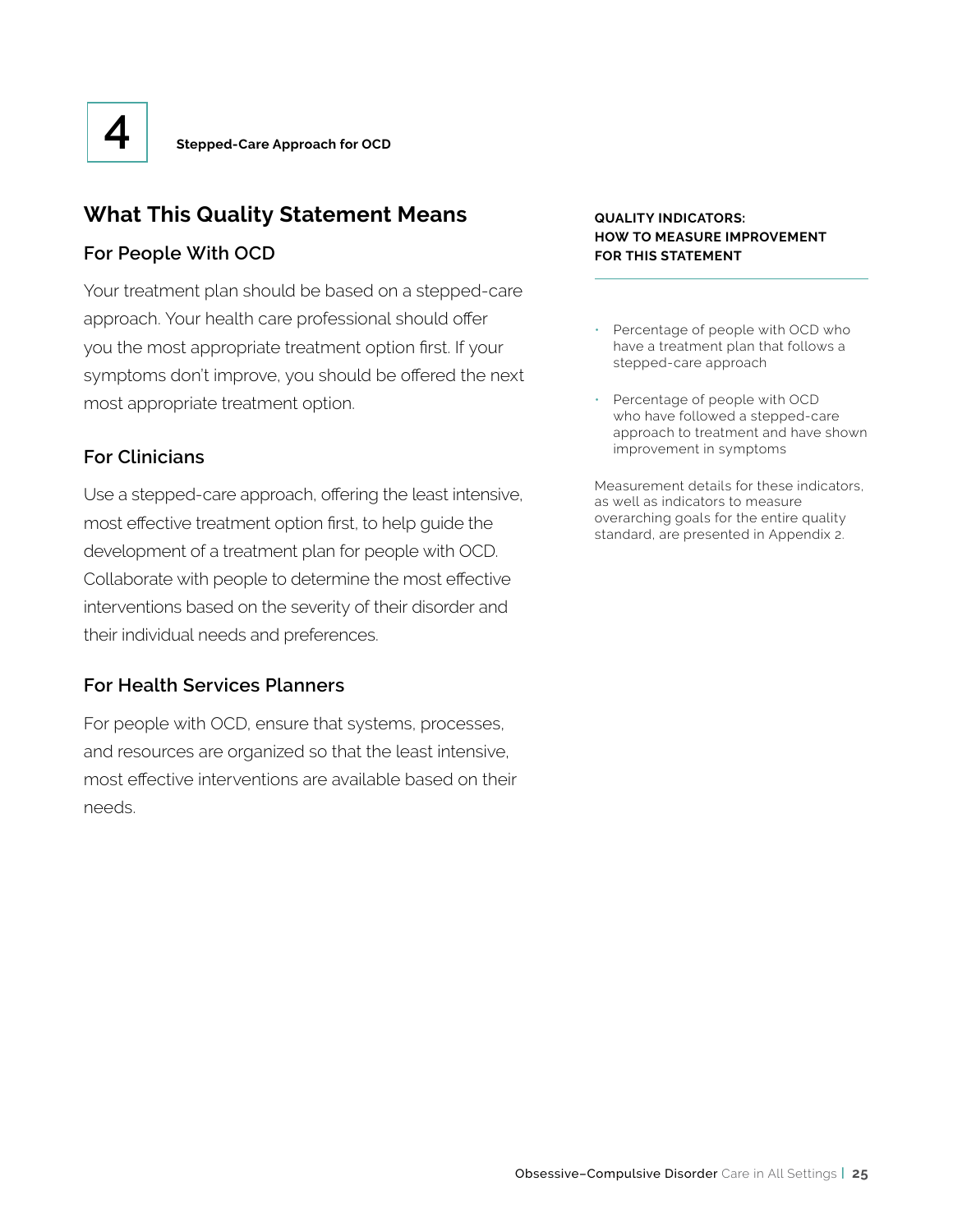# **5**

# **Self-Help**

People with OCD are informed about and supported in accessing self-help resources, such as self-help books, Internet-based educational resources, and support groups, considering their individual needs and preferences and in alignment with a steppedcare approach.

Sources: American Psychiatric Association, 2007<sup>27</sup> | British Association for Psychopharmacology, 2014<sup>27</sup> | National Institute for Health and Care Excellence, 2005<sup>22</sup>

# **Definitions**

**Self-help resources:** Include written or electronic materials of a suitable reading level and language that are based on the principles of cognitive behavioural therapy. Self-help materials can:

- Be self-directed (unguided), such as reading books or using workbooks (known as bibliotherapy) or an Internet resource
- Involve a small amount of intervention (guided), with support from a trained health care professional

Self-help approaches are aimed at empowering the person to gather information about OCD and develop management strategies. Self-help approaches complement regular visits with a health care professional.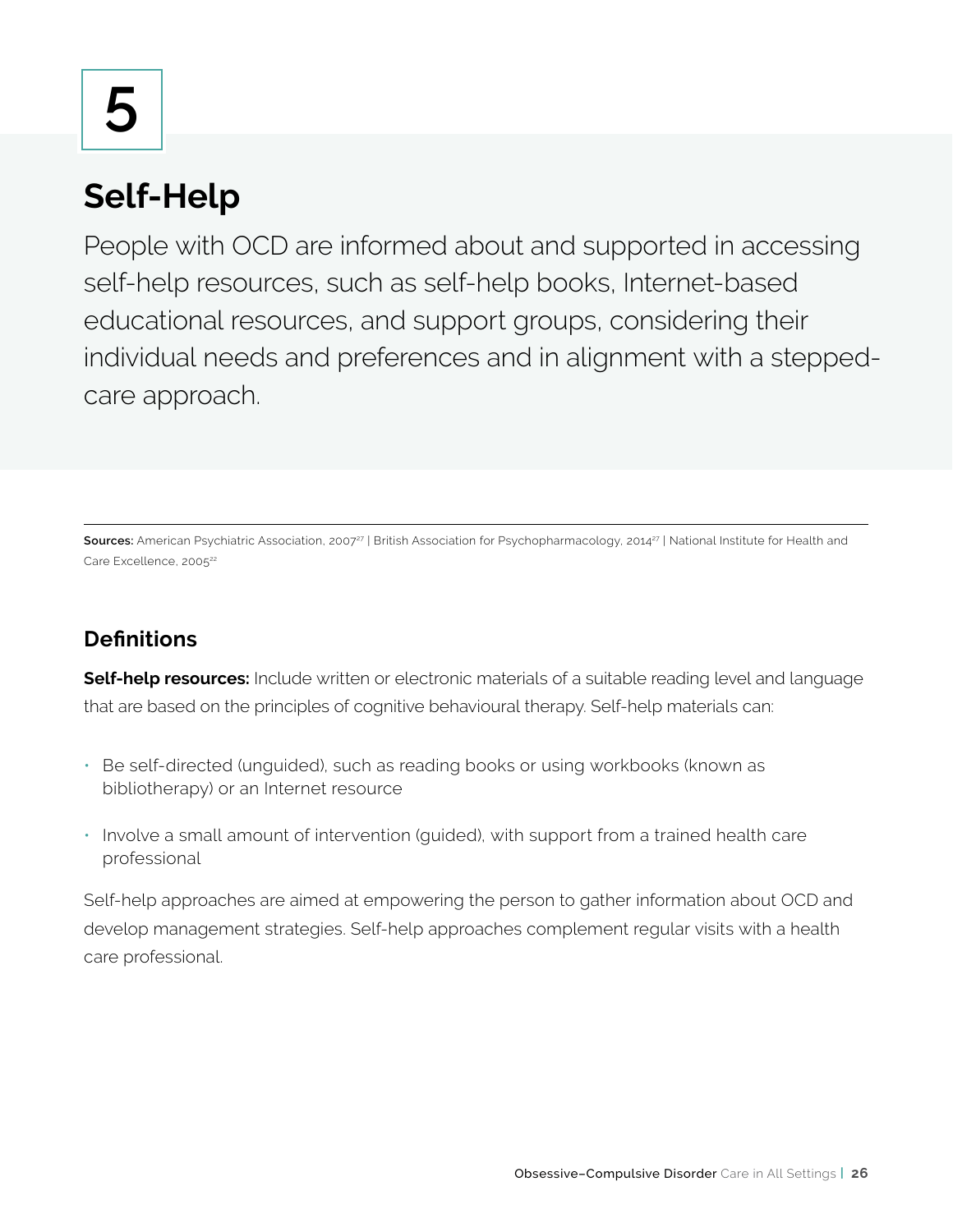

**Support groups:** Peer- or professional-led support groups offer educational, practical, or emotional support to help people with OCD and their family or friends. Support groups can be conducted in person, online, or by telephone. They may be peer-led or moderated by health care professionals.

## **Rationale**

Most people know little about the nature, biology, course, and treatment of OCD; all people with OCD should be given information about OCD and access to educational materials.<sup>26,32</sup> Through self-help strategies, people can learn about OCD and ways to cope effectively. Psychoeducation (education and information for those seeking mental health services) and access to self-help resources can remove some of the stigma related to OCD and assist people in making informed decisions about their treatment<sup>27</sup>

Peer support is also important. The empathetic relationship between people who have a lived experience in common can provide emotional and social support, encouragement, and mentorship. Peer support can foster hope, and it can help people develop a sense of self-efficacy and a stronger ability to cope.34,35

Families can also benefit from psychoeducation and being involved in the self-help process. This is especially relevant for children and adolescents, where guided self-help may be considered in conjunction with support and information for families and caregivers.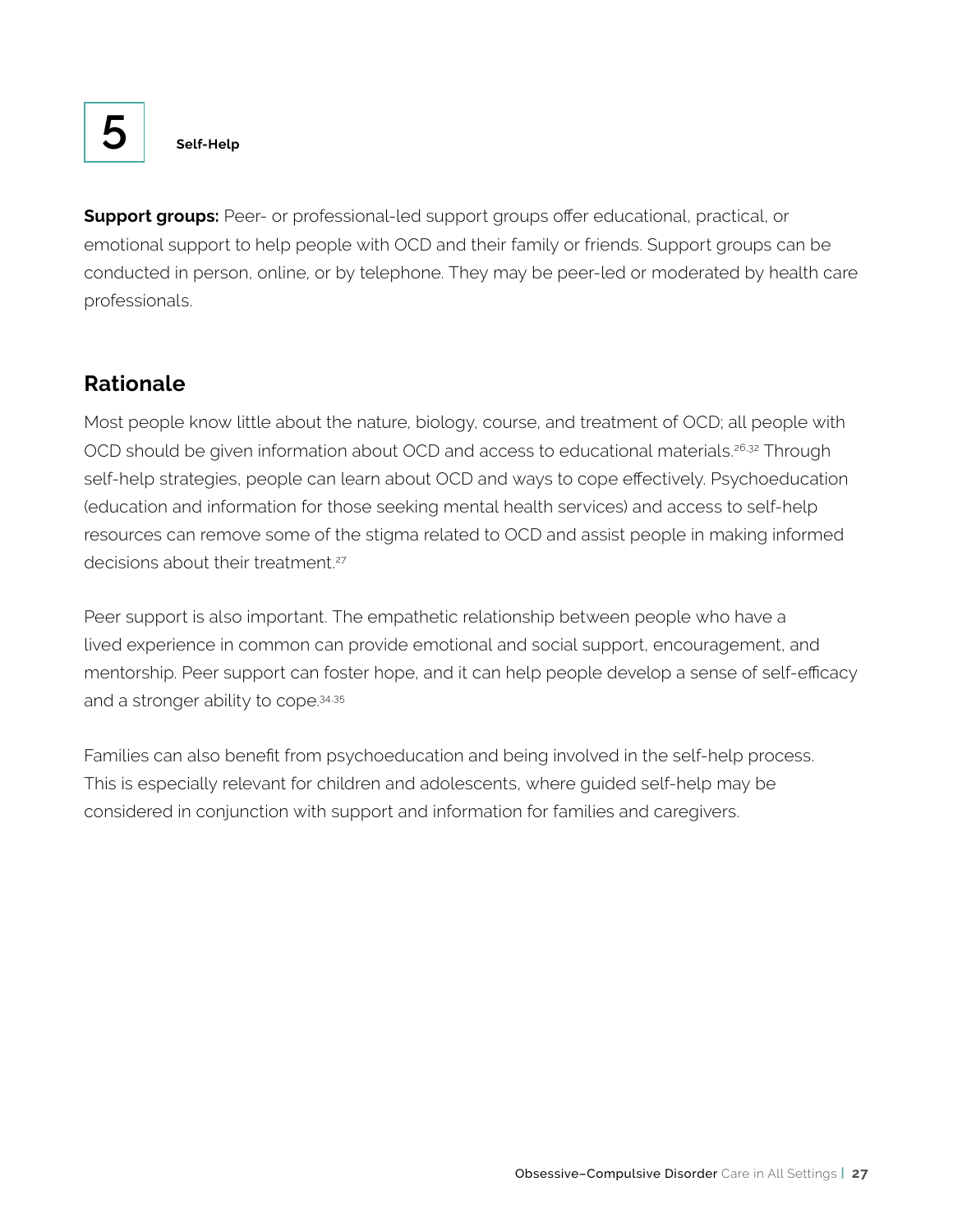## **What This Quality Statement Means**

#### **For People With OCD**

You should be offered education and information about OCD. You should also be connected with self-help resources, including books, Internet resources, and support groups so that you can learn more about OCD and its treatment.

#### **For Clinicians**

Offer people with OCD education and information about OCD. Connect people with recommended self-help resources, including books, Internet resources, and support groups.

#### **For Health Services Planners**

Ensure that systems, processes, and resources are in place for people with OCD to have access to evidencebased self-help resources.

#### **QUALITY INDICATOR: HOW TO MEASURE IMPROVEMENT FOR THIS STATEMENT**

• Percentage of people with OCD for whom self-help was determined to be appropriate and who report feeling supported in accessing self-help resources based on their individual needs and preferences

Measurement details for this indicator, as well as indicators to measure overarching goals for the entire quality standard, are presented in Appendix 2.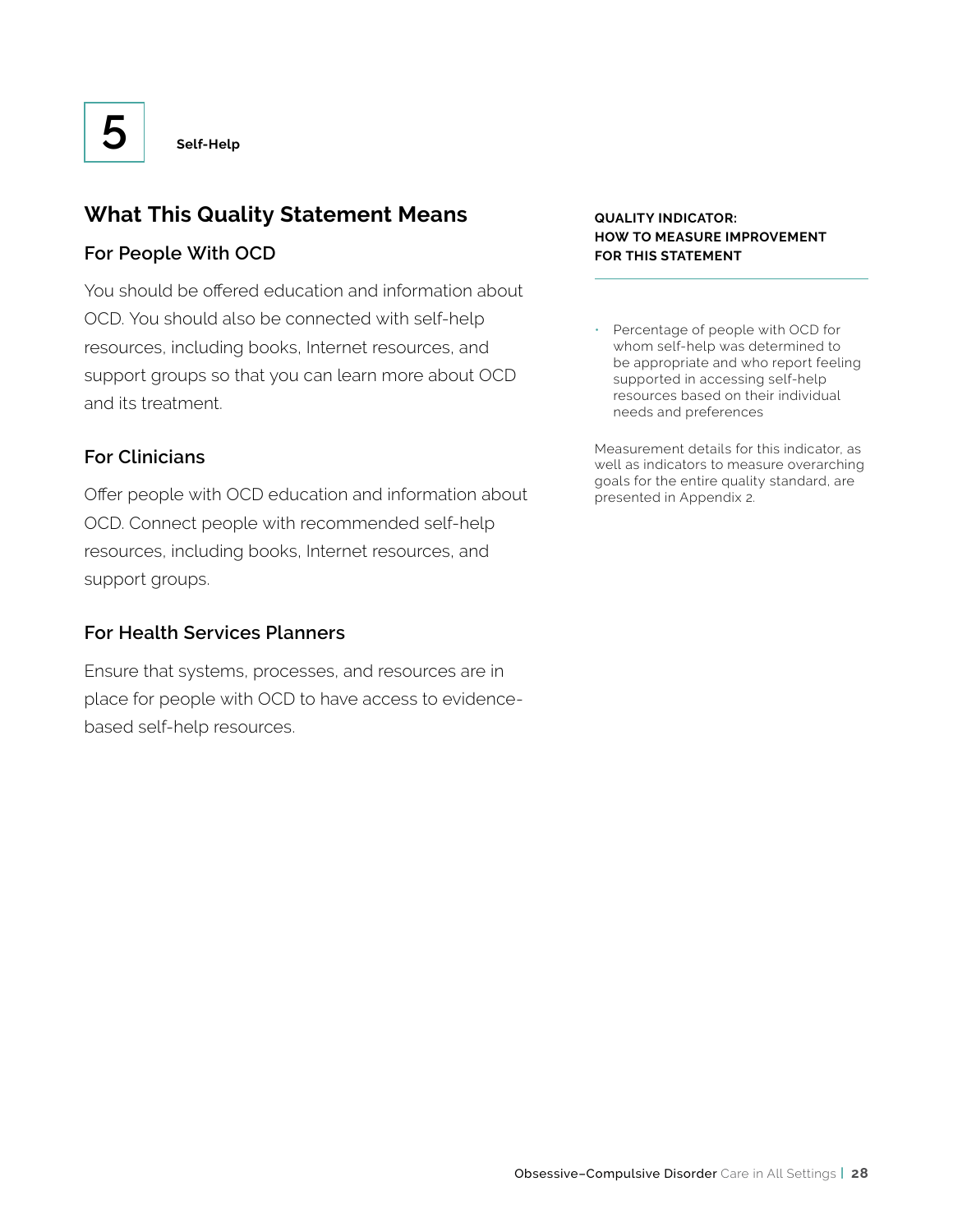# **Cognitive Behavioural Therapy for OCD**

People with OCD have timely access to cognitive behavioural therapy with exposure and response prevention, considering their individual needs and preferences and in alignment with a stepped-care approach. Cognitive behavioural therapy with exposure and response prevention is delivered by a health care professional with expertise in OCD.

**Sources:** American Academy of Child and Adolescent Psychiatry, 2012<sup>26</sup> | American Psychiatric Association, 2007<sup>27</sup> | British Association for Psychopharmacology, 2014<sup>27</sup> | National Institute for Health and Care Excellence, 2005<sup>22</sup>

# **Definition**

**Timely access to cognitive behavioural therapy:** The Anxiety Disorders and Obsessive-Compulsive Disorder Quality Standards Advisory Committee agreed that, ideally, cognitive behavioural therapy (CBT) should begin within 4 to 6 weeks of comprehensive assessment.

**Cognitive behavioural therapy with exposure and response prevention:** Cognitive behavioural therapy is not a single approach; it is a process that addresses the factors that caused and maintain the person's OCD.5 In OCD, CBT includes behavioural techniques such as exposure and response prevention and cognitive techniques. With exposure and response prevention, people with OCD are taught, in a gradual and structured environment, to confront the situations and objects they fear (exposure) and to refrain from performing their compulsions (response prevention). Exposures may include live and imagined encounters. The goal is for the person with OCD to learn how to weaken the connection between their feared stimuli and their compulsive behaviour, in the end responding differently to their triggers.<sup>27</sup>

Cognitive behavioural therapy may be delivered in different formats (i.e., in individual or group sessions, in person, via videoconference, or guided via the Internet). Sessions may vary in length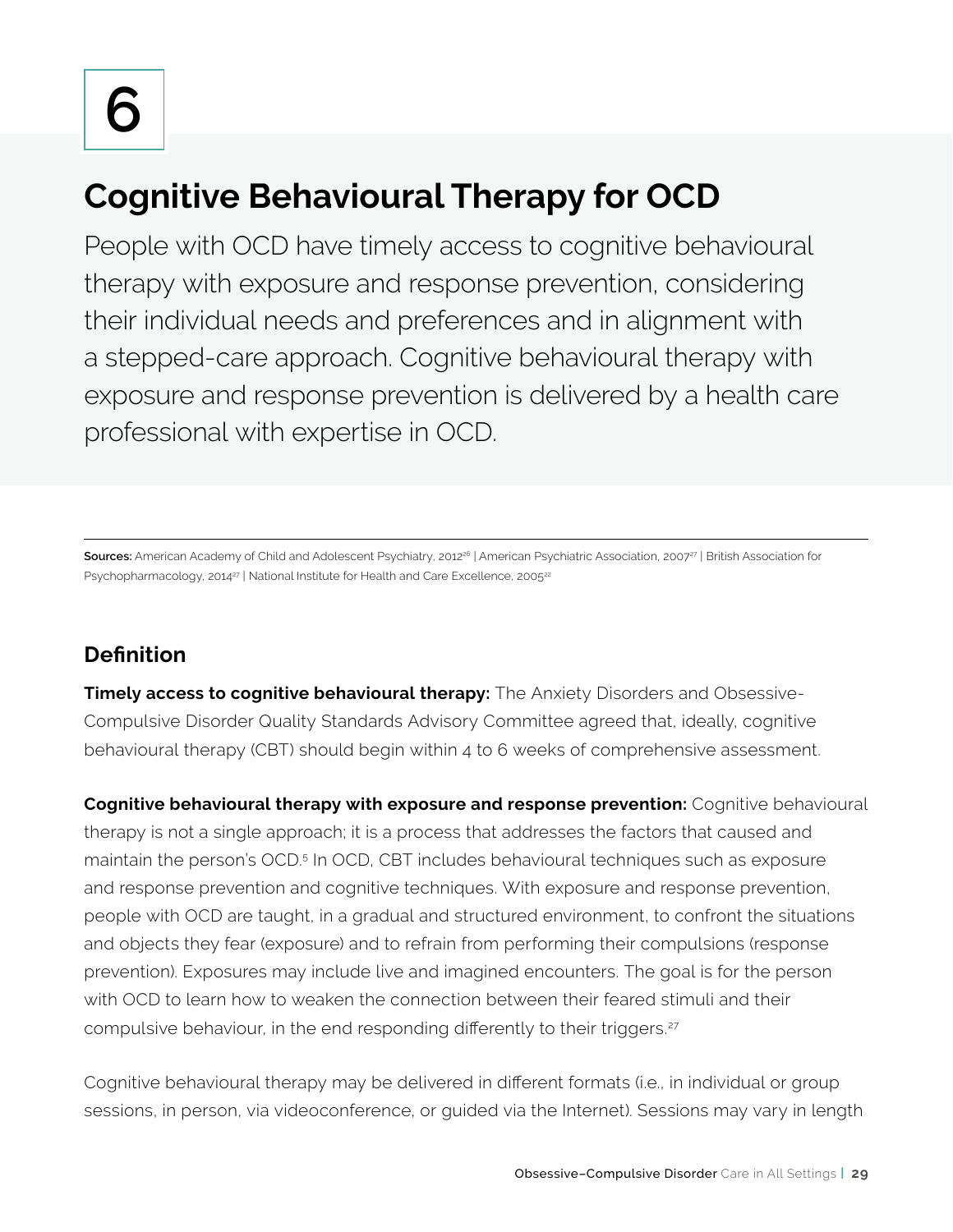

# **6 Cognitive Behavioural Therapy for OCD**

from less than an hour to 2 hours.<sup>27</sup> According to expert consensus, an adequate trial of CBT for OCD for most people consists of 13 to 20 weekly sessions.<sup>27</sup>

Health care professionals with expertise in OCD have training in delivering CBT specific to OCD. For example, the Canadian Association of Cognitive and Behavioural Therapies offers formal national certification for cognitive behavioural therapists who meet training and supervision eligibility criteria in Canada. Training for OCD is offered by the International OCD Foundation.

## **Rationale**

Psychological treatments play an important role in the management of OCD. When delivered by a trained health care professional, CBT with exposure and response prevention is an effective treatment for OCD. Psychological and pharmacological approaches are similarly effective for the short-term, and some evidence supports psychological approaches in the long-term, so it is important to discuss the potential benefits and risks of any treatment before starting.27 Treatment responses to psychological interventions are not immediate; a prolonged course of treatment is usually needed to achieve an initial response.<sup>27</sup> Motivational interviewing may also help people with OCD overcome reluctance to engage in treatment.

For children and adolescents, psychological treatment should be based on validated psychological treatment protocols, take into account the developmental age of the person with OCD, and engage with family members.<sup>5,21</sup>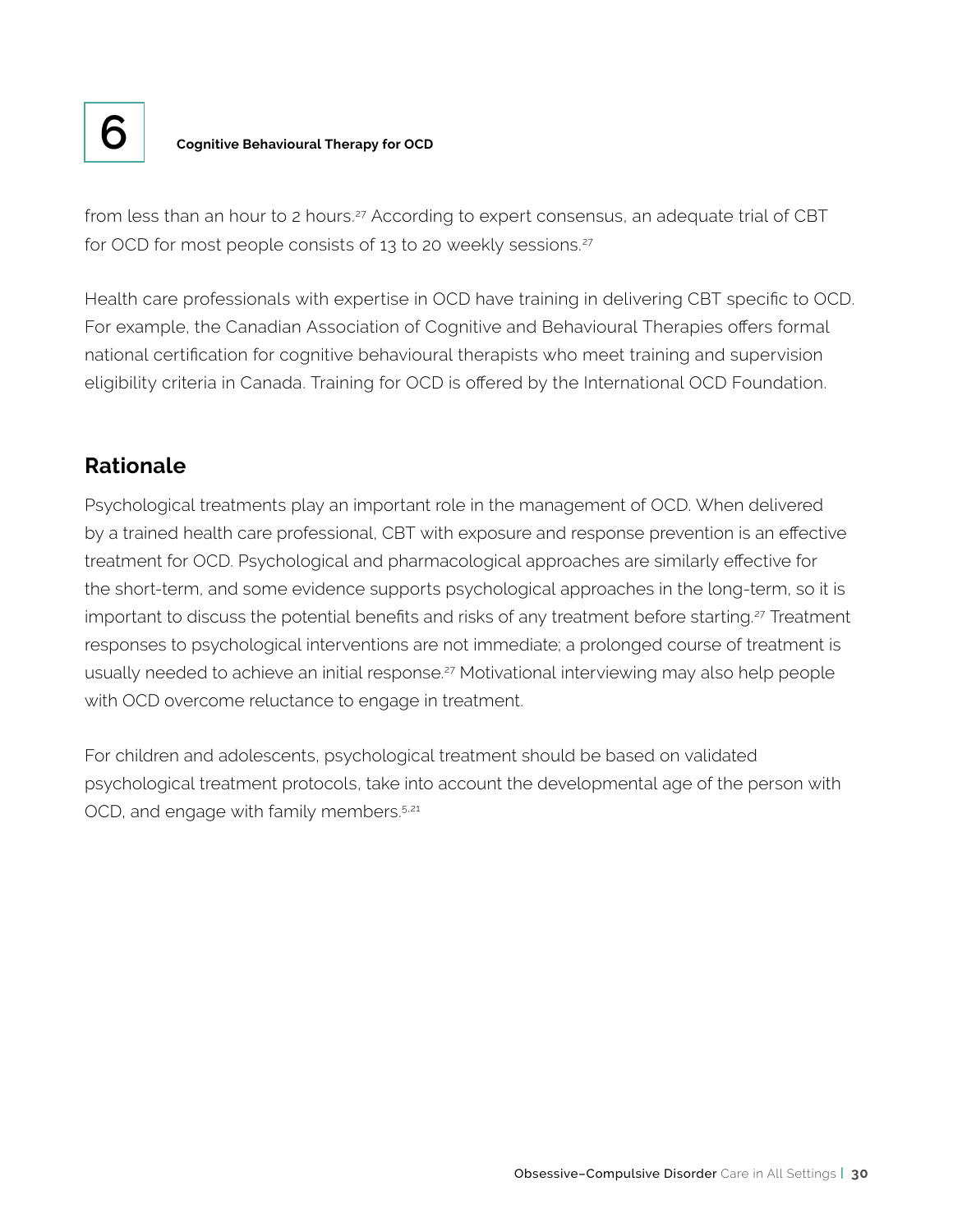

## **What This Quality Statement Means**

#### **For People With OCD**

You should be offered cognitive behavioural therapy with exposure and response prevention as a treatment for your OCD, considering your needs and preferences. You should be offered this therapy promptly, from someone who has expertise in treating OCD.

#### **For Clinicians**

Offer CBT with exposure and response prevention to people with OCD. They should receive CBT from a health care professional who has expertise in OCD within 4 to 6 weeks of their comprehensive assessment.

#### **For Health Services Planners**

Ensure that systems, processes, and resources are in place for people with OCD to have timely access to CBT with exposure and response prevention.

#### **QUALITY INDICATORS: HOW TO MEASURE IMPROVEMENT FOR THIS STATEMENT**

- Percentage of people with OCD for whom CBT with exposure and response prevention was determined to be appropriate and who receive CBT with exposure and response prevention delivered by a health care professional with expertise in OCD
- Percentage of people with OCD who receive CBT with exposure and response prevention delivered by a health care professional with expertise in OCD that begins within 6 weeks of the comprehensive assessment
- Local availability of CBT programs delivered by trained and certified health care professionals

Measurement details for these indicators, as well as indicators to measure overarching goals for the entire quality standard, are presented in Appendix 2.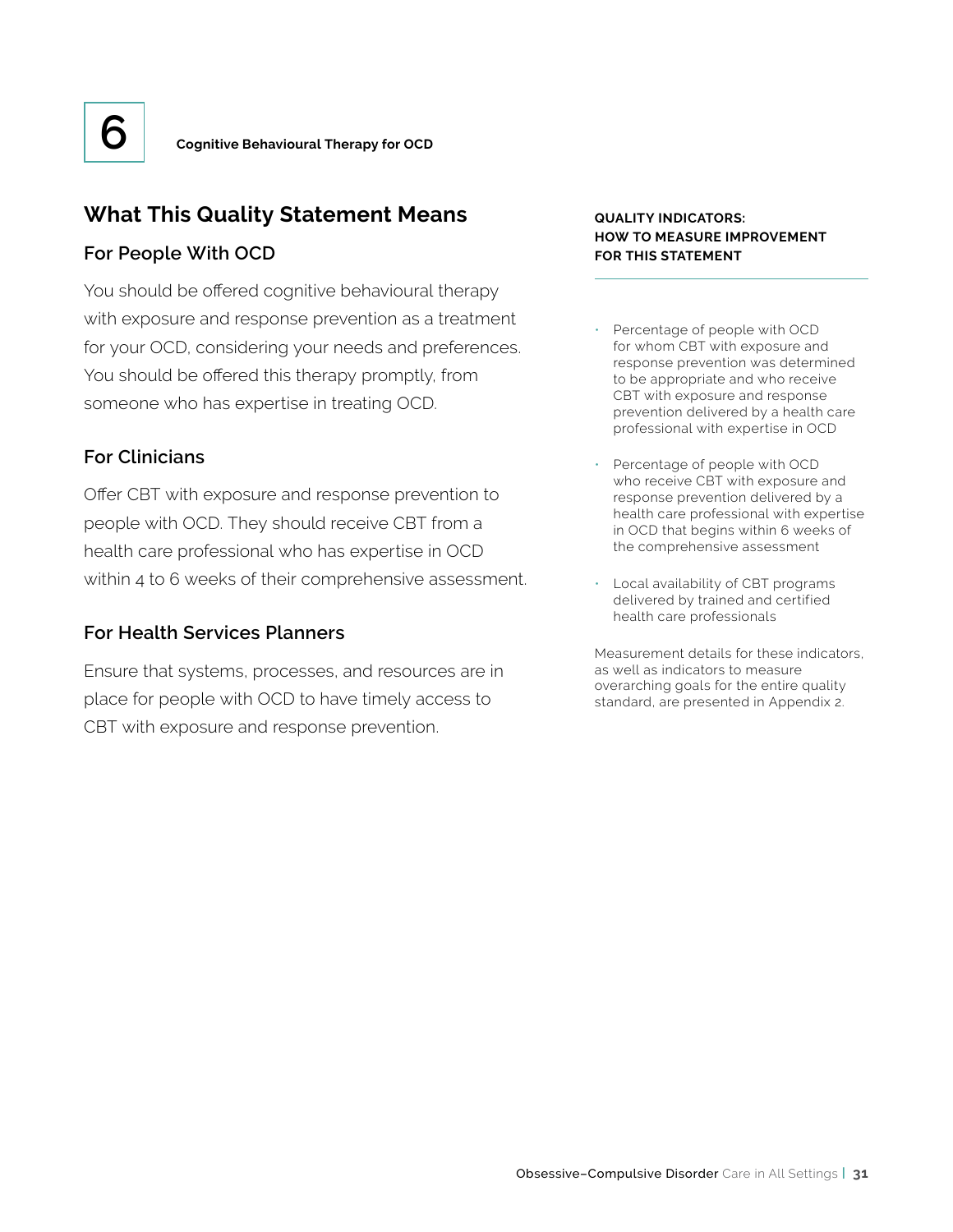# **OCD-Specific Pharmacological Treatment**

People with moderate to severe OCD, or people who are not responding to psychological treatment, are offered a selective serotonin reuptake inhibitor (SSRI) at an OCD-specific dose and duration, considering their individual needs and preferences and in alignment with a stepped-care approach.

**Sources:** American Academy of Child and Adolescent Psychiatry, 2012<sup>26</sup> | American Psychiatric Association, 2007<sup>27</sup> | Anxiety Disorders Association of Canada, 20145 | British Association for Psychopharmacology, 2014?' | National Institute for Health and Care Excellence, 2005.? | World Federation of Societies of Biological Psychiatry, 201235

# **Definitions**

**Moderate to severe OCD:** The classification of moderate to severe OCD is based on the results of a comprehensive assessment and a validated severity-rating scale (see quality statement 1).

**OCD-specific dose and duration:** Is typically higher than what is prescribed for other indications. Clinicians should refer to clinical practice guidelines for further guidance on OCD-specific medication dosage recommendations.5

An OCD-specific trial duration typically lasts 10 to 12 weeks, with monitoring for effectiveness and tolerability. People with initial treatment periods that last beyond 12 weeks may need reassessment for effectiveness (factoring in possible delay in onset of therapeutic response). For people who respond positively to a medication trial, treatment should continue for at least 12 months.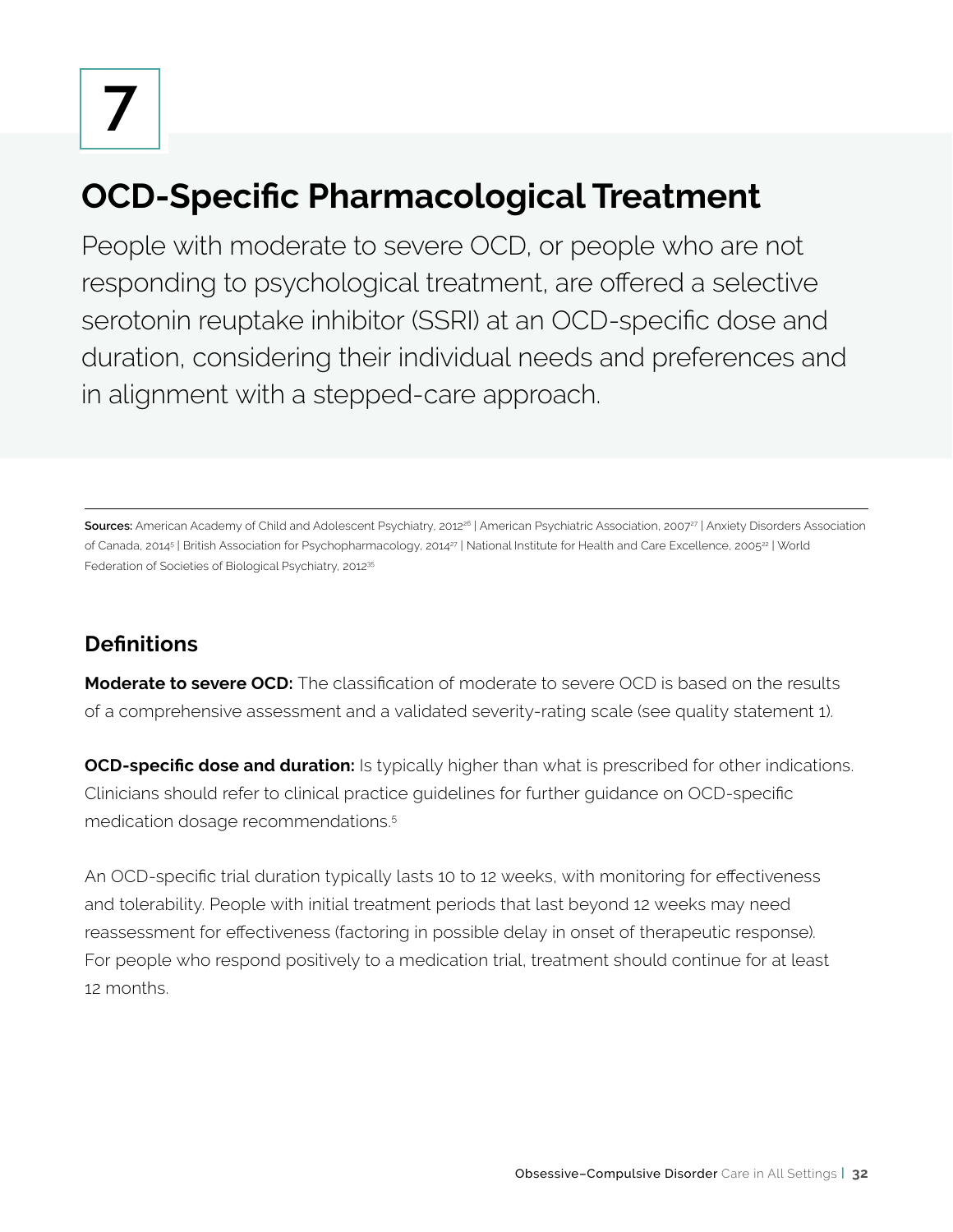#### **7 OCD-Specific Pharmacological Treatment**

**Selective serotonin reuptake inhibitor:** A medication commonly referred to as an "antidepressant" in the treatment of major depression, but also prescribed to treat other disorders, including OCD, anxiety disorders, chronic pain, and posttraumatic stress disorder. Examples of SSRIs include escitalopram, fluoxetine, fluvoxamine, paroxetine, and sertraline. The dose of an SSRI to treat OCD is usually higher than for other diagnoses. It is also common for it to take longer to alleviate the symptoms of OCD than for other diagnoses.

For children, adolescents, and young adults, careful monitoring is required when an SSRI is prescribed, especially at the beginning of treatment,21,25 because of its association with increased risk of suicidal thinking and self-harm in a minority of people under age 30 years.<sup>22</sup> It is also recommended that children and adolescents with OCD take medication in combination with CBT with exposure and response prevention.<sup>22</sup>

#### **Rationale**

Treatment should be appropriate to the severity of the person's illness, their preferences, and their response. For people with mild or moderate OCD, psychological treatments should always be offered first. If psychological treatment is not a feasible option, pharmacological treatment should be offered. Health care professionals and people with OCD should have discussions about potential benefits and risks, side effects, and adverse effects before starting treatment.

When initial psychological treatment is unsatisfactory, health care professionals need to explore the factors in a person's life that may affect why a treatment is not working well (see quality statement 8), such as comorbid health conditions, adherence to treatment, the presence of psychosocial stressors, cultural considerations, or family dynamics.<sup>27</sup> For children and adolescents, additional factors may include the impact of learning disorders, psychosocial and environmental risk factors (e.g., family discord), or mental health problems among family members.<sup>22</sup> Additional interventions may need to be considered to address these factors.

Although SSRIs are typically used to treat OCD, health care professionals should remain familiar with the evidence base for other medication classes (e.g., tricyclic antidepressants such as clomipramine) and adjunctive therapies for those who do not respond to SSRIs. Clinicians should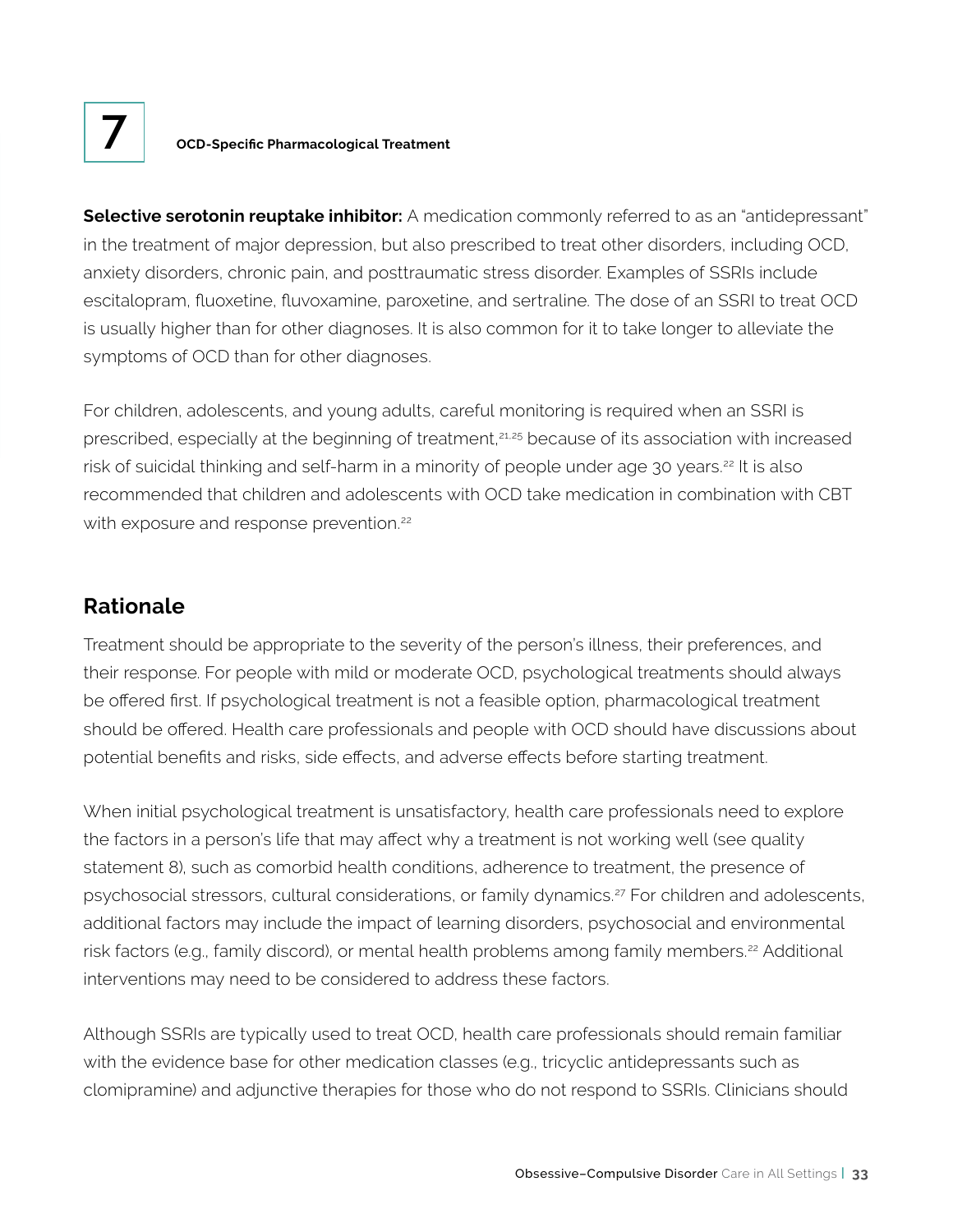refer to clinical practice guidelines for further guidance on pharmacological management of OCD.5

## **What This Quality Statement Means**

#### **For People With OCD**

If you have moderate to severe OCD, or if your symptoms are not getting better with psychological treatment (cognitive behavioural therapy with exposure and response prevention), you should be offered a type of medication called a selective serotonin reuptake inhibitor (SSRI). You should take it at a dose and for a length of time that are specific for OCD.

#### **For Clinicians**

For people who have moderate to severe OCD or who are not responding to psychological treatment, offer an SSRI at an evidence-based, OCD-specific dosage and duration.

#### **For Health Services Planners**

Ensure that systems, processes, and resources are in place for people with OCD to receive evidence-based pharmacotherapy when psychological interventions are ineffective.

#### **QUALITY INDICATORS: HOW TO MEASURE IMPROVEMENT FOR THIS STATEMENT**

- Percentage of people with moderate to severe OCD, or people who are not responding to psychological treatment for whom pharmacological treatment was determined to be appropriate, who receive an SSRI at an OCDspecific dose and duration
- Percentage of people with OCD who are offered an SSRI and who feel involved in discussions about their medication(s), including potential benefits and risks, side effects, and adverse effects

Measurement details for these indicators, as well as indicators to measure overarching goals for the entire quality standard, are presented in Appendix 2.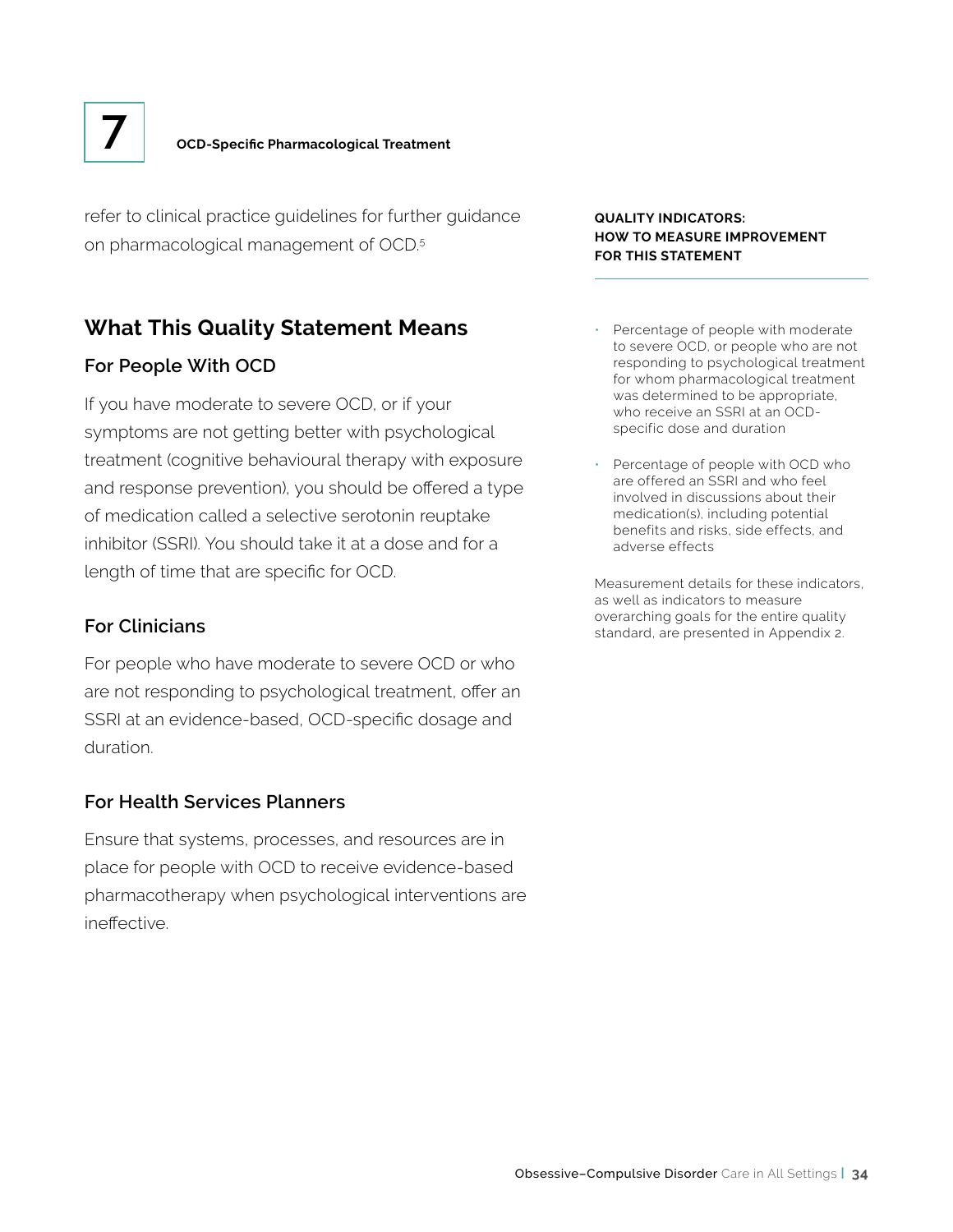# **8**

# **Monitoring**

People with OCD have their response to treatment (effectiveness and tolerability) monitored regularly over the course of treatment using validated tools in conjunction with an assessment of their clinical presentation.

**Sources:** British Association for Psychopharmacology, 2014<sup>27</sup> | National Institute for Health and Care Excellence, 2005<sup>22</sup>

# **Definitions**

**Effectiveness and tolerability:** Effectiveness is indicated by an improvement in symptoms. Tolerability is the acceptability of the treatment, including side effects.<sup>5</sup> Goals for effectiveness and tolerability are individualized based on the person's needs and preferences.5 Regular monitoring is also an opportunity for health care professionals to assess other outcomes, such as effects on any long-term/ comorbid conditions, quality of life, and impact on school or employment.37 Other factors that should be monitored include side effects, adverse effects, adherence to treatment, and suicidal ideation.

**Monitored regularly:** Monitoring by the treating clinician involves the use of validated tools and clinical judgment in conjunction with an assessment of the person's clinical presentation. Monitoring response to treatment also includes assessing the person's level of engagement with the treatment choice (e.g., participation in therapy, adherence to medication).

- For psychotherapy: Monitoring occurs session by session, and the person's treatment response is recorded at each session
- For medication: Monitoring and documentation of treatment response usually occur weekly or bi-weekly when the medication is initiated and when the dosage is adjusted, and at least monthly until the person's condition is stabilized. People with OCD and their health care professional should expect to see some improvement by 6 to 8 weeks, with full response closer to 10 to 12 weeks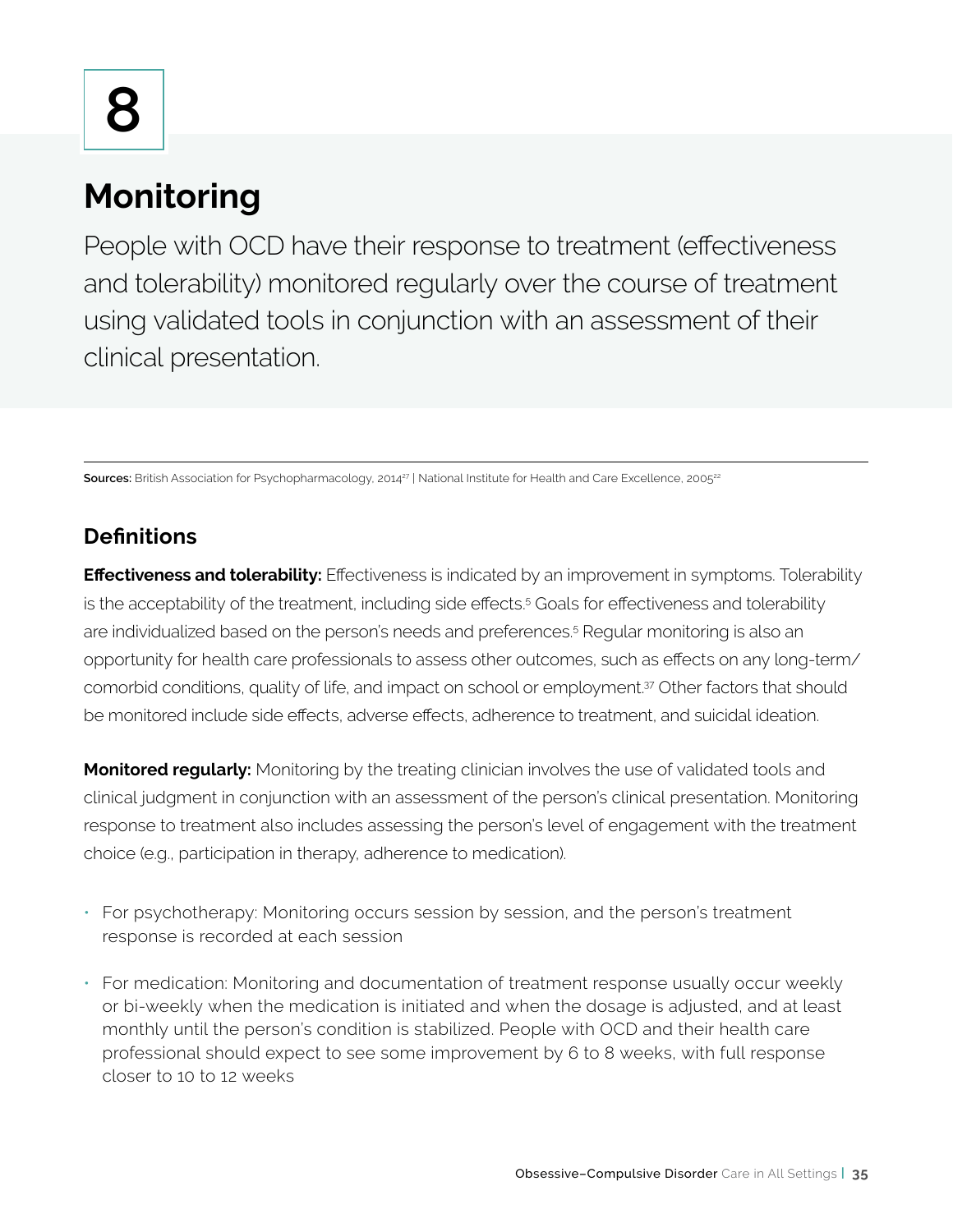

• Long-term follow-up: when a person of any age with OCD is in remission (few or no substantial symptoms), they should be monitored regularly for 12 months by a health care professional.<sup>22</sup> Regular follow-up should occur as needed, at a frequency mutually agreed upon by the health care professional and the person with OCD

## **Rationale**

Regular monitoring of a person's response to treatment ensures that effectiveness can be assessed and treatment can be adjusted if needed.<sup>37</sup> Monitoring treatment response is critical to optimizing care and should be part of every treatment plan.

For children, adolescents, and young adults, careful monitoring is important when prescribing an SSRI, because it is associated with an increased risk of suicidal thinking and self-harm in a minority of people under age 30.<sup>22</sup>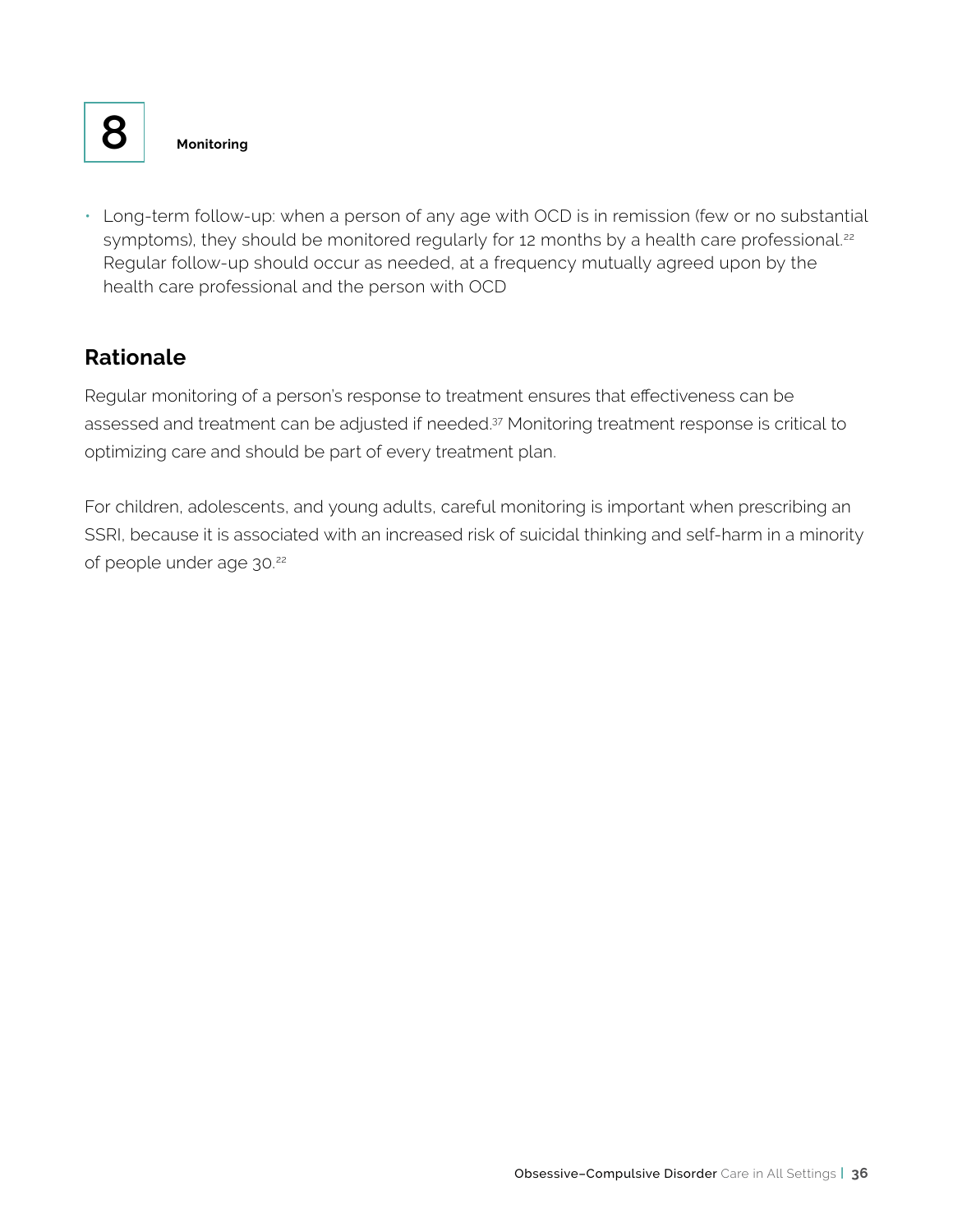

## **What This Quality Statement Means**

#### **For People With OCD**

After you start treatment for OCD, your health care professional should follow up with you to check how you are responding to the treatment. For psychotherapy, they should check in with you about how the treatment is working at every session. For medication, they should check how the treatment is working every week or two when the medication is started and if the dosage changes, and at least every month until your condition is stable.

#### **For Clinicians**

Monitor the effectiveness and tolerability of treatment for people with OCD. Regular monitoring should take place at each session for psychotherapy and at least monthly for pharmacotherapy until the person's condition is stabilized. When prescribing SSRIs, carefully monitor people under the age of 30 years for risk of suicidal thinking and self-harm.

#### **For Health Services Planners**

Ensure that systems, processes, and resources are in place so that people receiving treatment for OCD are regularly monitored for their response to treatment.

#### **QUALITY INDICATORS: HOW TO MEASURE IMPROVEMENT FOR THIS STATEMENT**

- Percentage of people with OCD who are receiving psychotherapy and who have their response to treatment (effectiveness and tolerability) monitored using validated tools in conjunction with an assessment of their clinical presentation at each treatment session by the treating clinician
- Percentage of people with OCD who are receiving pharmacotherapy and whose condition is not yet stabilized who have their response to treatment (effectiveness and tolerability) monitored using validated tools in conjunction with an assessment of their clinical presentation on a monthly basis by the treating clinician
- Percentage of people with OCD who are in remission and who receive follow-up by a health care professional at least once within 12 months

Measurement details for these indicators, as well as indicators to measure overarching goals for the entire quality standard, are presented in Appendix 2.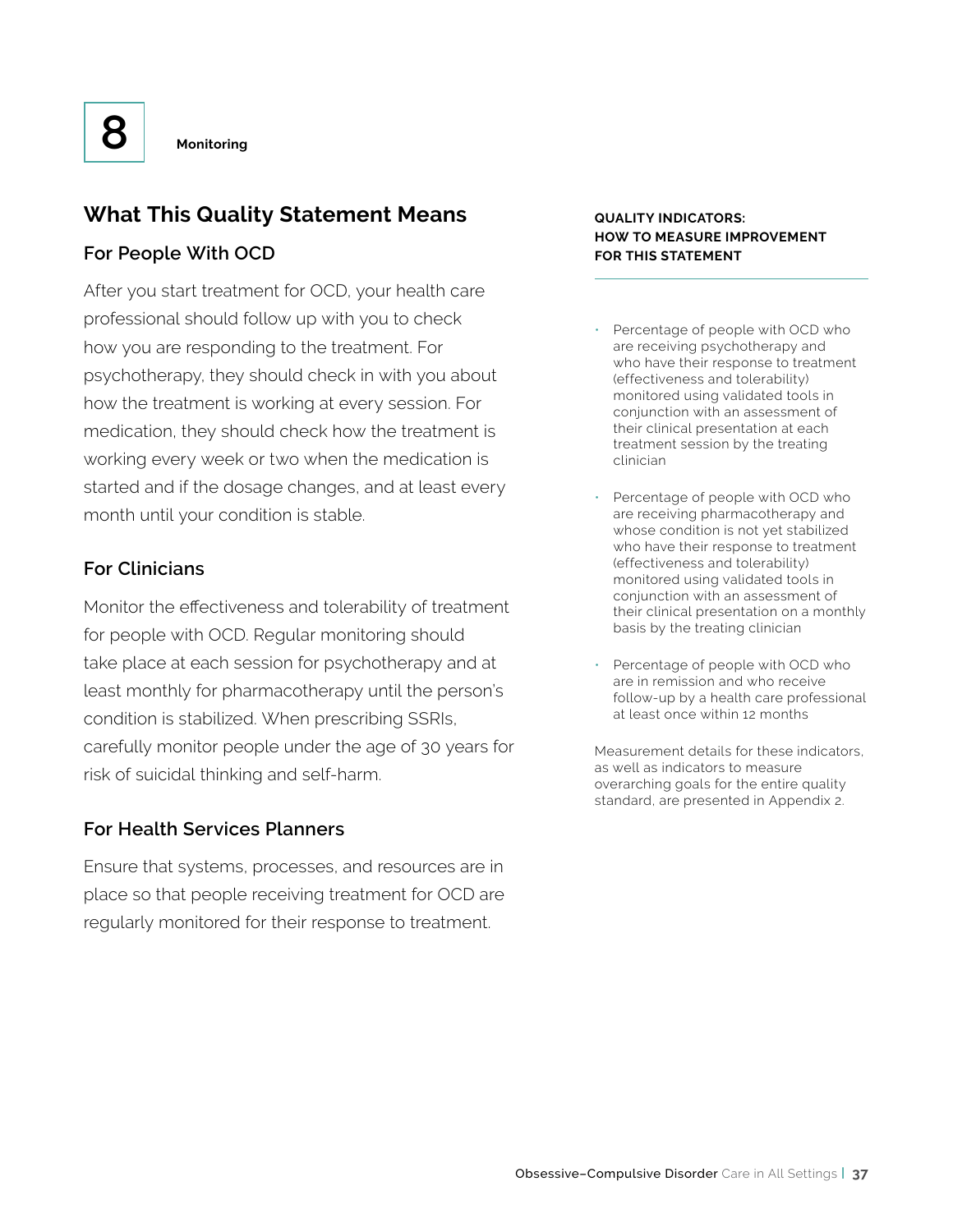# **Support During Initial Treatment Response**

People with OCD are informed about what to expect and supported during their initial treatment response. When initial treatment is not working, people with OCD are reassessed. They are offered other treatment options, considering their individual needs and preferences and in alignment with a stepped-care approach.

Sources: American Academy of Child and Adolescent Psychiatry, 2012<sup>26</sup> | American Psychiatric Association, 2007<sup>27</sup> | Anxiety Disorders Association of Canada, 2014§ | British Association for Psychopharmacology, 2014?' | National Institute for Health and Care Excellence, 2005??

# **Definition**

**Reassessed:** When initial treatment is unsatisfactory, health care professionals should explore the possible impact of interference from comorbid health conditions, adherence to treatment, the presence of psychosocial stressors, the level of family accommodation behaviours, and the ability to tolerate an adequate trial of psychotherapy or the maximum recommended medication dosages.27 For children and adolescents, additional factors may include the impact of learning disorders, psychosocial and environmental risk factors (e.g., family discord), or the presence of mental health problems among family members. Additional interventions may need to be considered to address these factors.

# **Rationale**

Often, initial psychological or pharmacological treatments do not relieve all OCD symptoms. For instance, at least 40% of people do not respond to the first medication they try; it is necessary to inform people with OCD of this fact and normalize their expectations of initial treatments.<sup>5,27</sup> In the case of medications, many people may feel no positive effects for the first few weeks but improve greatly over time. It is important that people with OCD participate in an adequate trial of psychotherapy or receive the complete OCD-specific medication dose and duration during their initial treatment to experience the full benefits of the treatment and determine its effectiveness and tolerability.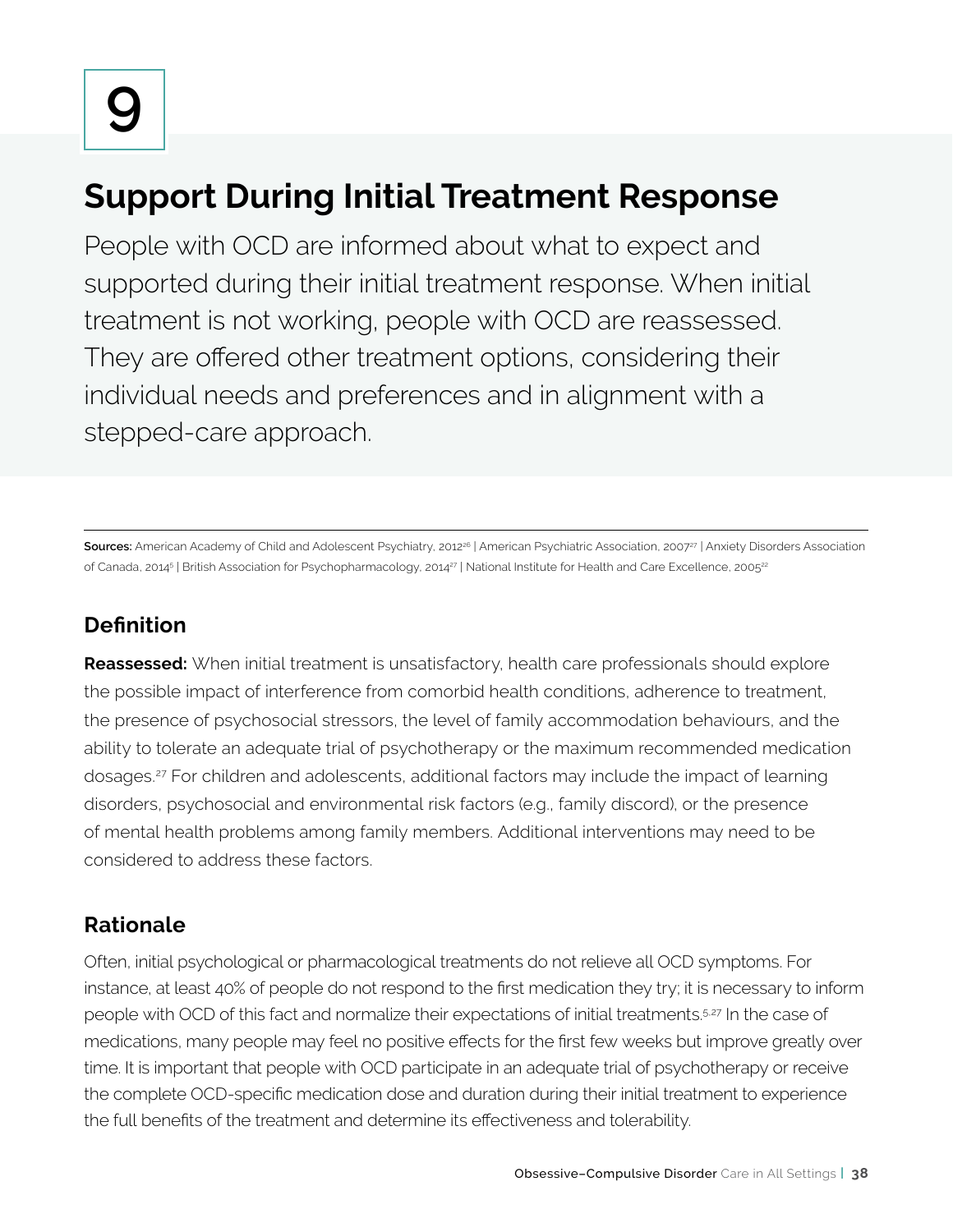

# **9 Support During Initial Treatment Response**

When initial treatments are unsatisfactory despite a full and OCD-specific trial, people with OCD should be reassessed before being offered other treatments. The goal of reassessment is to identify any other factors that may be influencing their treatment response and help determine the next appropriate treatment option.

#### **What This Quality Statement Means**

#### **For People With OCD**

Your health care professional will talk with you about how long it may take to see a treatment response. If your treatment is not working, your health care professional should ask you questions to reassess your OCD and your situation. You should then be offered another treatment option, considering your needs and preferences and in alignment with a stepped-care approach.

#### **For Clinicians**

Inform people with OCD about what to expect, and provide support. Ensure that people with OCD who are not responding to initial treatment receive a comprehensive reassessment. Based on the steppedcare approach, offer the next-step treatment, which may include increasing intensity, switching modalities, combining treatment, or consulting a health care professional with specialized expertise in OCD.

#### **For Health Services Planners**

Ensure that systems, processes, and resources are in place so that people with OCD who are not responding to initial treatment are reassessed and offered other treatment options based on a stepped-care approach.

#### **QUALITY INDICATORS: HOW TO MEASURE IMPROVEMENT FOR THIS STATEMENT**

- Percentage of people with OCD who are not responding to initial treatment and who are reassessed by a health care professional before being offered other treatment options
- Percentage of people with OCD who are not responding to initial treatment and are reassessed who have a treatment plan that follows a steppedcare approach
- Percentage of people with OCD who have followed a stepped-care approach to treatment who have shown improvement in symptoms

Measurement details for these indicators, as well as indicators to measure overarching goals for the entire quality standard, are presented in Appendix 2.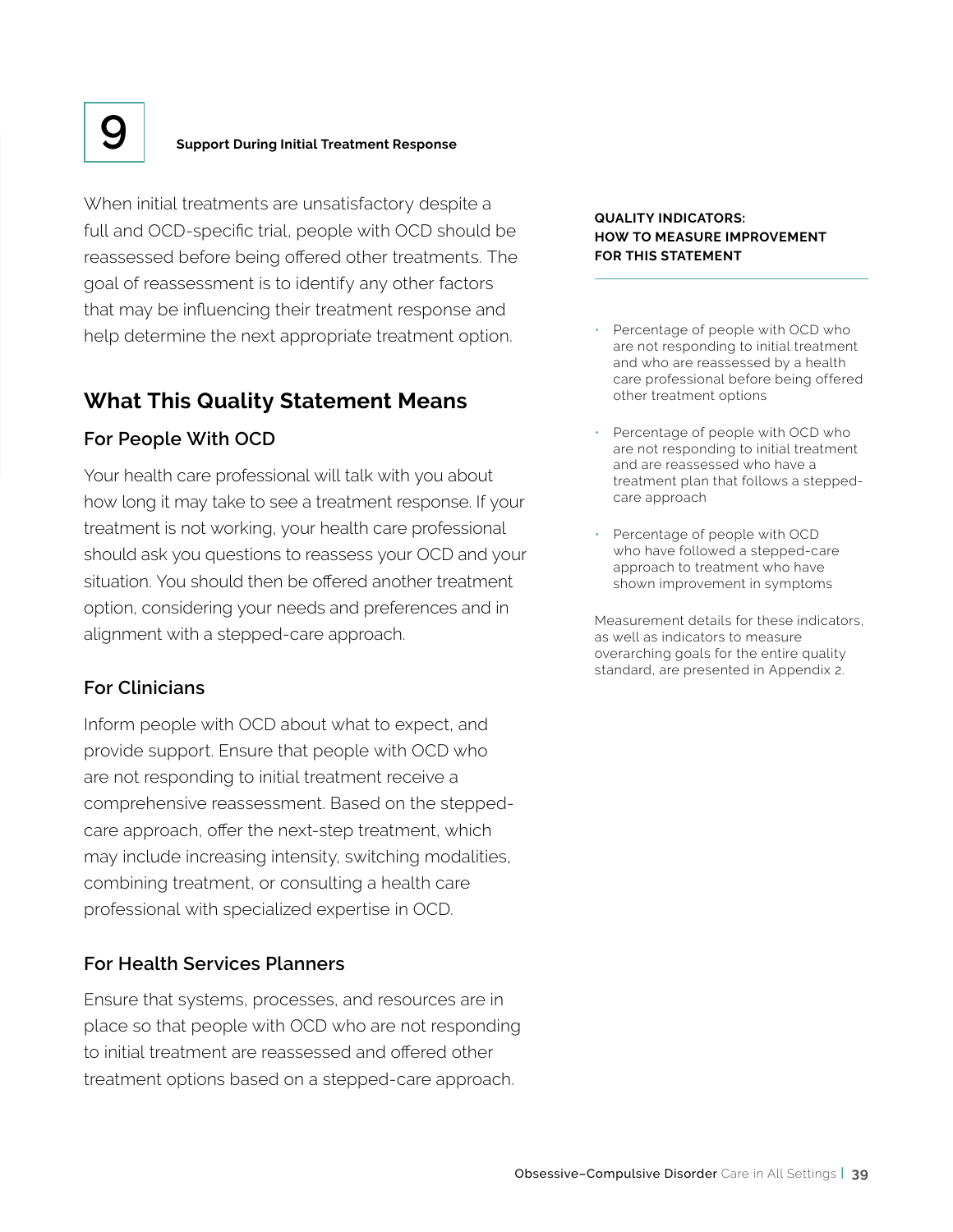# **10**

# **Intensive Treatment**

When psychological or pharmacological treatment is not working, or in cases of severe OCD, people are referred for intensive treatment, in alignment with a stepped-care approach.

**Sources:** American Psychiatric Association, 2007<sup>27</sup> | National Institute for Health and Care Excellence, 2005<sup>22</sup>

# **Definition**

**Intensive treatment:** Treatments specific to OCD that involve individualized care from an interprofessional team with additional specialized expertise in OCD. Intensive treatments may include more intensive CBT with exposure and response prevention, alternative psychotherapies, trialling another recommended pharmacotherapy, or adjunctive pharmacotherapy. There are somatic treatments with emerging research that may be considered in some circumstances; please refer to clinical practice guidelines for information about the evidence supporting them (e.g., repetitive transcranial magnetic stimulation, deep brain stimulation, capsulotomy, or cingulotomy).5 Intensive treatment for OCD may involve a residential program or inpatient services.

## **Rationale**

People who have tried conventional psychological and pharmacological treatments without success and who continue to have disabling symptoms that interfere with their ability to function may require more intensive treatment. More intensive treatment involves specialized expertise for OCD-specific treatment. This type of care may require referral to specialty services and may involve a residential program or inpatient services. This aligns with the stepped-care approach, seeking the least intensive, most effective treatment first.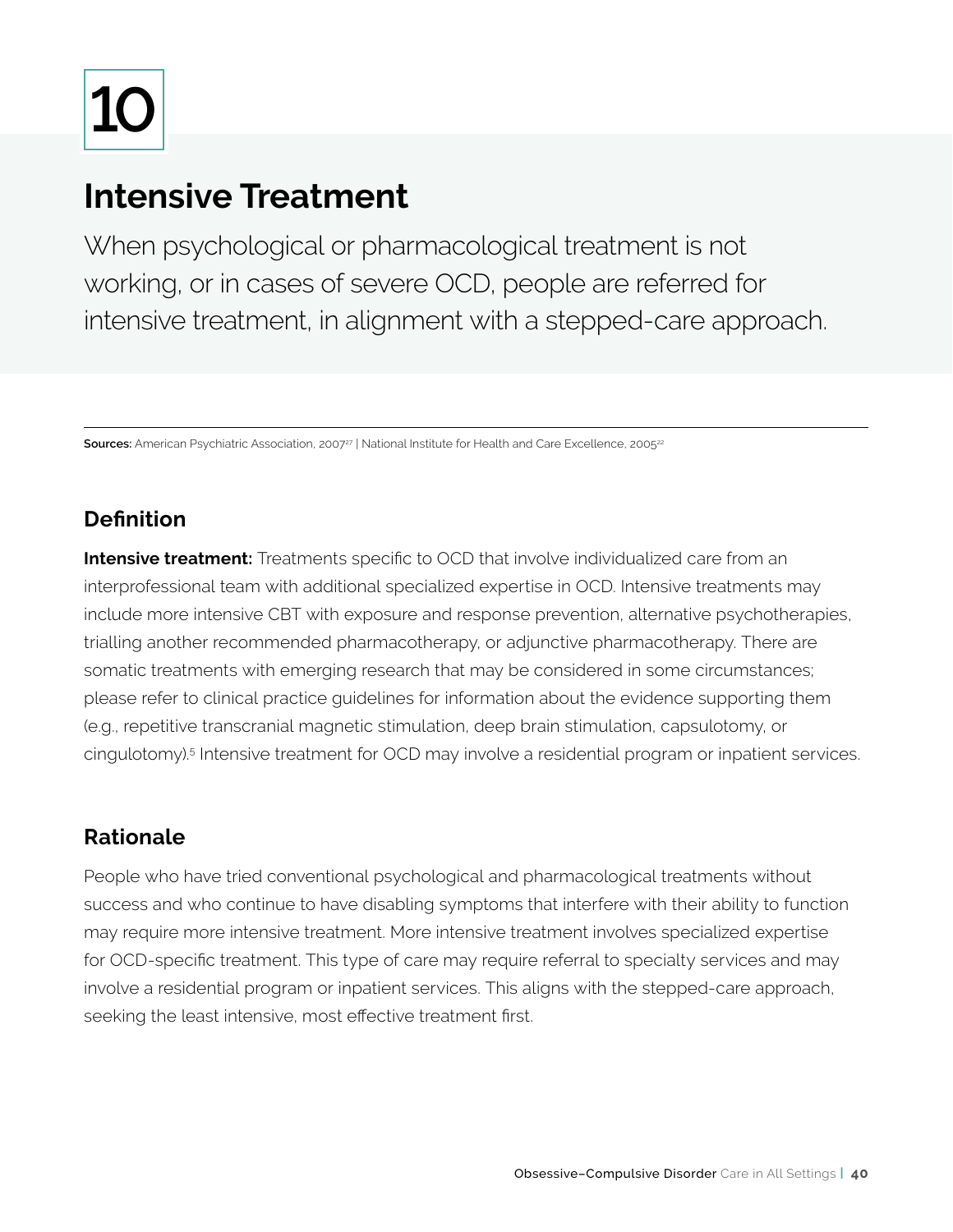

## **What This Quality Statement Means**

#### **For People With OCD**

If your OCD is severe or psychological or pharmacological treatments are not working for you, your health care team should refer you for specialized intensive treatment.

#### **For Clinicians**

Ensure that people with severe OCD or people who are not responding to conventional psychological or pharmacological treatments are referred to receive specialized intensive treatment.

#### **For Health Services Planners**

Ensure that systems, processes, and resources are in place so that people with severe OCD or who are not responding to conventional treatment can access specialized intensive treatment.

#### **QUALITY INDICATOR: HOW TO MEASURE IMPROVEMENT FOR THIS STATEMENT**

• Percentage of people with severe OCD, or those who are not responding to psychological or pharmacological treatment, who are referred for intensive treatment

Measurement details for this indicator, as well as indicators to measure overarching goals for the entire quality standard, are presented in Appendix 2.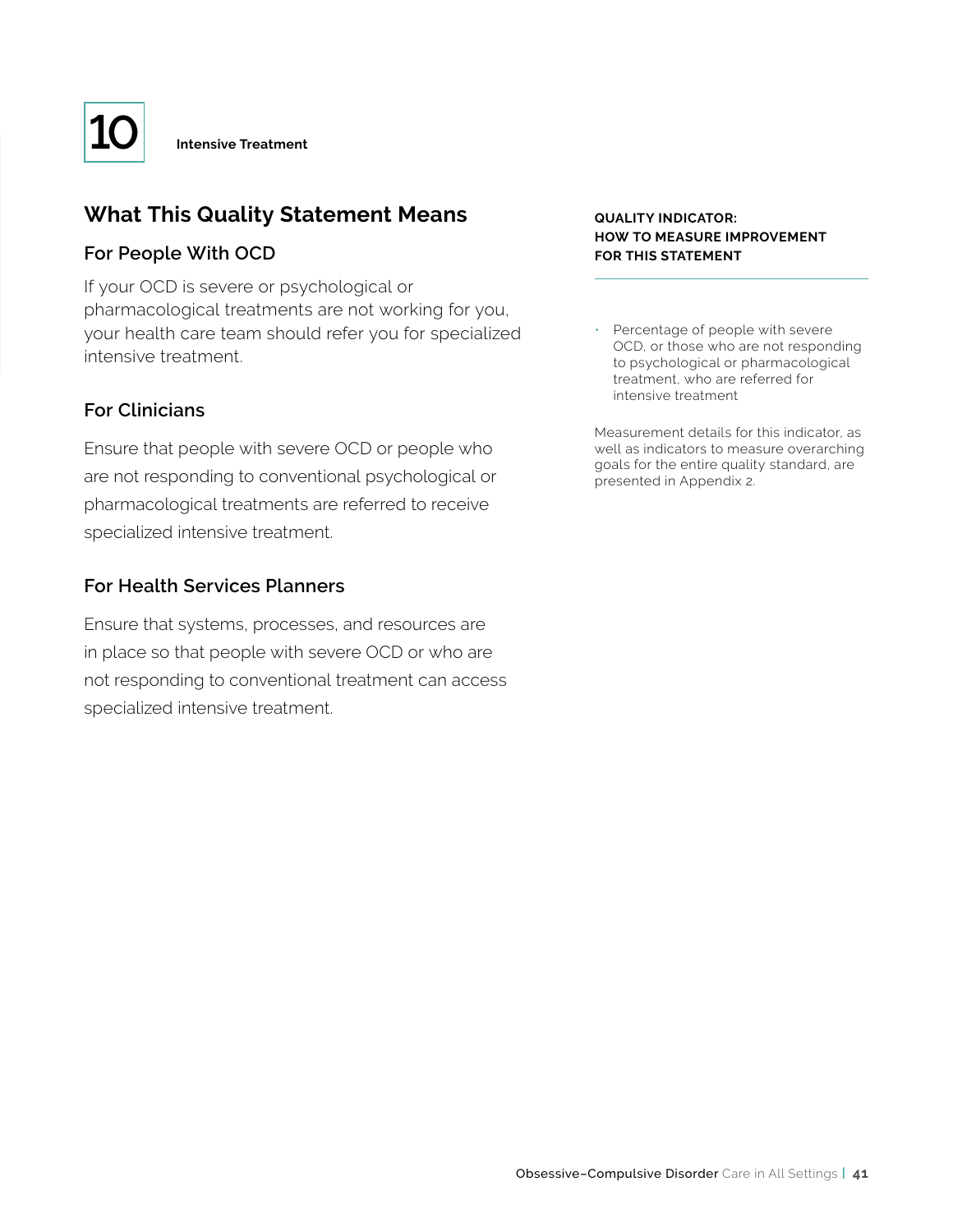**11**

# **Relapse Prevention**

People with OCD who are receiving treatment are provided with information and education about how to prevent relapse and manage symptoms if they re-emerge.

Sources: American Psychiatric Association, 2007<sup>27</sup> | British Association for Psychopharmacology, 2014<sup>27</sup> | National Institute for Health and Care Excellence, 2005<sup>22</sup>

## **Definition**

**How to prevent relapse:** Relapse is when symptoms worsen and return to the level that the person experienced before treatment. If a person has few or no substantial symptoms, they are described as being "in remission."

To prevent going back to previous ways of thinking and behaving, people with OCD need to prepare strategies for managing symptoms if they return. Information and education about maintaining recovery and preventing relapse should include:

- Understanding the nature of OCD
- Knowing what happens when treatment ends
- Knowing how to address symptoms
- Planning for long-term follow-up
- Knowing how to access mental health services when needed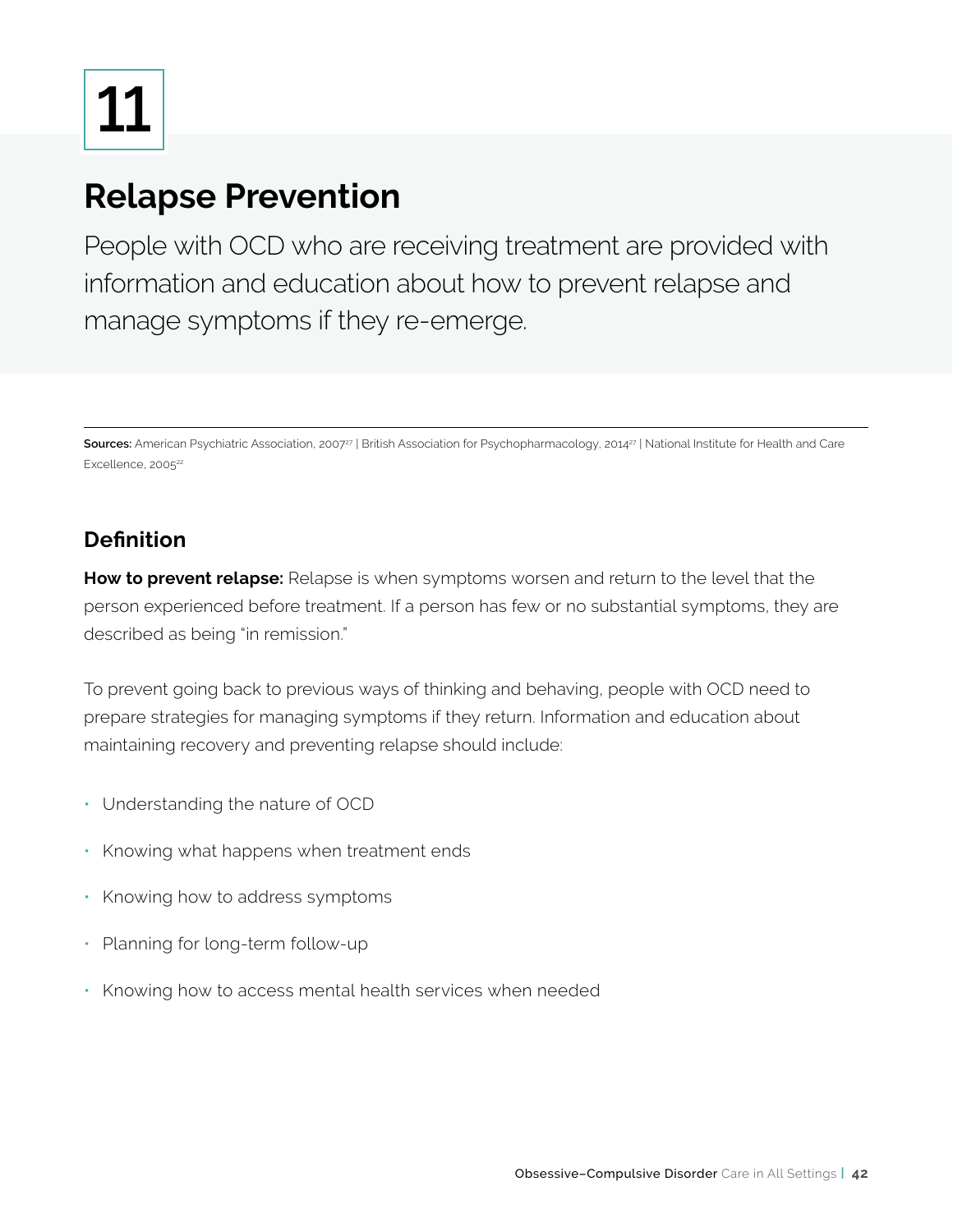

## **Rationale**

Obsessive–compulsive disorder has a fluctuating or episodic course. Even with effective treatment, people with OCD face the possibility that symptoms will re-emerge (relapse). It is important to acknowledge that while hope and recovery are possible, some of the experiences of OCD can recur (such as intrusive, upsetting thoughts), and that it is important to anticipate how to deal with them.

Helping people with OCD manage their risk of relapse is an essential part of treatment. For example, for psychotherapy, the patient and health care team may want to include booster sessions (follow-up sessions after the main course of psychotherapy). For pharmacotherapy, they may emphasize the importance of a full medication trial to reduce the likelihood of relapse.

Supportive care and maintenance strategies to prevent relapse may include knowing one's own triggers and red flags, practising skills, lifestyle behaviours, self-care, and knowing how to get help from health care professionals when needed.<sup>38</sup> This preparation puts a focus on people's strengths, autonomy, and personal capability. It also empowers people to be involved in their care, affirming their autonomy and self-determination.

For children and adolescents, when considering withdrawal of medication, patients, families, and caregivers should be educated about relapse prevention and/or withdrawal symptoms.<sup>22</sup> Psychological treatment should continue throughout the period of drug discontinuation to reduce the risk of relapse.<sup>22</sup>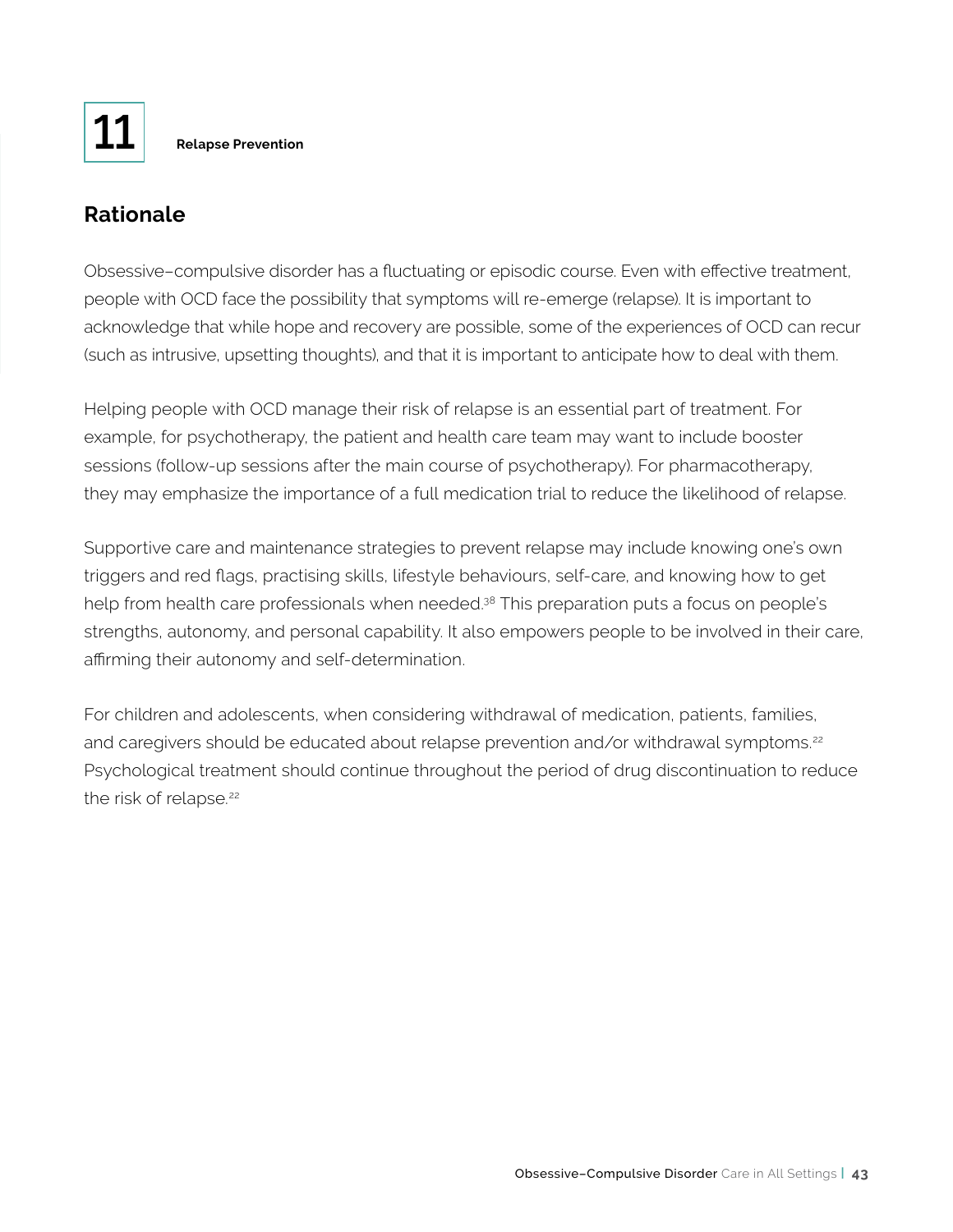# **What This Quality Statement Means**

#### **For People With OCD**

Your health care team should give you information and education about how to prevent and manage relapse. They should talk with you about:

- The nature of OCD
- What to expect when you're in recovery and no longer in treatment
- When to be concerned and what to do
- When to follow up with your health care team
- What strategies to use to manage your symptoms
- How to access mental health services if you need more support

#### **For Clinicians**

Offer people with OCD information and education about how to prevent a relapse and how to manage symptoms when they return. These discussions should include the nature of OCD, what to expect when treatment ends, the appropriate interval for follow-up with the health care team, strategies to use to manage symptoms, and how they can access mental health services if they need more support.

#### **For Health Services Planners**

Ensure that systems, processes, and resources are in place so that people with OCD can receive information and education about relapse prevention, learn how to manage symptoms if they re-emerge, and access timely mental health services when they need it.

#### **QUALITY INDICATORS: HOW TO MEASURE IMPROVEMENT FOR THIS STATEMENT**

- Percentage of people with OCD who are receiving treatment and who feel confident in how to prevent relapse and how to manage symptoms if they re-emerge
- Percentage of people whose OCD symptoms have been in remission and who relapse within 1 year

Measurement details for these indicators, as well as indicators to measure overarching goals for the entire quality standard, are presented in Appendix 2.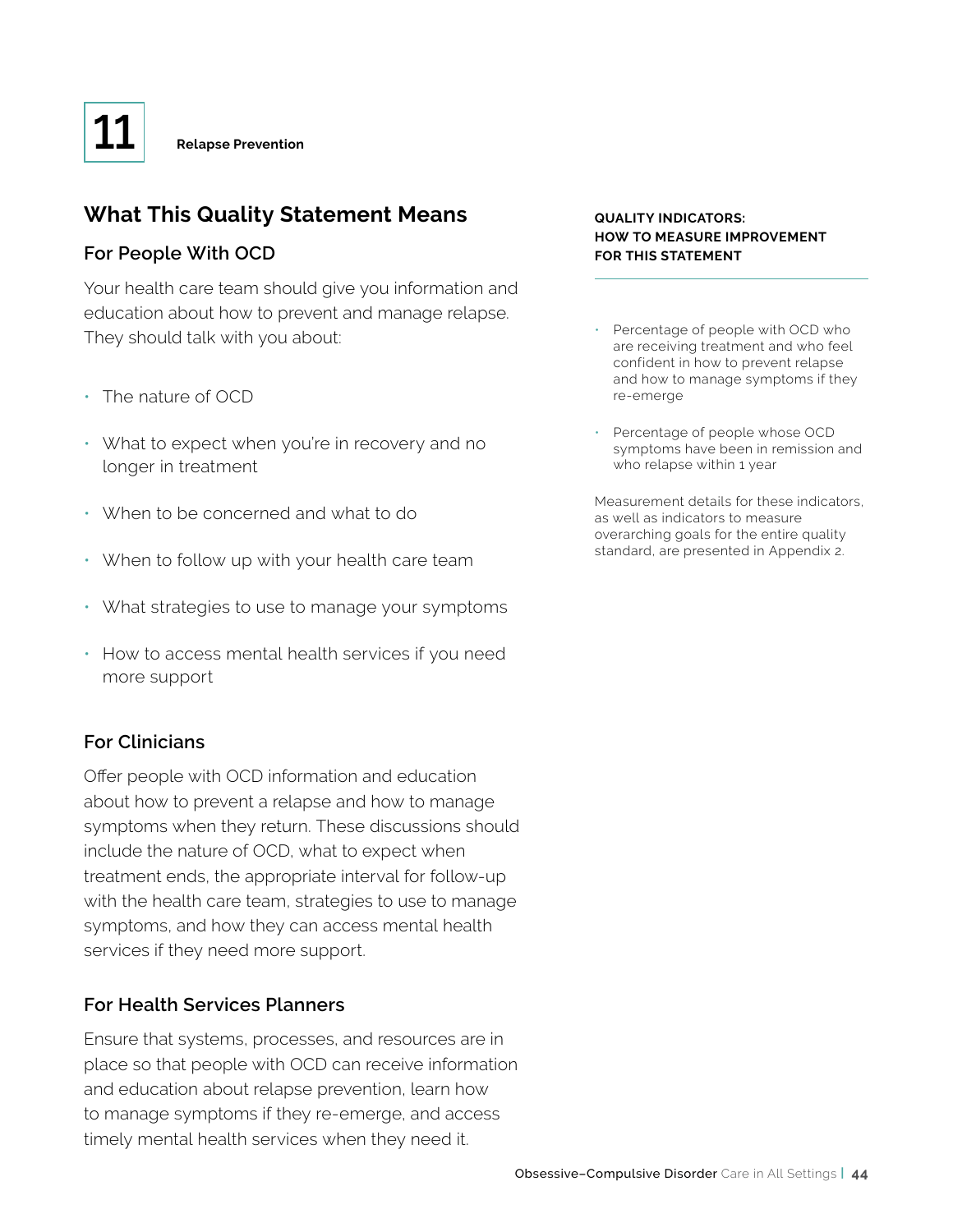**12**

# **Transitions in Care**

People with OCD are given appropriate care throughout their lifespan and experience seamless transitions between services and health care professionals, including between care settings and from child and adolescent services to adult services.

**Sources:** American Psychiatric Association, 2007<sup>27</sup> | National Institute for Health and Care Excellence, 2005<sup>22</sup>

# **Definition**

**Seamless transition:** Consists of a set of actions designed to ensure the safe and effective coordination and continuity of care when people experience a change in health status, health care professional, service, or location (within, between, or across settings). For example, transitions in care can take place when a person moves from hospital to home or from primary care to community care (setting), but also when moving from child and adolescent care to adult care (service). For more information on transitions, please see the *Transitions Between Hospital and Home* quality standard.

## **Rationale**

Obsessive–compulsive disorder has effects throughout a person's life, so appropriate care should be provided across the person's lifespan, including coordinated care between services aimed at specific ages (i.e., child/adolescent to adult, pregnancy/postpartum/perinatal, and older adults).<sup>22</sup> Obsessive–compulsive disorder can be a chronic condition, and it often affects some of the most intimate aspects of a person's life. Health care professionals should ensure continuity of care and minimize the need for multiple assessments by different health care professionals.<sup>22</sup>

Seamless transitions require a coordinated approach among knowledgeable and skilled health care professionals who are familiar with the person's clinical status, goals of care, plan of treatment,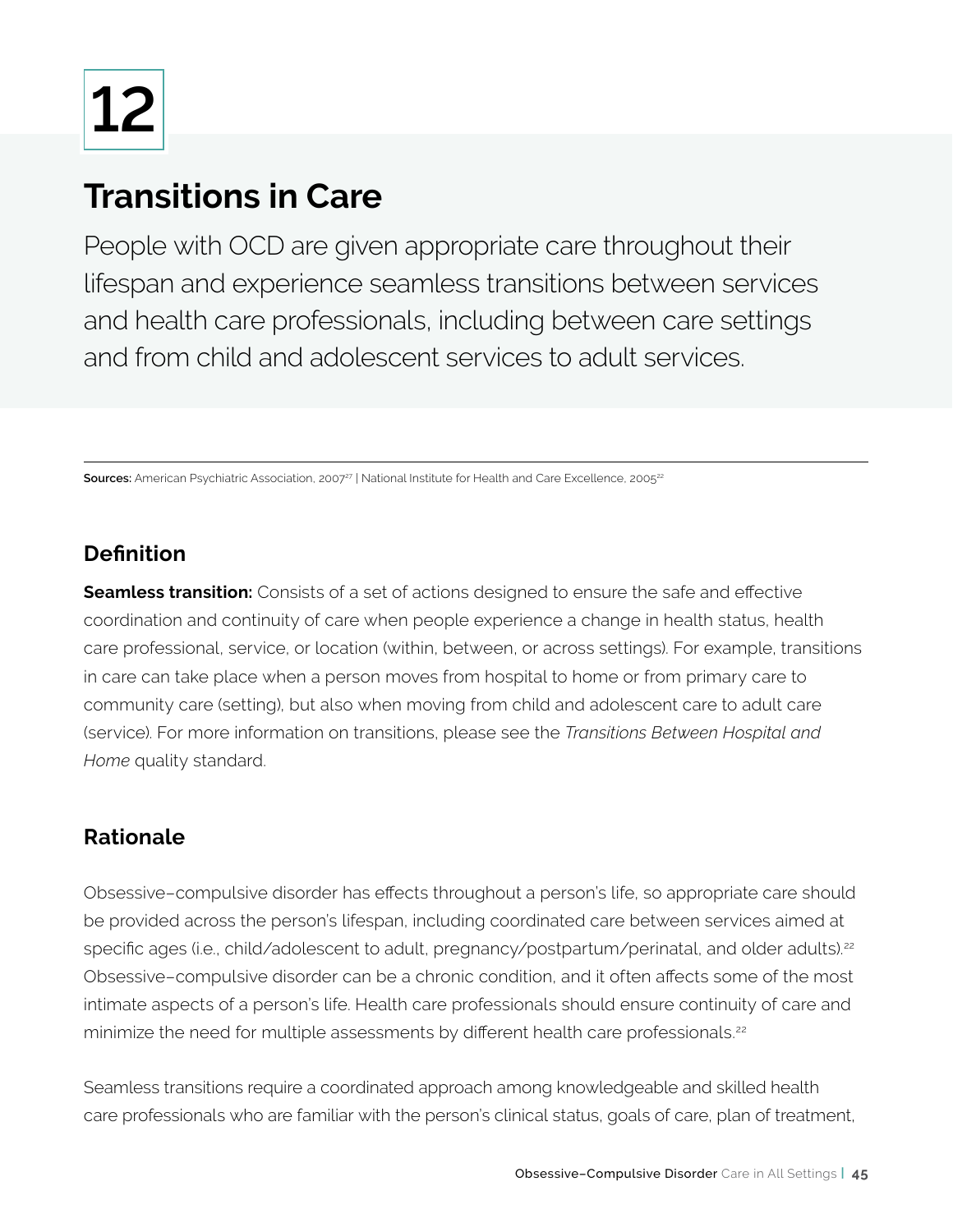

care plan, and health-information needs. Timely and effective communication is essential to prevent problems that may occur if services and supports are not well integrated. Seamless transitions include appropriate monitoring and follow-up, and they contribute to quality care and prevention of relapse. It is important to coordinate the person's care with health care professionals who are treating co-occurring medical conditions, and other clinicians and social agencies such as schools and vocational rehabilitation programs.<sup>27</sup>

### **What This Quality Statement Means**

#### **For People With OCD**

When you change health care professional or type of service (for example, if you return home from being in hospital), your care team should work with you to ensure a smooth transition. The care you receive should be appropriate to your age. This includes making sure that you and any new team members have the right information, and that you receive the services you need.

#### **For Clinicians**

Ensure that people moving between health care professionals and services experience coordinated and seamless transitions. This includes providing ageappropriate care across the lifespan and facilitating communication between settings and other related processes.

#### **For Health Services Planners**

Ensure that systems, processes, and resources are in place to facilitate communication and informationsharing between health care professionals and services for safe and effective transitions.

#### **QUALITY INDICATORS: HOW TO MEASURE IMPROVEMENT FOR THIS STATEMENT**

- Percentage of people with OCD who transition between services or health care professionals and who experience a seamless transition
- Percentage of people with OCD who transition from child and adolescent services to adult services and who experience a seamless transition

Measurement details for these indicators, as well as indicators to measure overarching goals for the entire quality standard, are presented in Appendix 2.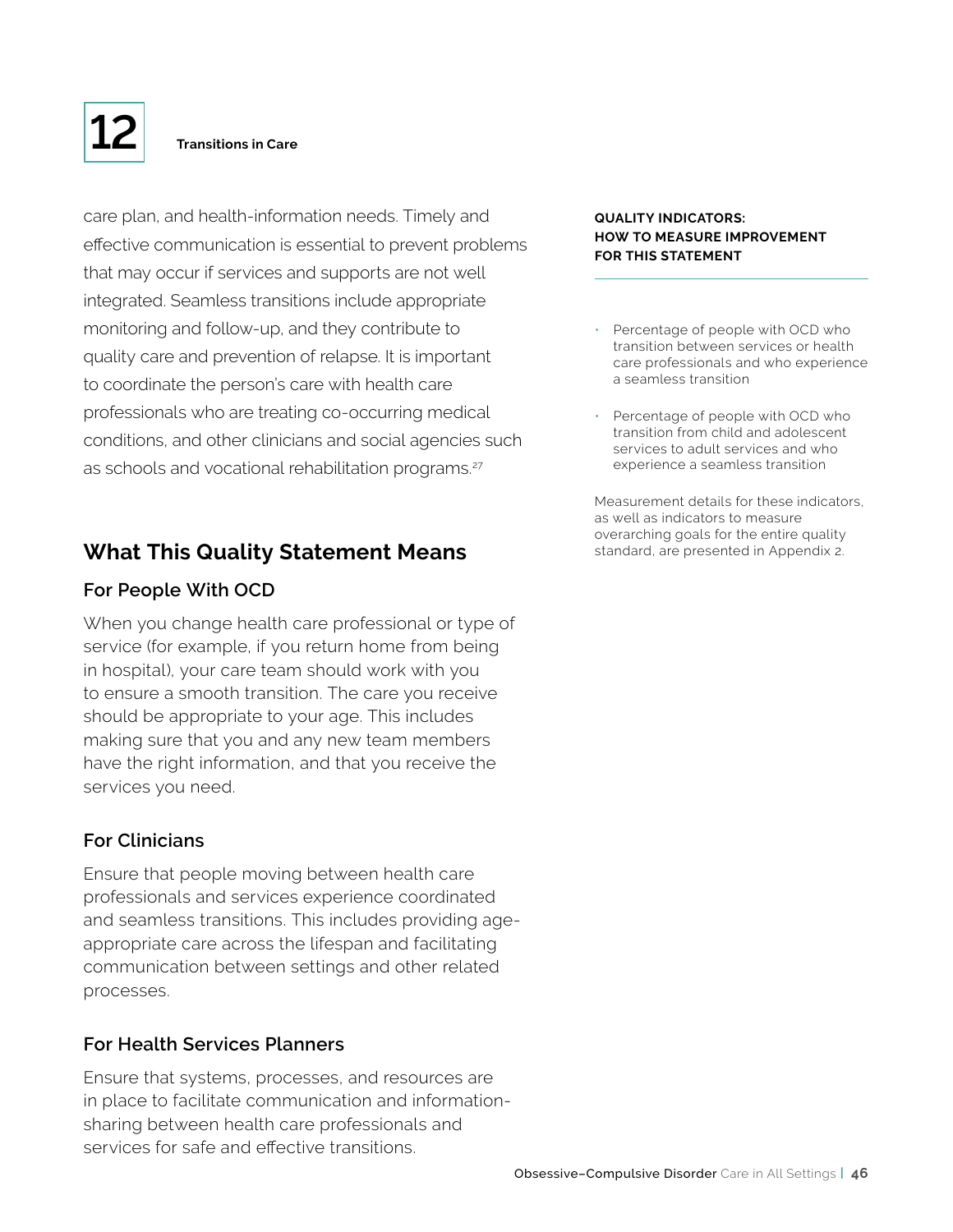# **Emerging Practice Statement: Mindfulness-Based Therapy**

## **What is an Emerging Practice Statement?**

An emerging practice statement describes an area for quality improvement that has been prioritized by the advisory committee but for which there is insufficient or inconsistent evidence in the guidelines used in the development of the quality statements. An emerging practice statement acknowledges that there is a need for evidence-based guidance to be developed in an area, but the evidence base in this area is still emerging.

## **Rationale**

We cannot provide guidance at this time on the use of mindfulness-based therapy for the treatment of OCD because there is a lack of recommendations about this therapy in the clinical practice guidelines we used to develop the OCD quality statements (because it is an emerging area of research). While there is a limited body of literature showing that mindfulness-based interventions have potential as a complementary or augmentation treatment for OCD, further evidence supporting its effectiveness to treat OCD is needed before a quality statement can be made.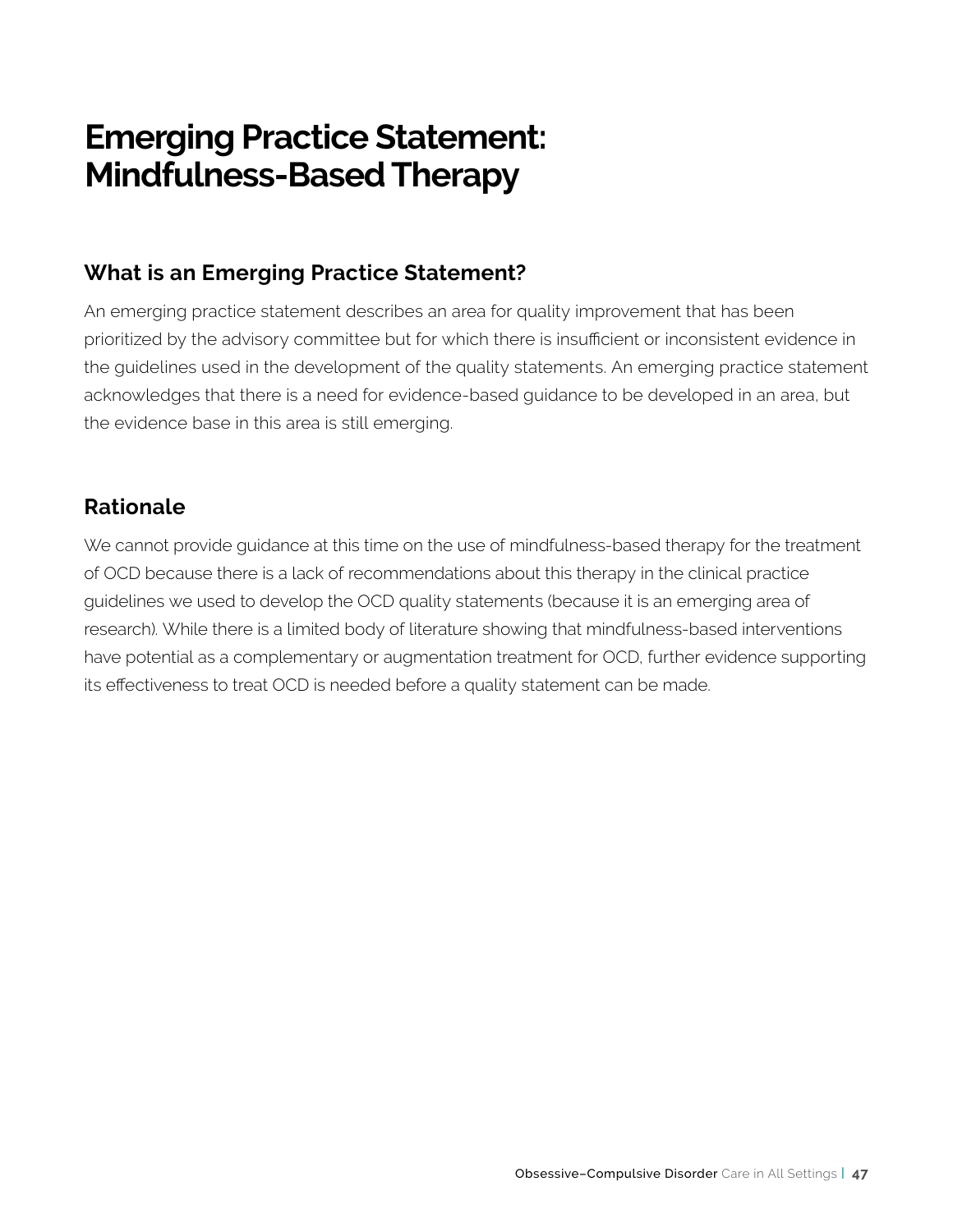# **Appendices**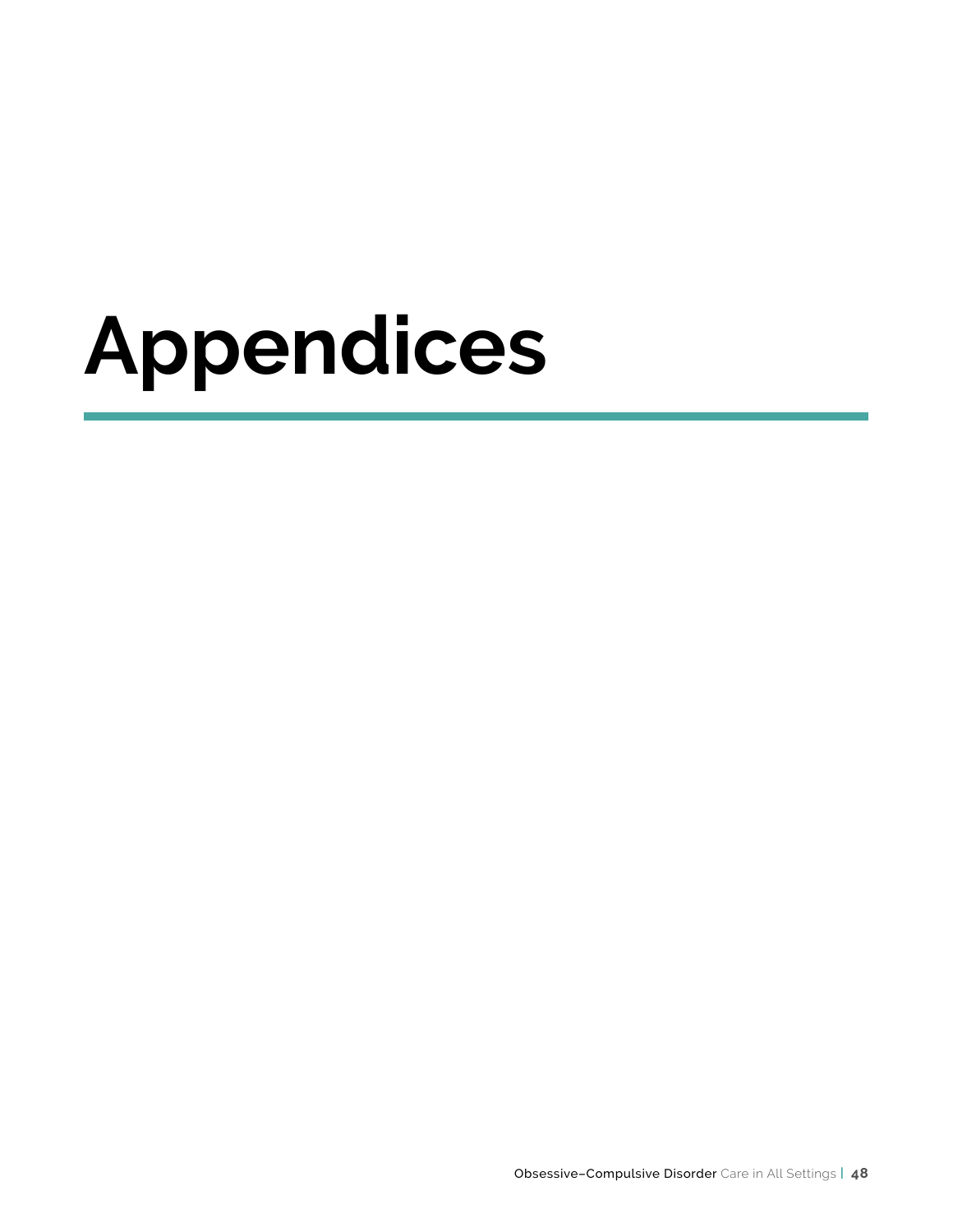# **Appendix 1. Recommendations for Adoption: How the Health Care System Can Support Implementation**

While clinicians and organizations work hard to implement this quality standard, we recommend actions be taken within the system to support those on the front lines to deliver high-quality care.

The following system-level barriers that affect implementation of this quality standard have been identified:

- There is room for improvement related to capacity and expertise among health care providers to assess, treat, and/or manage OCD; people with OCD can experience misdiagnosis and/or fail to receive the treatment they need
- There is a lack of clarity among providers about which standardized identification or assessment tools to use and how
- Identification and assessment are not always being carried out in a culturally appropriate way; this may be due to a lack of identification/assessment tools for specific populations (e.g., newcomer, Indigenous, and Francophone populations)
- People with OCD are not being triaged or treated using the stepped-care approach because of inconsistent provider knowledge and skills related to this approach and varying access to services (including CBT and specialized expertise in OCD) across the province
- There is inconsistency in the qualifications of providers of cognitive behavioural therapy (CBT) and in their knowledge and skills related to providing CBT for OCD
- Patients re-entering the system after relapse face barriers to receiving additional care; they often have to repeat the referral process and wait for services they had been discharged from (poor continuity of care)
- There are very limited options for intensive treatment for people with OCD in Ontario
- The availability of OCD support groups for people with OCD and their families/caregivers in Ontario is variable and limited
- Financial barriers, such as the lack of extended health insurance coverage for programs and services, make it challenging for people with OCD to properly manage their condition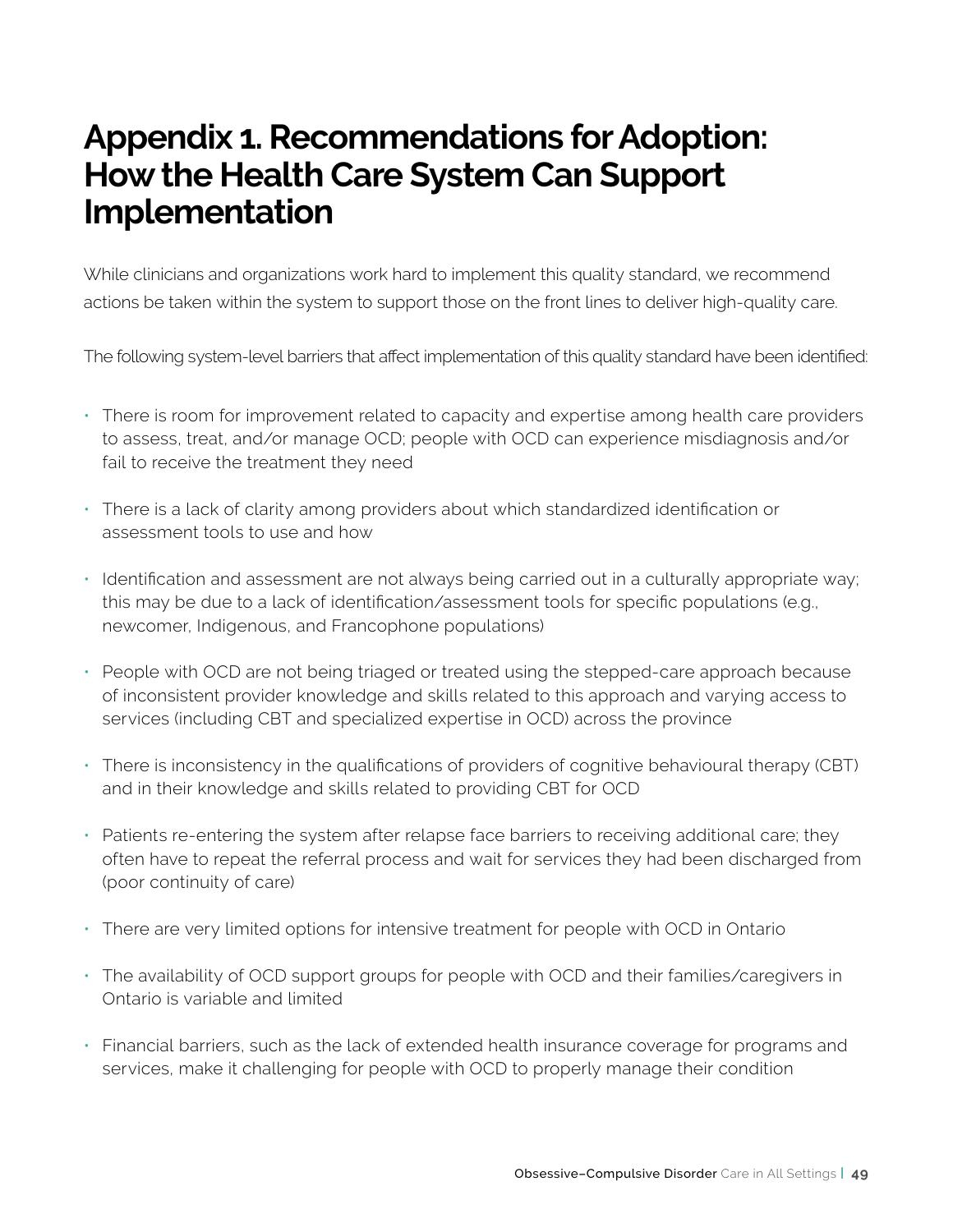• People who do not have access to private insurance can experience difficulties affording prescription medications and/or treatment, such as CBT

These barriers emerged following our review of the available evidence; a scan of existing programs; extensive consultation with the Anxiety Disorders and Obsessive–Compulsive Disorder Quality Standards Advisory Committee, stakeholders, and organizations; and from input received when a draft of this quality standard was posted for public feedback.

Specific adoption strategies should not reinforce current states of inequity and inequality faced by specific populations, such as language barriers, lack of access, and unique care needs, but should contribute to improvement or highlight areas of opportunity.

## **The Ontario Structured Psychotherapy Program**

The Ontario Structured Psychotherapy Program was funded in 2017/18 as part of a 3-year pilot project to test the provision of evidence-based forms of CBT for anxiety and depression. The program is being initially rolled out with intake through four hospitals: the Centre for Addiction and Mental Health, the Royal Ottawa Healthcare Group, Ontario Shores Centre for Mental Health Sciences, and Waypoint Centre for Mental Health Care. Through these four "hubs," group and individual psychotherapy is being delivered in multiple satellite sites, including primary care teams, community mental health and addictions agencies, social service agencies, and postsecondary campuses. To support high-quality service delivery, the program developed a consistent approach to training and supervision. Based on early positive results, consideration for further program expansion will be made.

## **Recommendations for Adoption**

The following are recommendations to bridge system-level gaps and address some of the barriers highlighted above.

Action may be required by Ontario Health, the Ministry of Health, or other health system partners to facilitate the adoption of this quality standard in everyday practice.

#### **Recommendation I**

Consider further expansion of the Ontario Structured Psychotherapy Program to increase access for people of all ages across Ontario. The program aims to enable seamless entry and transition into mental health and addictions services, including services for OCD. Expansion should be informed by the experiences and lessons of the four hospitals participating in the initial rollout.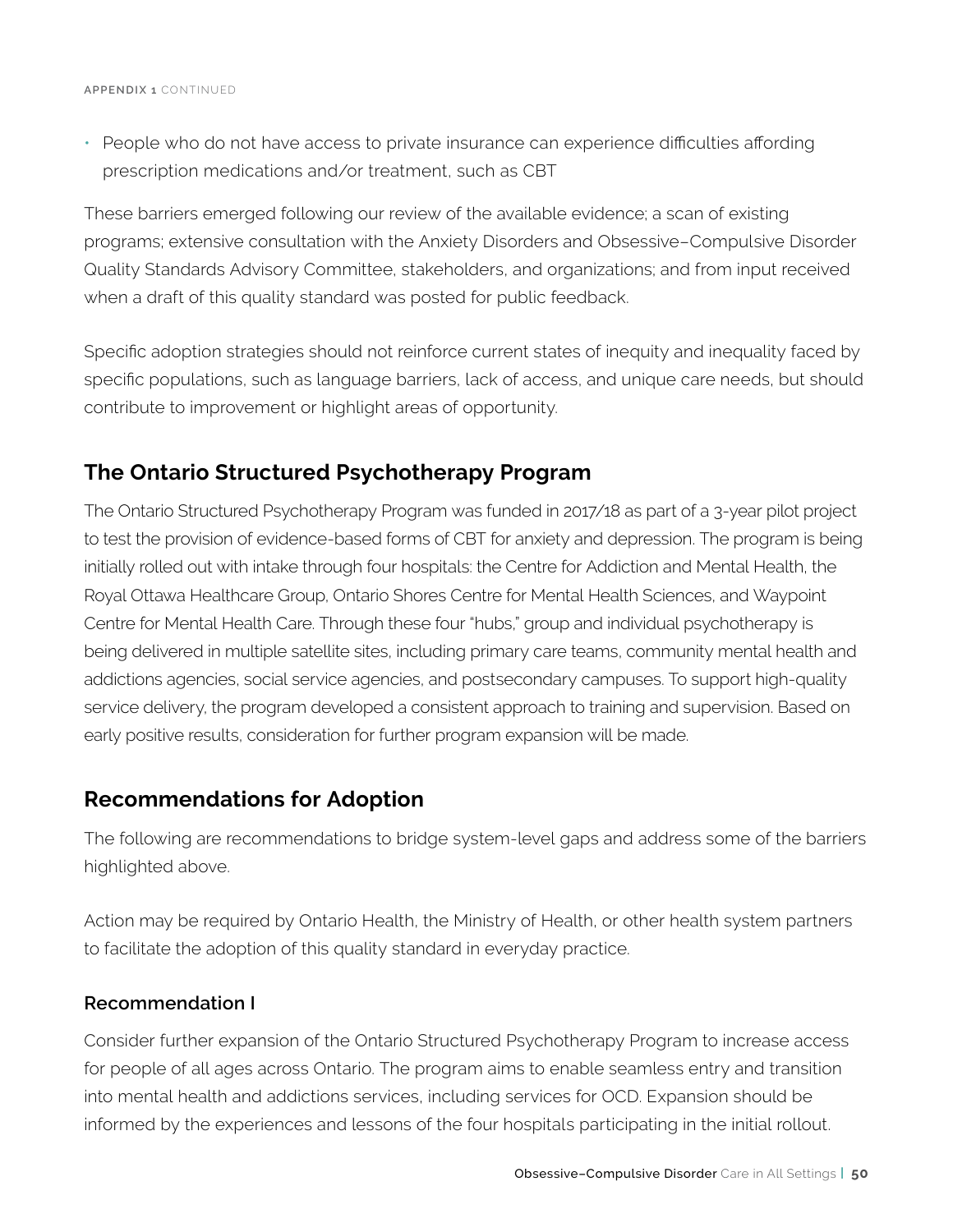#### **Actor:** Ministry of Health and Ontario Health **Time frame for implementation:** immediate (initiate within 1-2 years)

#### **Recommendation II**

To facilitate culturally appropriate identification and assessment, ensure the availability of validated tools that have been translated and/or adapted for use with all population groups.

**Actor:** Ministry of Health and Ontario Health **Time frame for implementation:** immediate (initiate within 1-2 years)

#### **Recommendation III**

Conduct a scan of existing OCD support groups for patients and families in Ontario. Ensure that the scan is made publicly available to inform service planning and delivery that is appropriate to need.

**Actors:** Addictions and Mental Health Ontario and the Canadian Mental Health Association, Ontario **Support:** Ontario Health Teams **Time frame for implementation:** medium term (initiate within 2-4 years)

#### **Recommendation IV**

Conduct a needs assessment and capacity planning to understand the demand for and availability of intensive treatment services for people with OCD for whom psychological or pharmacological treatment is not working (or in cases of severe OCD). Ensure that resource availability is commensurate with need and improve awareness of intensive treatment options for people with OCD.

**Actor:** Ministry of Health

**Time frame for implementation:** medium term (initiate within 2-4 years)

#### **Recommendation V**

Develop a standardized process for data collection and reporting for the mental health and addictions sector that is consistent with recommendations§ made in other mental health and addictions quality standards. Ensure that this strategy includes new ways of leveraging existing data and information collected to support care.

**Actor:** Ministry of Health and Ontario Health

**Time frame for implementation:** medium term (initiate within 2-4 years)

 § These recommendations include implementing a common provincial performance scorecard for services across the lifespan, using a unique client identifier, and expanding the collection of sociodemographic information, including metrics related to this quality standard.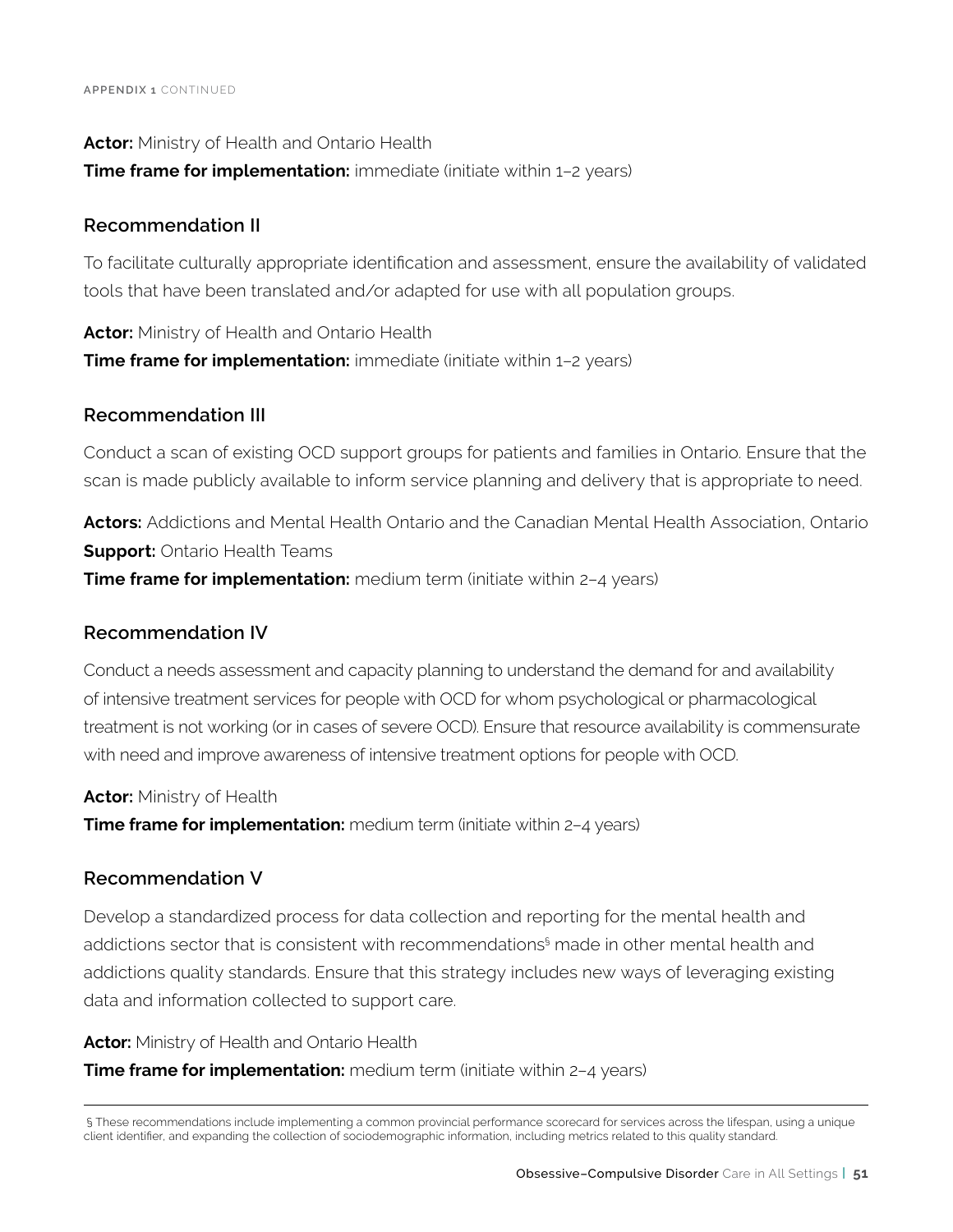# **Appendix 2. Measurement to Support Improvement**

The Anxiety Disorders and Obsessive-Compulsive Disorder Quality Standards Advisory Committee identified some overarching goals for this quality standard. These goals were mapped to indicators that can be used to monitor the progress being made to improve care for people with OCD. Some indicators are provincially measurable, while some can be measured using only locally sourced data.

Collecting and using data associated with this quality standard is optional. However, data will help you assess the quality of care you are delivering and the effectiveness of your quality improvement efforts.

We realize this standard includes a lengthy list of indicators. We've given you this list so you don't have to create your own quality improvement indicators. We recommend you identify areas to focus on in the quality standard and then use one or more of the associated indicators to guide and evaluate your quality improvement efforts.

To assess equitable delivery of care, you can stratify locally measured indicators by patient socioeconomic and demographic characteristics, such as age, education, gender, income, language, and sex.

Our [measurement guide](https://www.hqontario.ca/evidence-to-improve-care/quality-standards/view-all-quality-standards/obsessive-compulsive-disorder) provides more information and concrete steps on how to incorporate measurement into your planning and quality improvement work.

## **How to Measure Overall Success**

#### **Indicators That Can Be Measured Using Provincial Data**

#### Percentage of people with an unscheduled emergency department (ED) visit for OCD for whom the ED was the first point of contact for mental health and addictions care

- Denominator: total number of people with an unscheduled ED visit for OCD
- Numerator: number of people in the denominator who did not have a health care visit for mental health and addictions care in the previous 2 years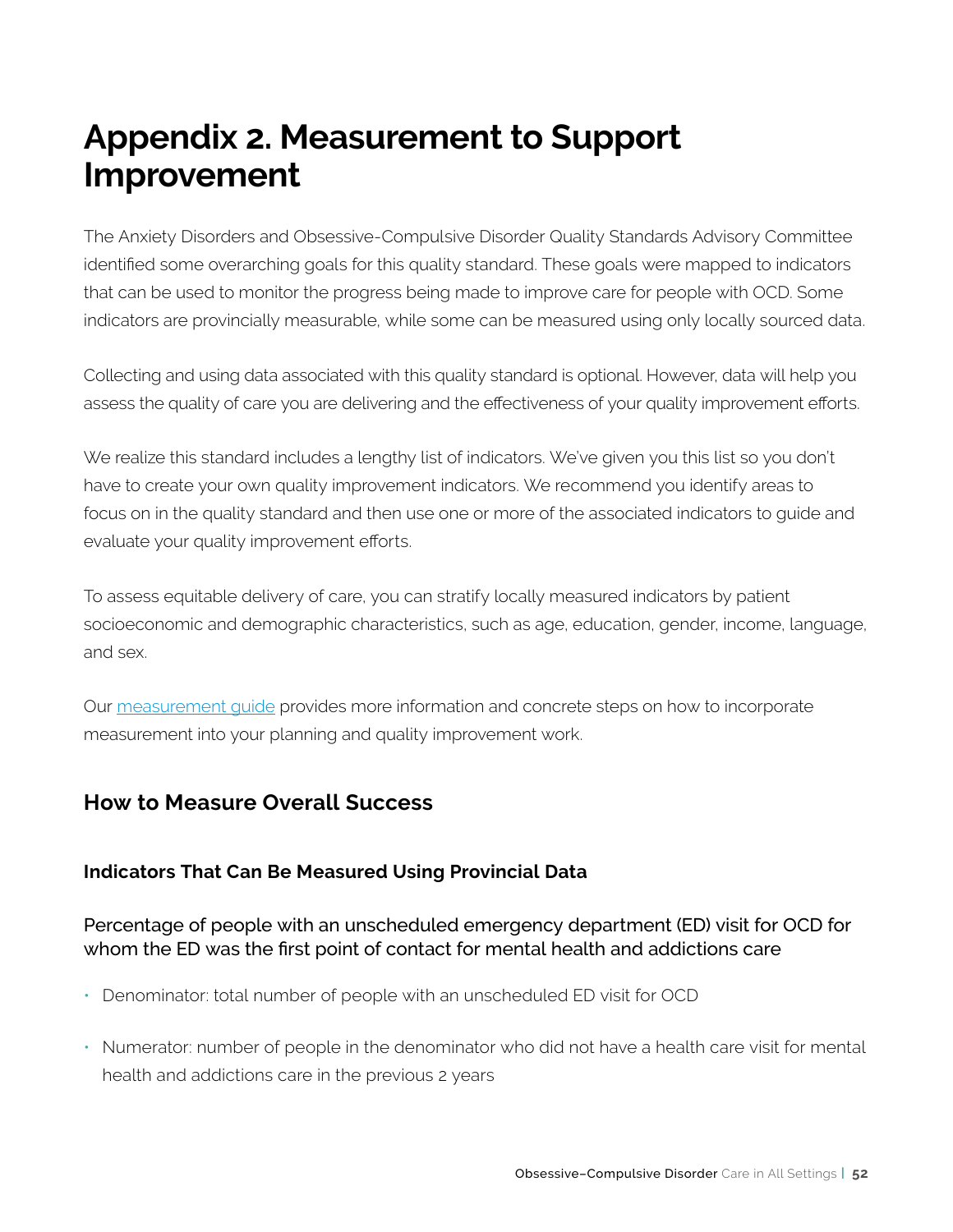• Data sources: National Ambulatory Care Reporting System (NACRS), Discharge Abstract Database (DAD), Ontario Health Insurance Plan (OHIP) Claims Database, Ontario Mental Health Reporting System (OMHRS)

#### Percentage of repeat unscheduled ED visits related to mental health and addictions within 30 days following an unscheduled ED visit for OCD

- Denominator: total number of unscheduled ED visits for OCD
- Numerator: number of ED visits in the denominator followed within 30 days after leaving the hospital by a repeat unscheduled ED visit related to mental health and addictions
- Data source: NACRS

#### Percentage of inpatient readmissions related to mental health and addictions within 30 days of discharge following a hospital admission for OCD

- Denominator: total number of hospital admissions for OCD
- Numerator: number of hospital admissions in the denominator followed within 30 days of discharge by an inpatient readmission related to mental health and addictions
- Data sources: DAD, OMHRS

#### **Indicators That Can Be Measured Using Only Local Data**

Percentage of people with suspected OCD, or who have had a positive screening result for OCD, who receive a comprehensive assessment that determines whether they have OCD, the severity of their symptoms, whether they have any comorbid conditions, and whether they have any associated functional impairment

- Denominator: total number of people with suspected OCD, or who have had a positive screening result for OCD
- Numerator: number of people in the denominator who receive a comprehensive assessment that determines whether they have OCD, the severity of their symptoms, whether they have any comorbid conditions, and whether they have any associated functional impairment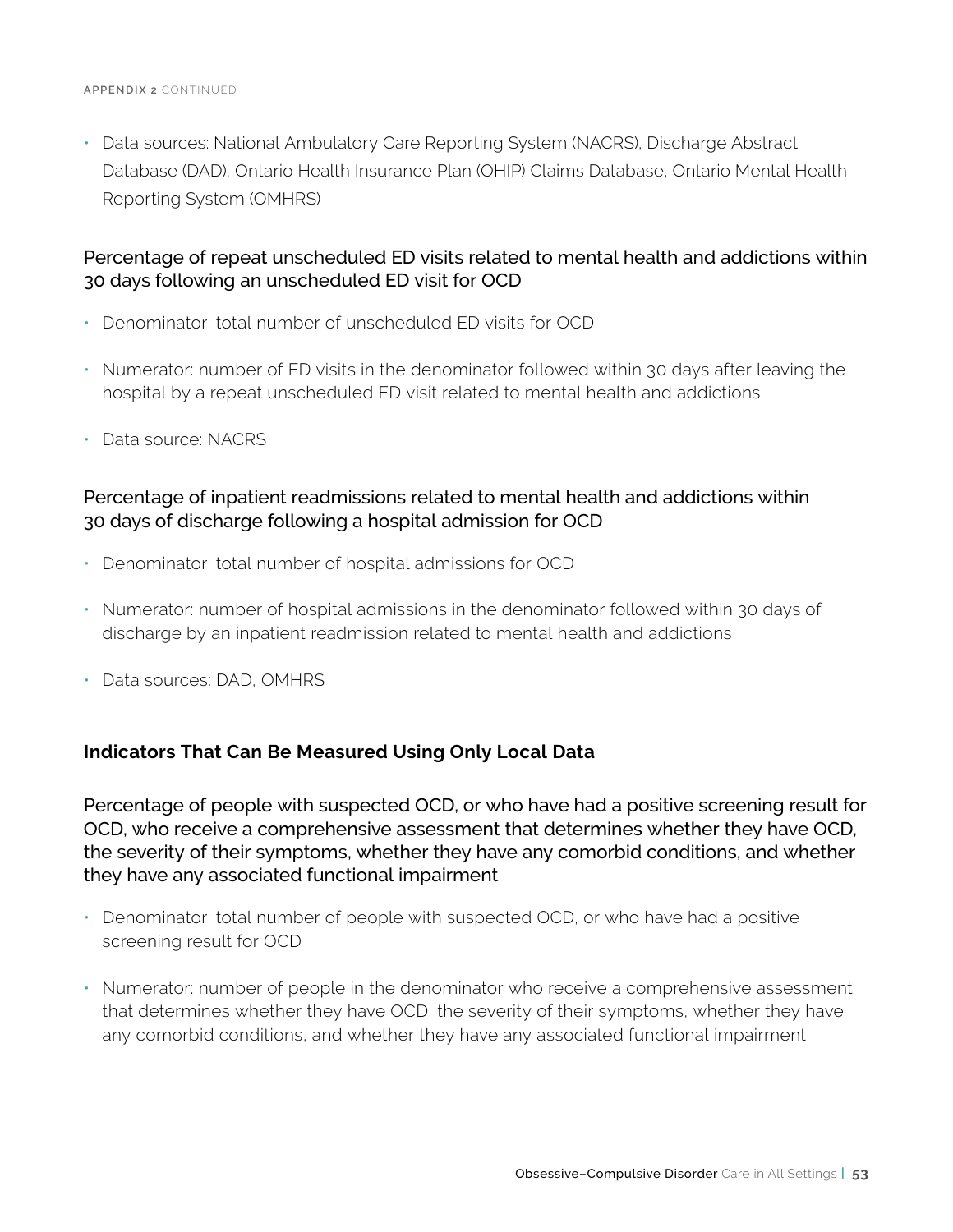- Data source: local data collection
- Note: Please see quality statement 2 for more details

Percentage of people with OCD for whom cognitive behavioural therapy (CBT) with exposure and response prevention was determined to be appropriate and who receive CBT with exposure and response prevention delivered by a health care professional with expertise in OCD

- Denominator: total number of people with OCD for whom CBT with exposure and response prevention was determined to be appropriate
- Numerator: number of people in the denominator who receive CBT with exposure and response prevention delivered by a health care professional with expertise in OCD
- Data source: local data collection
- Note: Appropriateness of CBT with exposure and response prevention is based on a steppedcare approach. Please see quality statement 4 for more information about the stepped-care approach. Please see quality statement 6 for more details on CBT for OCD

#### Percentage of people with OCD who report an improvement in their quality of life

- Denominator: total number of people with OCD
- Numerator: number of people in the denominator who report an improvement in their quality of life
- Data source: local data collection

#### Percentage of people with OCD who "strongly agree" with the following question: "The services I have received have helped me deal more effectively with my life's challenges."

- Denominator: total number of people with OCD who answer the following question, "The services I have received have helped me deal more effectively with my life's challenges."
- Numerator: number of people in the denominator who "strongly agree"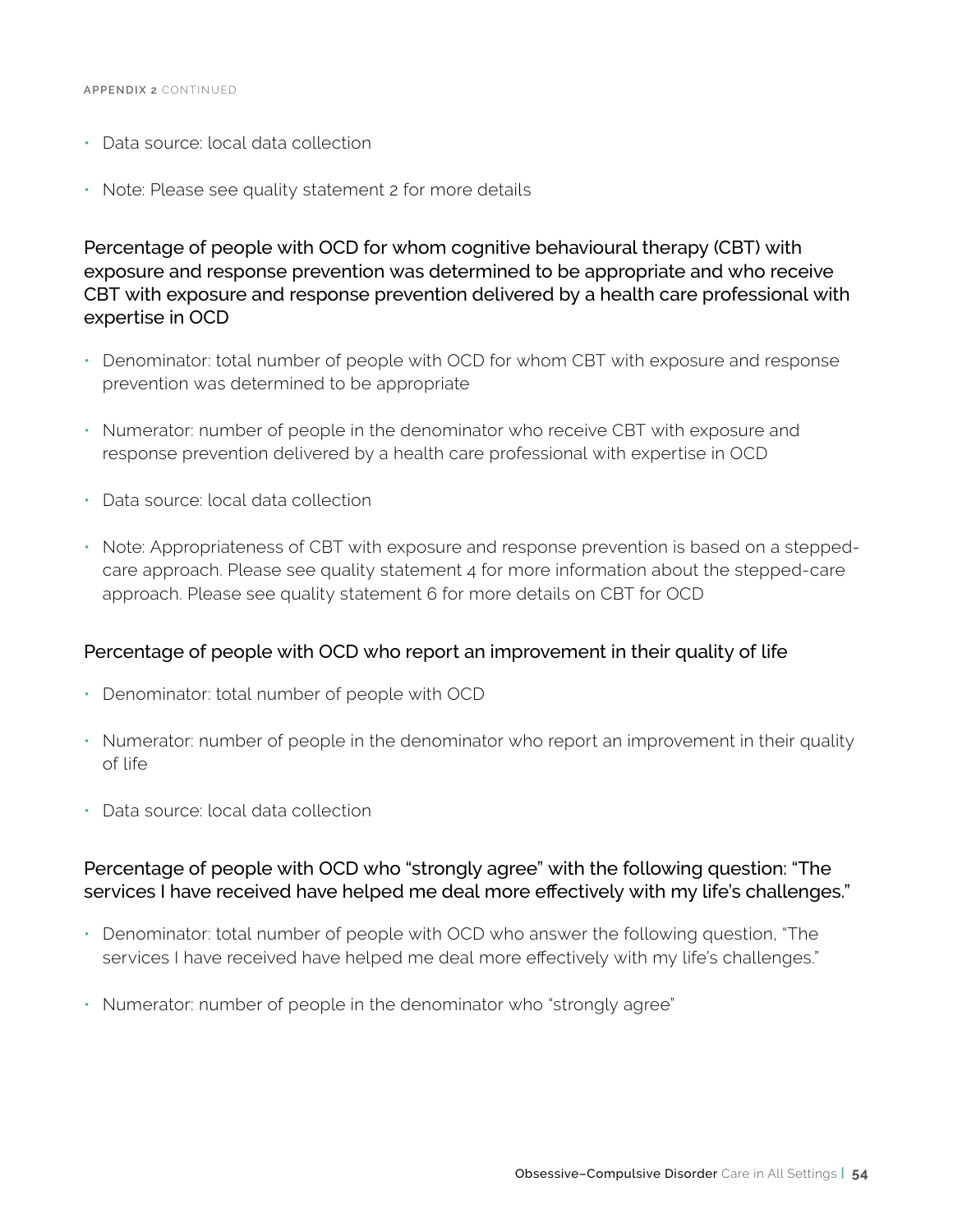- Data source: local data collection
- Notes:
	- This question is from the Ontario Perception of Care Tool (OPOC) for Mental Health and Addictions (question 30) developed at the Centre for Addiction and Mental Health (CAMH). This question closely aligns with the overall quality standard and can be useful in determining patient experience. This question is part of a larger survey made available through CAMH that can be accessed upon completion of a Memorandum of Understanding and License Agreement with CAMH. Please see the [OPOC Community of Practice](https://www.eenetconnect.ca/g/provincial-opoc-cop/) for more information.
	- This indicator is also an area of focus for the Excellence through Quality Improvement Project (EQIP). To find out more, visit [CMH](http://ontario.cmha.ca/provincial-programs/e-qip-excellence-through-quality-improvement-project/)A or [AMHO](https://amho.ca/our-work/e-qip/)

#### Percentage of people with OCD who complete CBT with exposure and response prevention and have reliable recovery

- Denominator: total number of people with OCD who complete CBT with exposure and response prevention
- Numerator: number of people in the denominator who have reliable recovery
- Data source: local data collection
- Notes:
	- Reliable recovery occurs when a client's score on a validated severity-rating scale for OCD<sup>39</sup>:
		- ° Is above a clinical cut-off before treatment is initiated and is below the clinical cut-off after treatment is completed (reduction in symptoms); and
		- ° Changes (improves) by a set number of points (that is statistically significant) between treatment initiation and treatment completion
	- Please see quality statement 1 for more information about the scales, and the measurement guide for more information on how to calculate reliable recovery

#### Percentage of people with OCD who complete CBT with exposure and response prevention and have reliable improvement

• Denominator: total number of people with OCD who complete CBT with exposure and response prevention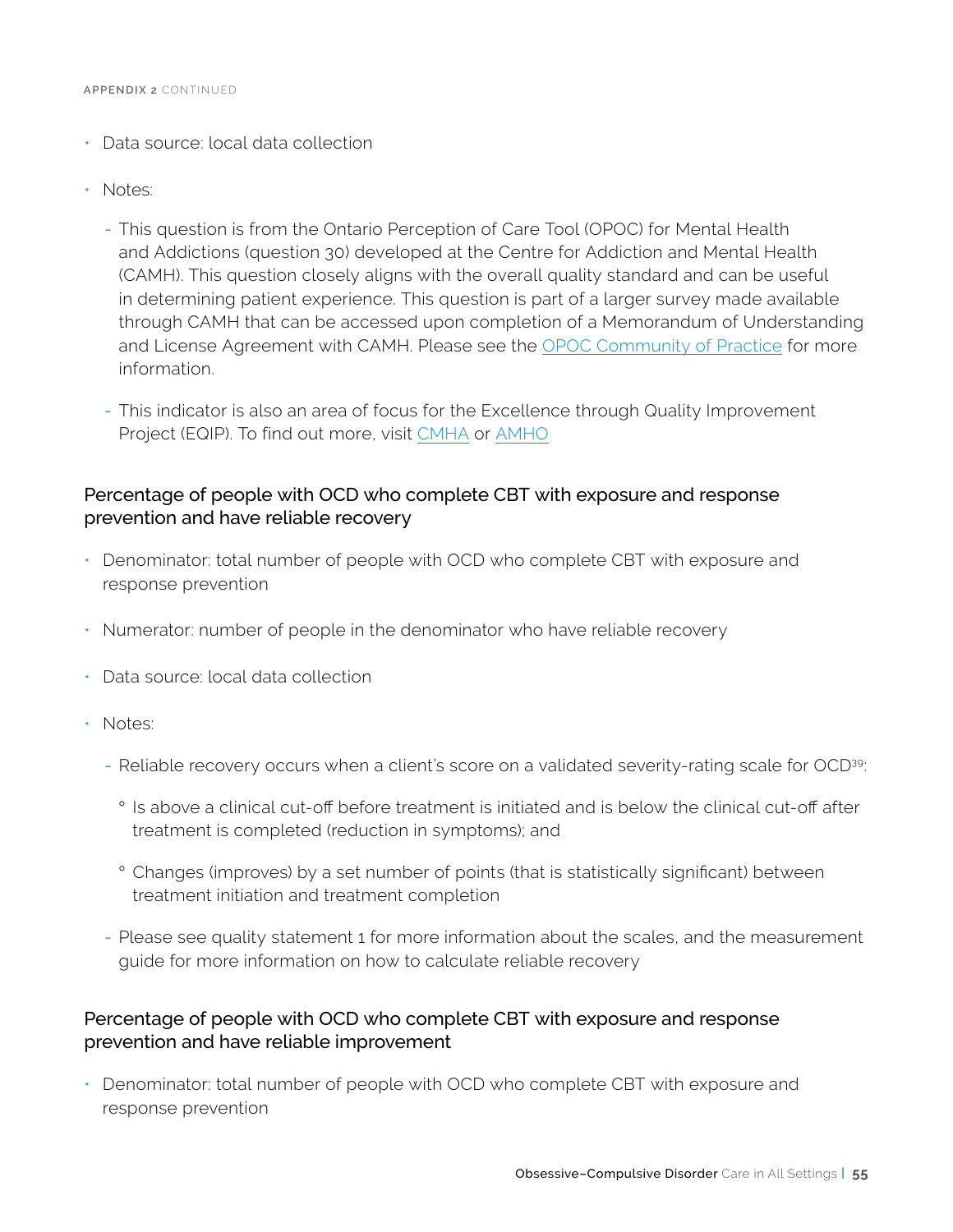#### **APPENDIX 2** CONTINUED

- Numerator: number of people in the denominator who have reliable improvement
- Data source: local data collection
- Notes:
	- Reliable improvement occurs when a client's score on a validated severity-rating scale for OCD changes (improves) by a set number of points (that is statistically significant) between treatment initiation and treatment completion39
	- Please see quality statement 1 for more information about the scales, and the measurement guide for more information on how to calculate reliable improvement

Percentage of people with moderate to severe OCD, or people who are not responding to psychological treatment for whom pharmacological treatment was determined to be appropriate, and who receive a selective serotonin reuptake inhibitor (SSRI) at an OCDspecific dose and duration

- Denominator: total number of people with moderate to severe OCD, or people who are not responding to psychological treatment for whom pharmacological treatment was determined to be appropriate
- Numerator: number of people in the denominator who receive an SSRI at an OCD-specific dose and duration
- Data source: local data collection
- Note: Appropriateness of pharmacological treatment is based on a stepped-care approach. Please see quality statement 4 for more information about the stepped-care approach

#### **How to Measure Improvement for Specific Statements**

#### **Quality Statement 1: Identification and Appropriate Screening**

Percentage of people with suspected OCD who are identified using recognized screening questions and validated severity-rating scales

• Denominator: total number of people with suspected OCD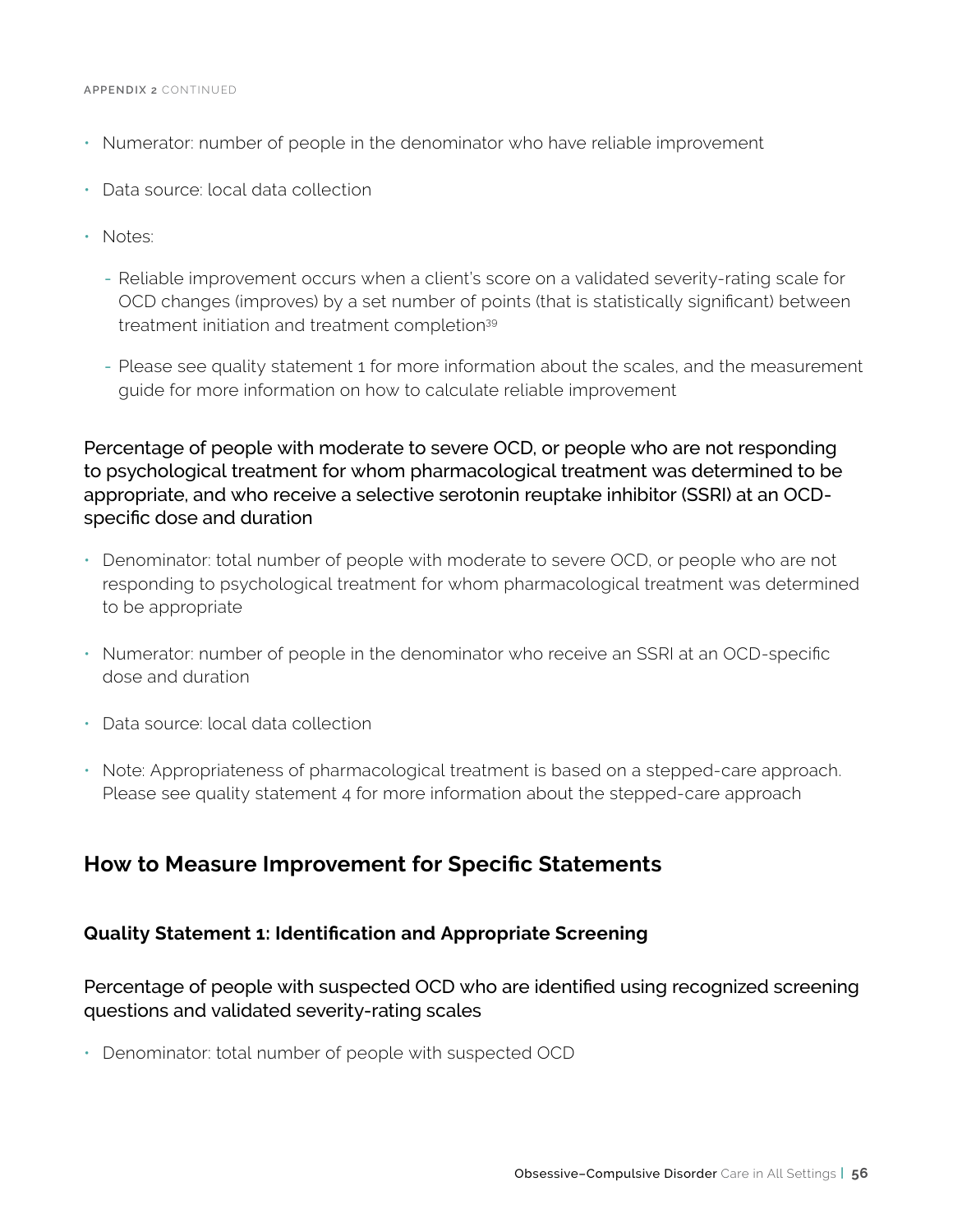- Numerator: number of people in the denominator who are identified using recognized screening questions and validated severity-rating scales
- Data source: local data collection

#### Number of days from when someone with suspected OCD initially presents to a health care professional to when they are identified using recognized screening questions and validated severity-rating scales

- Calculation: can be measured as mean, median, or distribution of the wait time (in days) from when someone with suspected OCD initially presents to a health care professional to when they are identified using recognized screening questions and validated severity-rating scales
- Data source: local data collection

#### **Quality Statement 2: Comprehensive Assessment**

#### Percentage of people with suspected OCD, or who have had a positive screening result for OCD, who receive a comprehensive assessment

- Denominator: total number of people with suspected OCD or who have had a positive screening result for OCD
- Numerator: number of people in the denominator who receive a comprehensive assessment
- Data source: local data collection
- Note: Please see quality statement 1 for the definition of people with suspected OCD. This indicator is also included in the section "How to Measure Success"

#### Percentage of people with suspected OCD, or who have had a positive screening result for OCD, who have a comprehensive assessment initiated within 8 weeks of the first point of contact

- Denominator: total number of people with suspected OCD, or who have had a positive screening result for OCD, who have a comprehensive assessment initiated
- Numerator: number of people in the denominator who have this comprehensive assessment initiated within 8 weeks of the first point of contact
- Data source: local data collection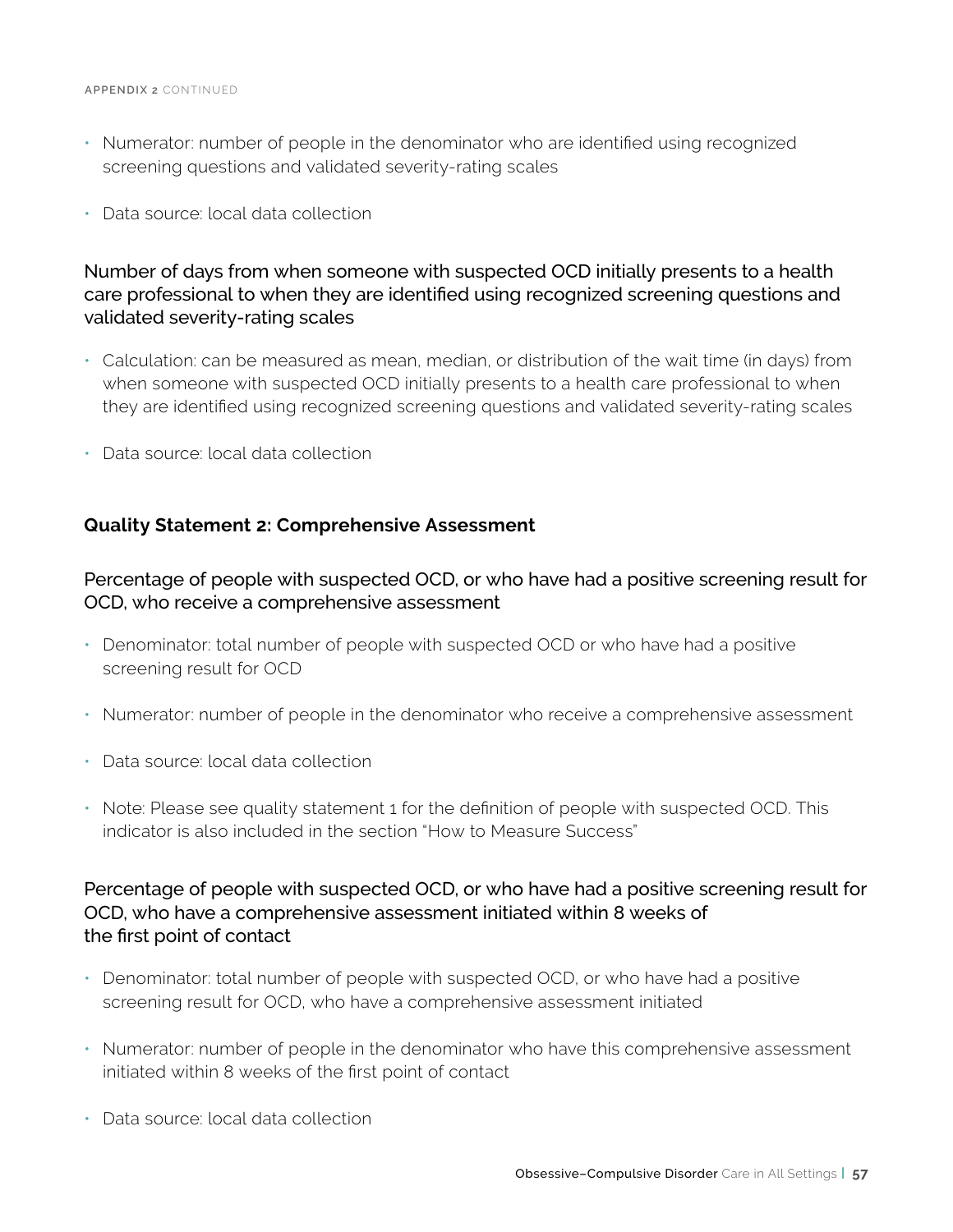• Note: Please see quality statement 1 for the definition of people with suspected OCD

Number of days from when someone with suspected OCD or someone who had a positive screening result for OCD has their first point of contact to when a comprehensive assessment is initiated

- Calculation: can be measured as mean, median, or distribution of the wait time (in days) from when someone with suspected OCD or someone who had a positive screening result for OCD has their first point of contact to when a comprehensive assessment is initiated
- Data source: local data collection

#### **Quality Statement 3: Support for Family**

Percentage of adults with OCD who choose to have their family involved in their care and whose family is connected to available resources and supports and provided with psychoeducation by a health care professional

- Denominator: total number of adults with OCD who choose to have their family involved in their care
- Numerator: number of people in the denominator whose family is connected to available resources and supports and provided with psychoeducation (including how to avoid accommodation behaviours) by a health care professional
- Data source: local data collection

#### Percentage of children and adolescents with OCD whose family is connected to available resources and supports and provided with psychoeducation by a health care professional

- Denominator: total number of children and adolescents with OCD
- Numerator: number of people in the denominator whose family is connected to available resources and supports, and provided with psychoeducation (including how to avoid accommodation behaviours) by a health care professional
- Data source: local data collection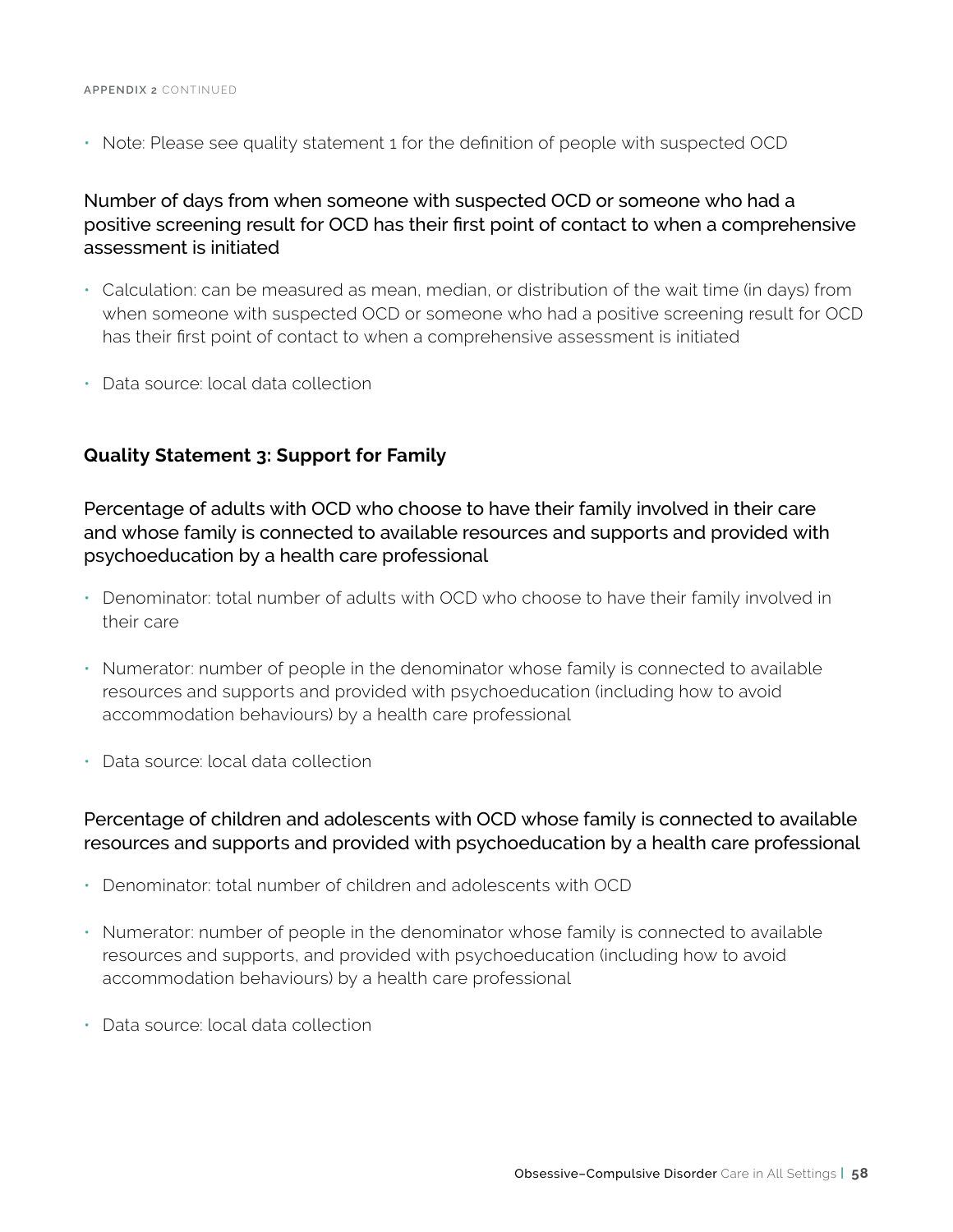#### Percentage of people with OCD whose family is involved in their care and whose family reports feeling supported and informed about OCD

- Denominator: total number of people with OCD whose family is involved in their care
- Numerator: number of people in the denominator whose family reports feeling supported and informed about OCD
- Data source: local data collection

#### Percentage of people with OCD whose family is involved in their assessment and treatment and whose family reports a reduction in accommodation behaviours

- Denominator: total number of people with OCD whose family is involved in their assessment and treatment
- Numerator: number of people in the denominator whose family reports a reduction in accommodation behaviours
- Data source: local data collection
- Note: consider using a validated tool to assess the accommodation behaviours

#### **Quality Statement 4: Stepped-Care Approach for OCD**

#### Percentage of people with OCD who have a treatment plan that follows a stepped-care approach

- Denominator: total number of people with OCD who have a treatment plan
- Numerator: number of people in the denominator whose treatment plan follows a steppedcare approach
- Stratify by: children and adolescents (under age 18 years), adults (age 18 years and older)
- Data source: local data collection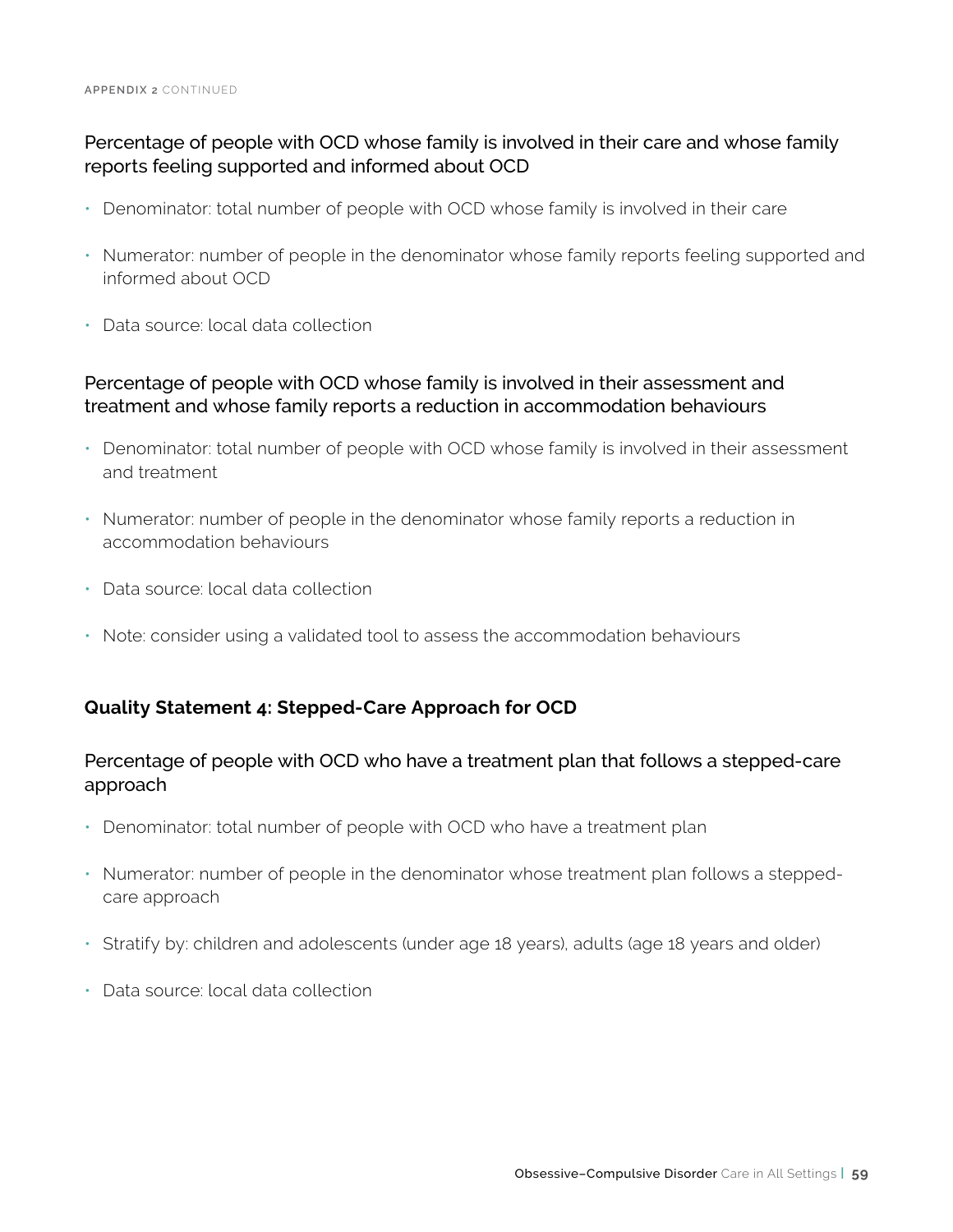#### Percentage of people with OCD who have followed a stepped-care approach to treatment and have shown improvement in symptoms

- Denominator: total number of people with OCD who have followed a stepped-care approach to treatment
- Numerator: number of people in the denominator who have shown improvement in symptoms
- Data source: local data collection
- Notes:
	- A validated severity-rating scale can be used to evaluate improvement in symptoms. Please see quality statement 1 for validated severity-rating scales
	- This indicator is also included in quality statement 9

#### **Quality Statement 5: Self-Help**

Percentage of people with OCD for whom self-help was determined to be appropriate and who report feeling supported in accessing self-help resources based on their individual needs and preferences

- Denominator: total number of people with OCD for whom self-help was determined to be appropriate
- Numerator: number of people in the denominator who report feeling supported in accessing self-help resources based on their individual needs and preferences
- Stratify by: children and adolescents (under age 18 years), adults (age 18 years and older)
- Data source: local data collection (e.g., through a patient survey)
- Note: Appropriateness of self-help is based on a stepped-care approach. Please see quality statement 4 for more information about the stepped-care approach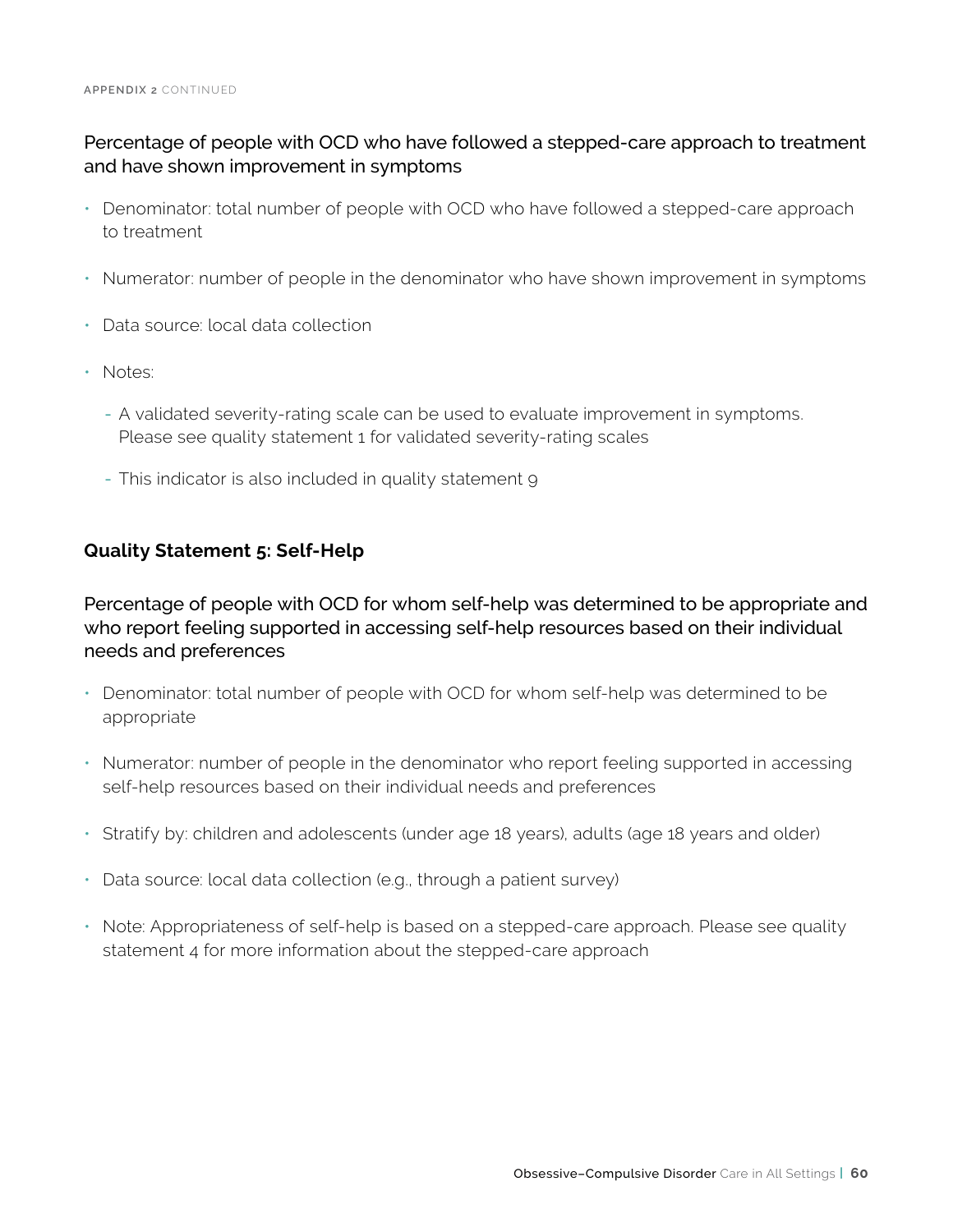#### **Quality Statement 6: Cognitive Behavioural Therapy for OCD**

Percentage of people with OCD for whom CBT with exposure and response prevention was determined to be appropriate and who receive CBT with exposure and response prevention delivered by a health care professional with expertise in OCD

- Denominator: total number of people with OCD for whom CBT with exposure and response prevention was determined to be appropriate
- Numerator: number of people in the denominator who receive CBT with exposure and response prevention delivered by a health care professional with expertise in OCD
- Data source: local data collection
- Note: Appropriateness of CBT with exposure and response prevention is based on a steppedcare approach. Please see quality statement 4 for more information about the stepped-care approach. This indicator is also included in the section "How to Measure Success"

#### Percentage of people with OCD who receive CBT with exposure and response prevention delivered by a health care professional with expertise in OCD that begins within 6 weeks of the comprehensive assessment

- Denominator: total number of people with OCD who receive CBT with exposure and response prevention delivered by a health care professional with expertise in OCD
- Numerator: number of people in the denominator whose CBT with exposure and response prevention begins within 6 weeks of the comprehensive assessment
- Data source: local data collection

#### Local availability of CBT programs delivered by trained and certified health care professionals

• Data source: local data collection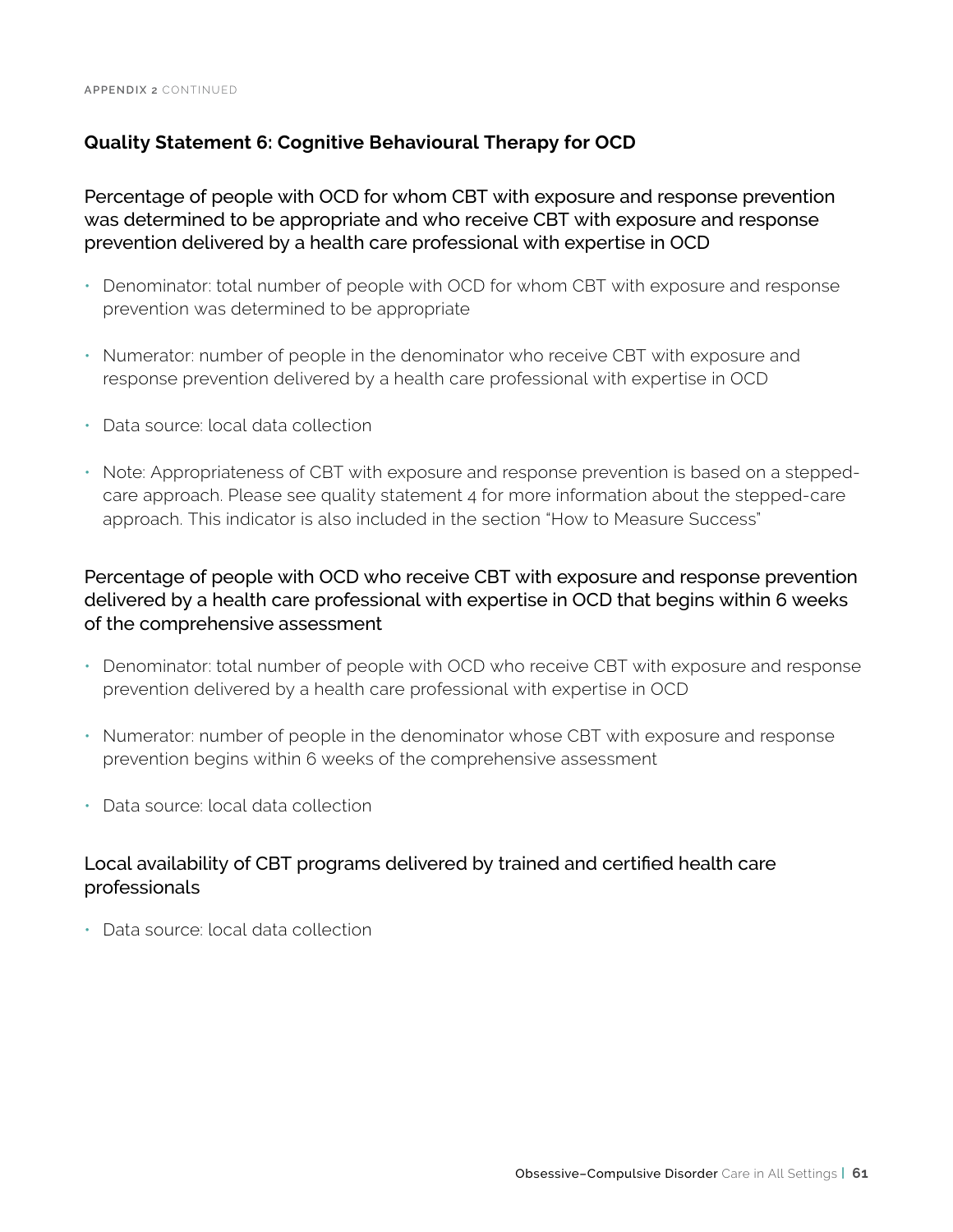#### **Quality Statement 7: OCD-Specific Pharmacological Treatment**

Percentage of people with moderate to severe OCD, or people who are not responding to psychological treatment for whom pharmacological treatment was determined to be appropriate, who receive an SSRI at an OCD-specific dose and duration

- Denominator: total number of people with moderate to severe OCD, or people who are not responding to psychological treatment for whom pharmacological treatment was determined to be appropriate
- Numerator: number of people in the denominator who receive an SSRI at an OCD-specific dose and duration
- Data source: local data collection
- Notes:
	- Appropriateness of pharmacological treatment is based on a stepped-care approach. Please see quality statement 4 for more information about the stepped-care approach. This indicator is also included in the section "How to Measure Success"
	- See clinical practice guidelines for further guidance on OCD-specific dosage recommendations

Percentage of people with OCD who are offered an SSRI and who feel involved in discussions about their medication(s), including potential benefits and risks, side effects, and adverse effects

- Denominator: total number of people with OCD who are offered an SSRI
- Numerator: number of people in the denominator who feel involved in discussions about their medication(s), including potential benefits and risks, side effects, and adverse effects
- Data source: local data collection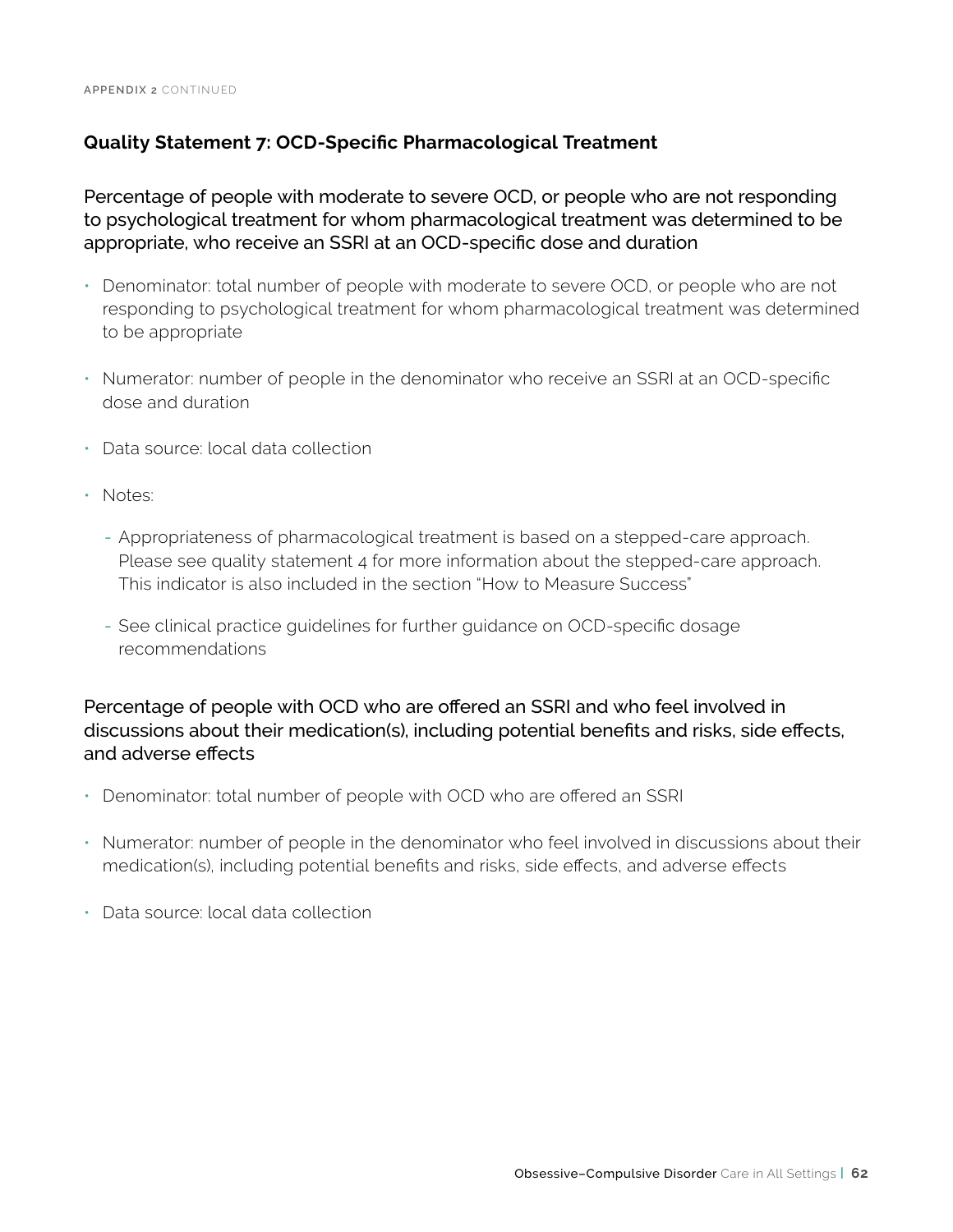#### **Quality Statement 8: Monitoring**

Percentage of people with OCD who are receiving psychotherapy and who have their response to treatment (effectiveness and tolerability) monitored using validated tools in conjunction with an assessment of their clinical presentation at each treatment session by the treating clinician

- Denominator: total number of people with OCD who are receiving psychotherapy
- Numerator: number of people in the denominator who have their response to treatment (effectiveness and tolerability) monitored using validated tools in conjunction with an assessment of their clinical presentation at each treatment session by the treating clinician
- Data source: local data collection
- Note: Please see quality statement 1 for validated severity-rating scales

Percentage of people with OCD who are receiving pharmacotherapy and whose condition is not yet stabilized who have their response to treatment (effectiveness and tolerability) monitored using validated tools in conjunction with an assessment of their clinical presentation on a monthly basis by the treating clinician

- Denominator: total number of people with OCD who are receiving pharmacotherapy and whose condition is not yet stabilized
- Numerator: number of people in the denominator who have their response to treatment (effectiveness and tolerability) monitored using validated tools in conjunction with an assessment of their clinical presentation on a monthly basis by the treating clinician
- Data source: local data collection
- Note: Please see quality statement 1 for validated severity-rating scales

#### Percentage of people with OCD who are in remission and who receive follow-up by a health care professional at least once within 12 months

- Denominator: total number of people with OCD who are in remission (few or no substantial symptoms)
- Numerator: number of people in the denominator who receive follow-up by a health care professional at least once within 12 months
- Data source: local data collection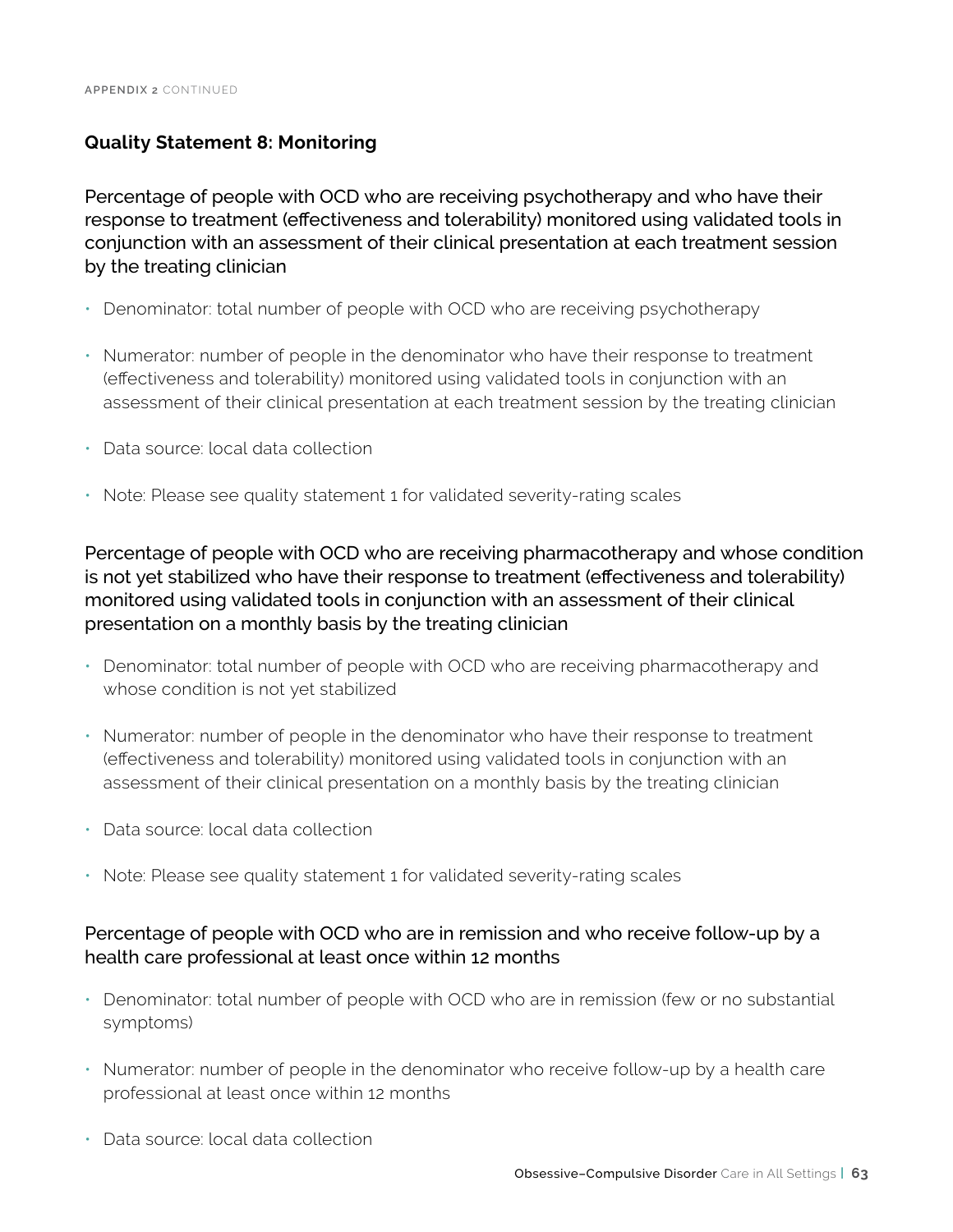#### **Quality Statement 9: Support for Initial Treatment Response**

#### Percentage of people with OCD who are not responding to initial treatment and who are reassessed by a health care professional before being offered other treatment options

- Denominator: total number of people with OCD who are not responding to initial treatment
- Numerator: number of people in the denominator who are reassessed by a health care professional before being offered other treatment options
- Stratify by: children and adolescents (under age 18 years), adults (age 18 years and older)
- Data source: local data collection

#### Percentage of people with OCD who are not responding to initial treatment and are reassessed who have a treatment plan that follows a stepped-care approach

- Denominator: total number of people with OCD who are not responding to initial treatment and are reassessed
- Numerator: number of people in the denominator who have a treatment plan that follows a stepped-care approach
- Stratify by: children and adolescents (under age 18 years), adults (age 18 years and older)
- Data source: local data collection

#### Percentage of people with OCD who have followed a stepped-care approach to treatment who have shown improvement in symptoms

- Denominator: total number of people with OCD who have followed a stepped-care approach to treatment
- Numerator: number of people in the denominator who have shown improvement in symptoms
- Data source: local data collection
- Notes:
	- A validated severity-rating scale can be used to evaluate improvement in symptoms. Please see quality statement 1 for validated severity-rating scales
	- This indicator is also included in quality statement 4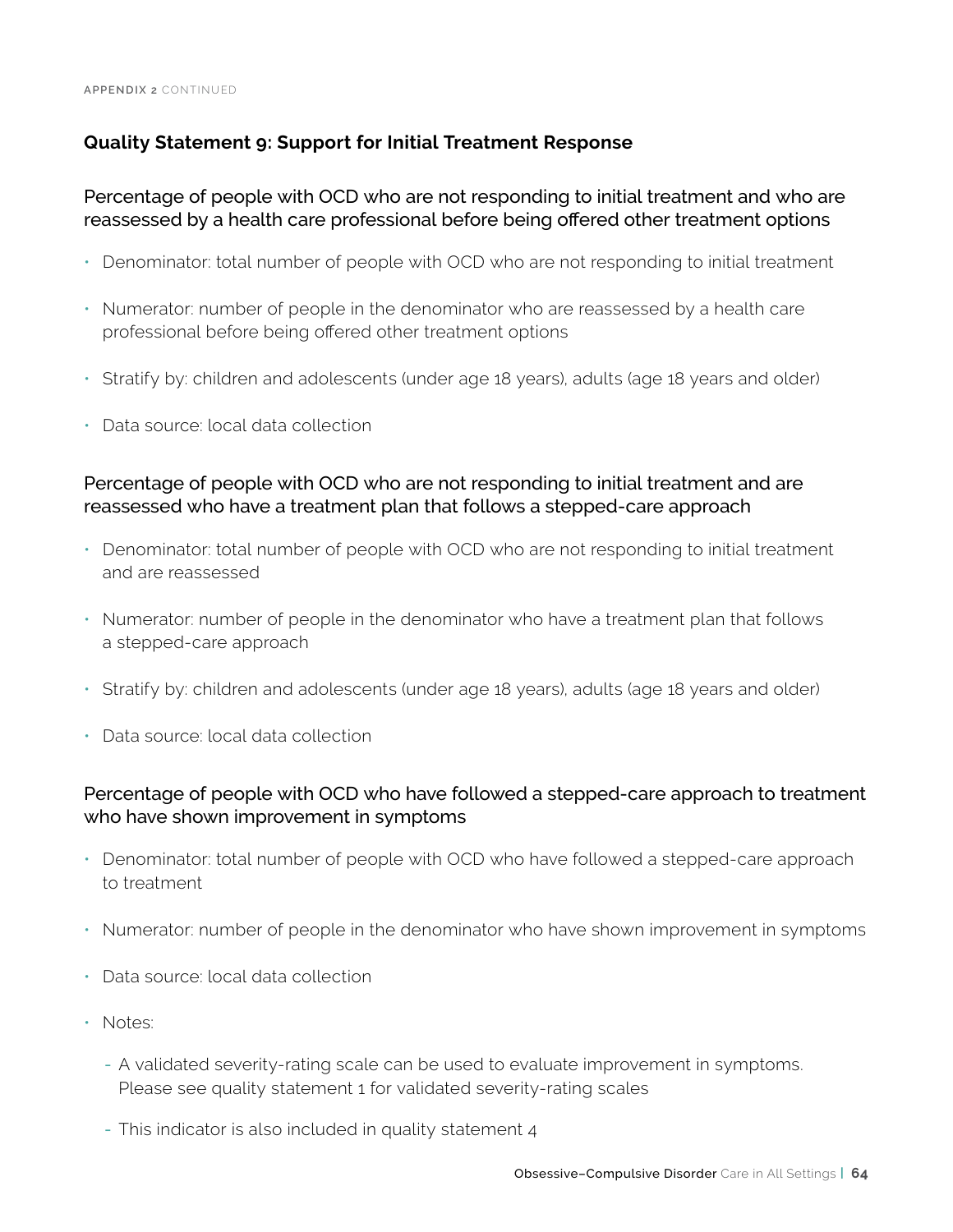#### **Quality Statement 10: Intensive Treatment**

#### Percentage of people with severe OCD, or those who are not responding to psychological or pharmacological treatment, who are referred for intensive treatment

- Denominator: total number of people with severe OCD or those who are not responding to psychological or pharmacological treatment
- Numerator: number of people in the denominator who are referred for intensive treatment
- Data source: local data collection

#### **Quality Statement 11: Relapse Prevention**

#### Percentage of people with OCD who are receiving treatment and who feel confident in how to prevent relapse and how to manage symptoms if they re-emerge

- Denominator: total number of people with OCD who are receiving treatment
- Numerator: number of people in the denominator who feel confident in how to prevent relapse and how to manage symptoms if they re-emerge
- Stratify by: children and adolescents (under age 18 years), adults (age 18 years and older)
- Data source: local data collection

#### Percentage of people whose OCD symptoms have been in remission and who relapse within 1 year

- Denominator: total number of people whose OCD symptoms have been in remission (few or no substantial symptoms following treatment)
- Numerator: number of people in the denominator who relapse within 1 year
- Data source: local data collection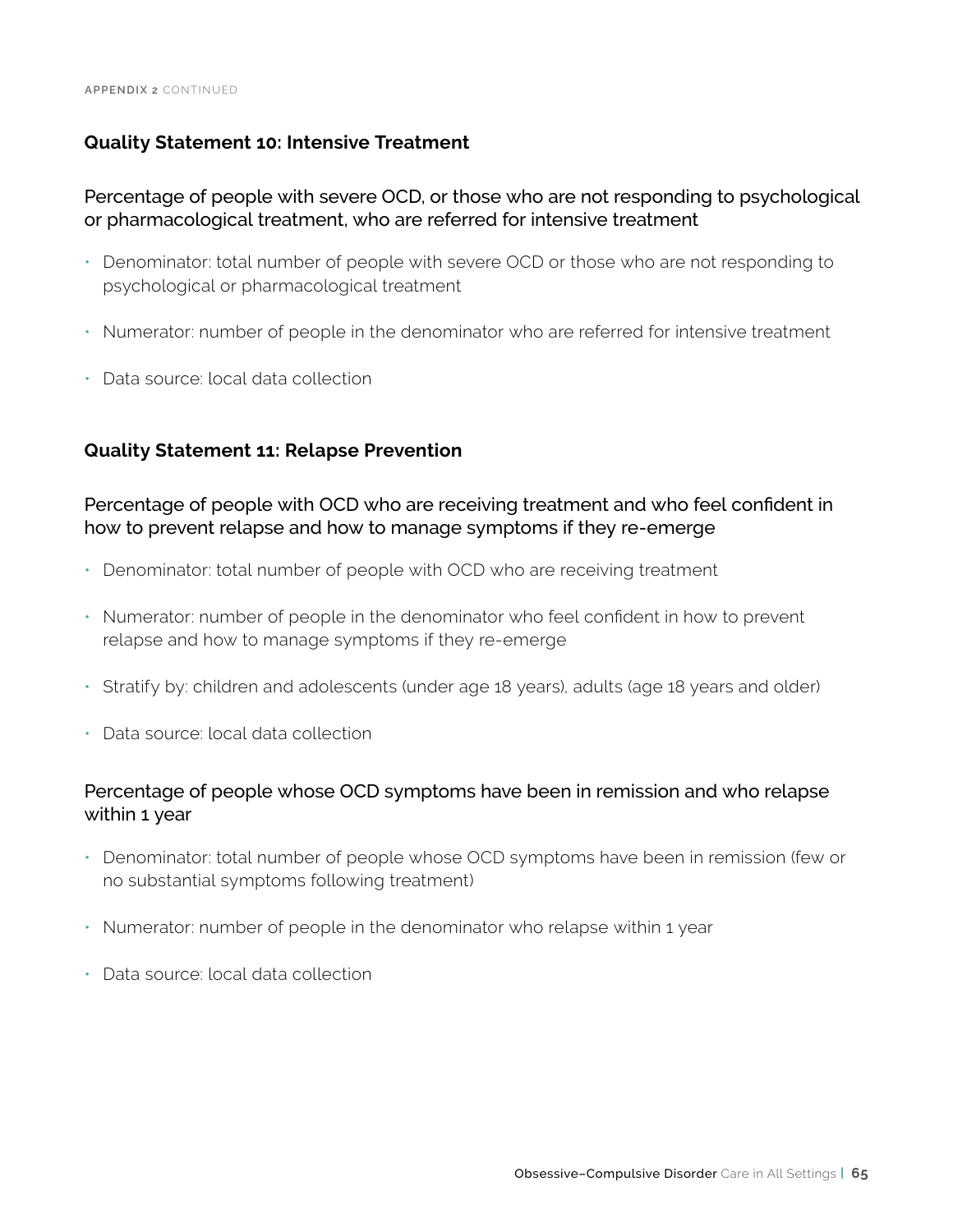#### **Quality Statement 12: Transitions in Care**

#### Percentage of people with OCD who transition between services or health care professionals and who experience a seamless transition

- Denominator: total number of people with OCD who transition between services or health care professionals
- Numerator: number of people in the denominator who experience a seamless transition
- Potential stratification: by type of transition
- Data source: local data collection

#### Percentage of people with OCD who transition from child and adolescent services to adult services and who experience a seamless transition

- Denominator: total number of people with OCD who transition from child and adolescent services to adult services
- Numerator: number of people in the denominator who experience a seamless transition
- Data source: local data collection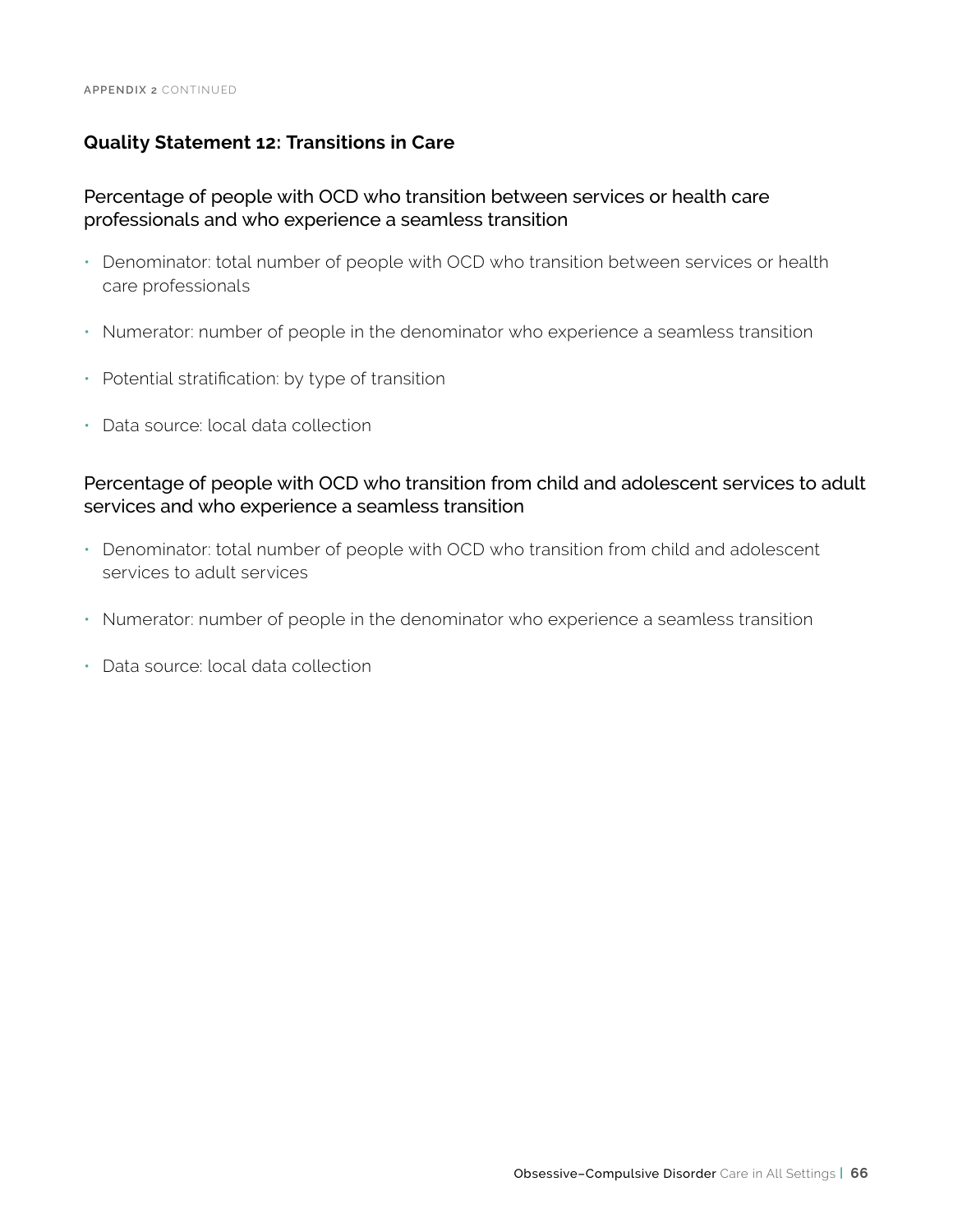# **Appendix 3. Glossary**

**Caregiver:** An unpaid person who provides care and support in a nonprofessional capacity, such as a parent, other family member, friend, or anyone else identified by the person with OCD. Other terms commonly used to describe this role include "care partner," "informal caregiver," "family caregiver," "carer," and "primary caregiver."

**Culturally appropriate:** An approach that incorporates cultural or faith traditions, values, and beliefs; uses the person's preferred language; adapts culture-specific advice; and incorporates the person's wishes to involve family and/or community members.40

**Family:** The people closest to a person in terms of knowledge, care, and affection; may include biological family, family through marriage, or family of choice and friends. The person defines their family and who will be involved in their care.

**Health care professionals:** Regulated professionals, such as social workers, psychotherapists, nurses, nurse practitioners, physicians, psychologists, occupational therapists, and pharmacists.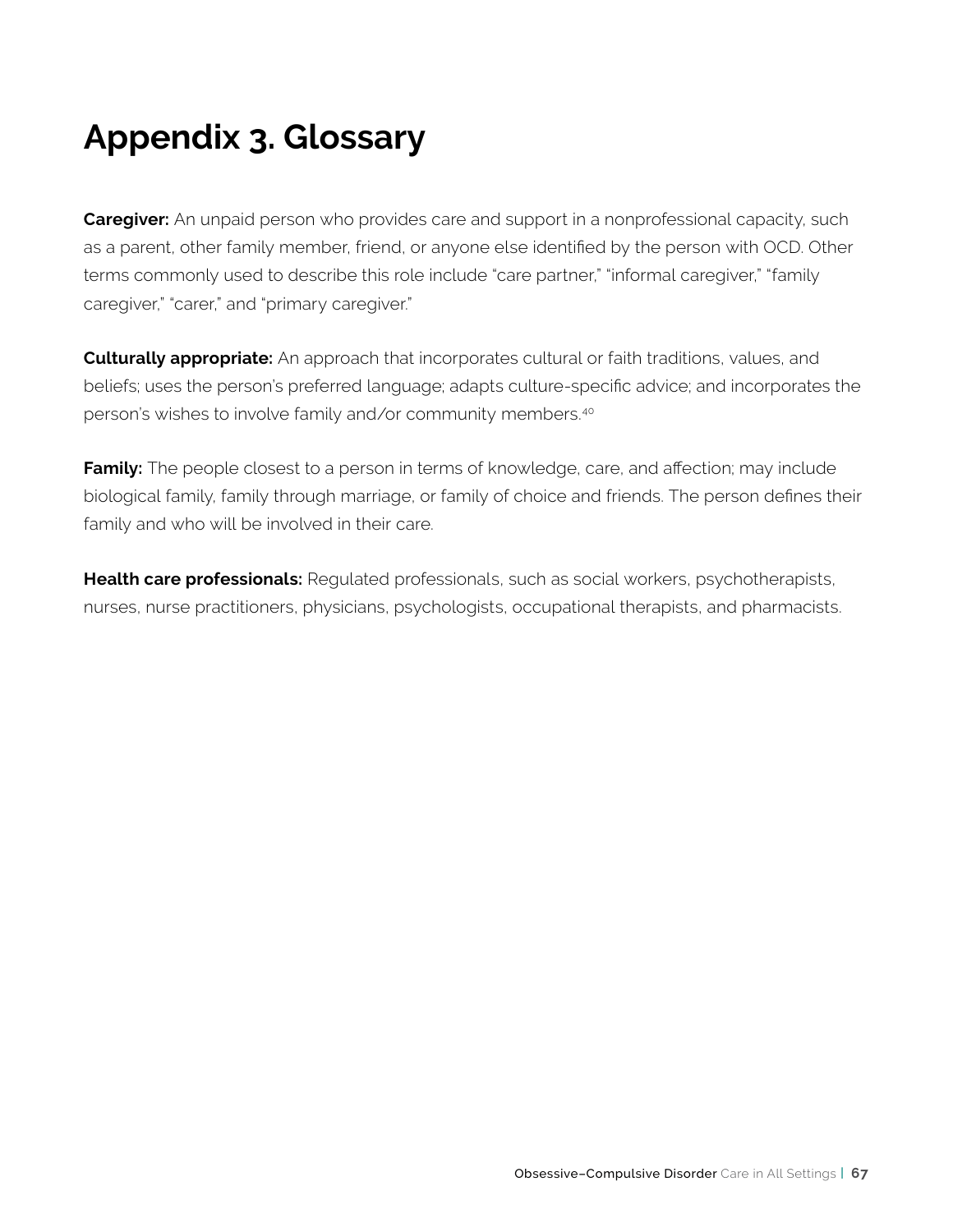# **Acknowledgements**

# **Advisory Committee**

Ontario Health (Quality) thanks the following individuals for their generous, voluntary contributions of time and expertise to help create this quality standard:

#### **Randi E. McCabe (co-chair)**

Director, Anxiety Treatment and Research Clinic, St. Joseph's Healthcare Hamilton

#### **Peggy M.A. Richter (co-chair)**

Head, Frederick W. Thompson Anxiety Disorders Centre, Sunnybrook Health Sciences Centre

#### **Sharon Bal**

Family Physician, Delta Coronation Family Health Organization

#### **Mary Bartram**

Registered Social Worker, Postdoctoral Researcher, McGill University

#### **Jaime Brown**

Lived Experience Advisor; Research Coach, Centre of Excellence for Child and Youth Mental Health

#### **Suzanne Filion**

Director of Strategic Development, Hawkesbury and District General Hospital

#### **Cheryl Fiske**

Occupational Therapist, Ontario Shores Centre for Mental Health Sciences

#### **Mark Freeman**

Lived Experience Advisor; Peer Support Specialist; Author

#### **Judith Laposa**

Psychologist and Clinician Scientist, Centre for Addiction and Mental Health; Assistant Professor, University of Toronto

#### **Lisa Leblanc**

Team Lead, Assertive Community Treatment Team, Canadian Mental Health Association, Kenora Branch

#### **Melanie Lefebvre**

Lived Experience Advisor; Program Coordinator, Cambrian College of Applied Arts and Technology; Previous Case Manager, Canadian Mental Health Association–Sudbury/Manitoulin

#### **Barbara Loeprich**

Nurse Practitioner, De Dwa Da Dehs Nyes>s Aboriginal Health Centre

#### **Sandy Marangos**

Program Director, Mental Health and Emergency Services, North York General Hospital

#### **Carol Miller**

Lived Experience Advisor; Knowledge Specialist, Gender at Work

#### **Kimberly Moran**

Lived Experience Advisor; Chief Executive Officer, Children's Mental Health Ontario

#### **Neil A. Rector**

Senior Scientist and Psychologist, Sunnybrook Health Sciences Centre

#### **Karen Rowa**

Psychologist, Anxiety Treatment and Research Clinic, St. Joseph's Healthcare Hamilton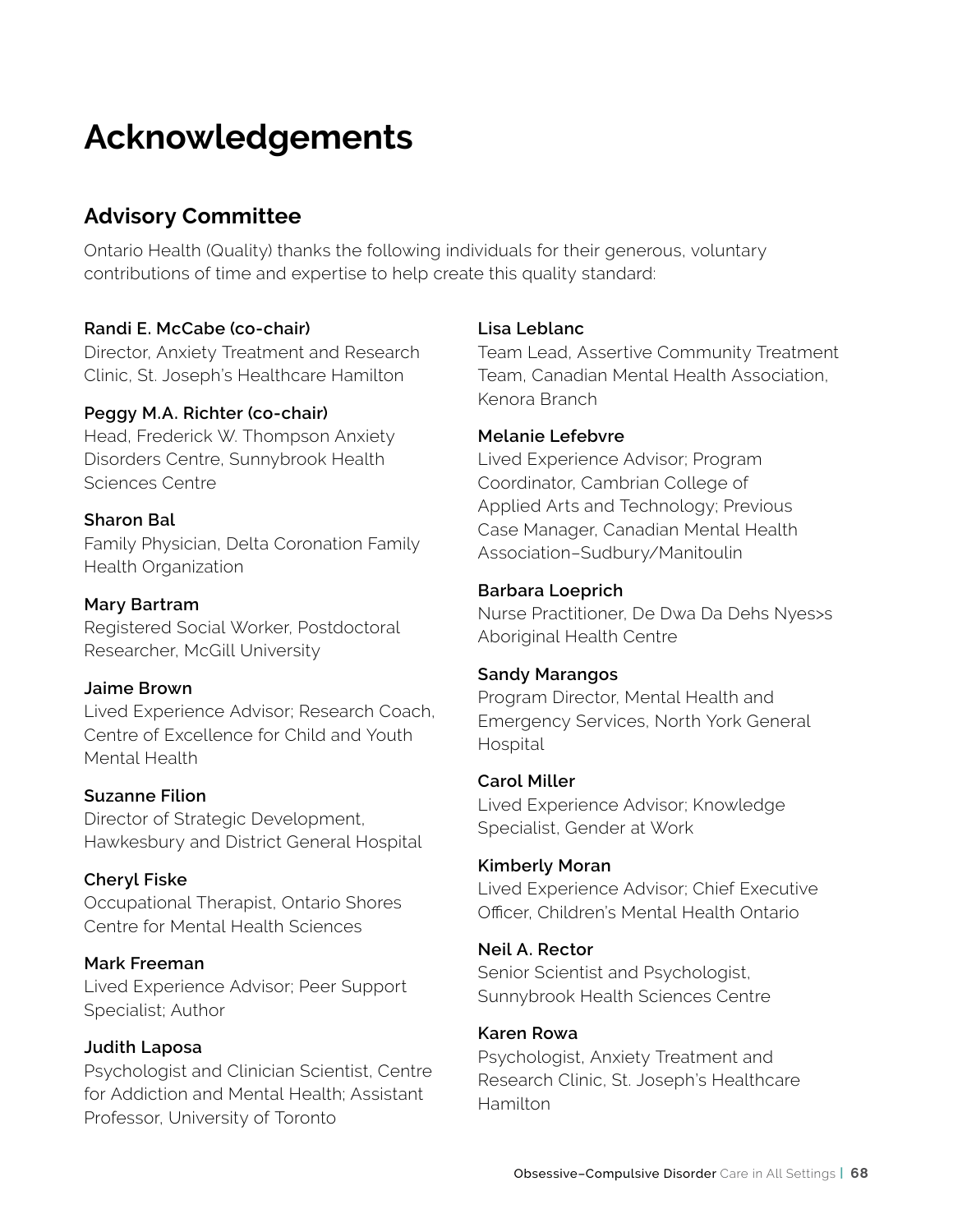#### **Steven Selchen**

Chief of Psychiatry, Joseph Brant Hospital

#### **Noam Soreni**

Psychiatrist, Pediatric OCD Consultation Team, Anxiety Treatment and Research Clinic, St. Joseph's Healthcare Hamilton; Associate Professor, McMaster University

#### **Lindsay Yarrow**

Director of Clinical Service and Community Integration, Addiction and Mental Health Services, Kingston Frontenac Lennox and Addington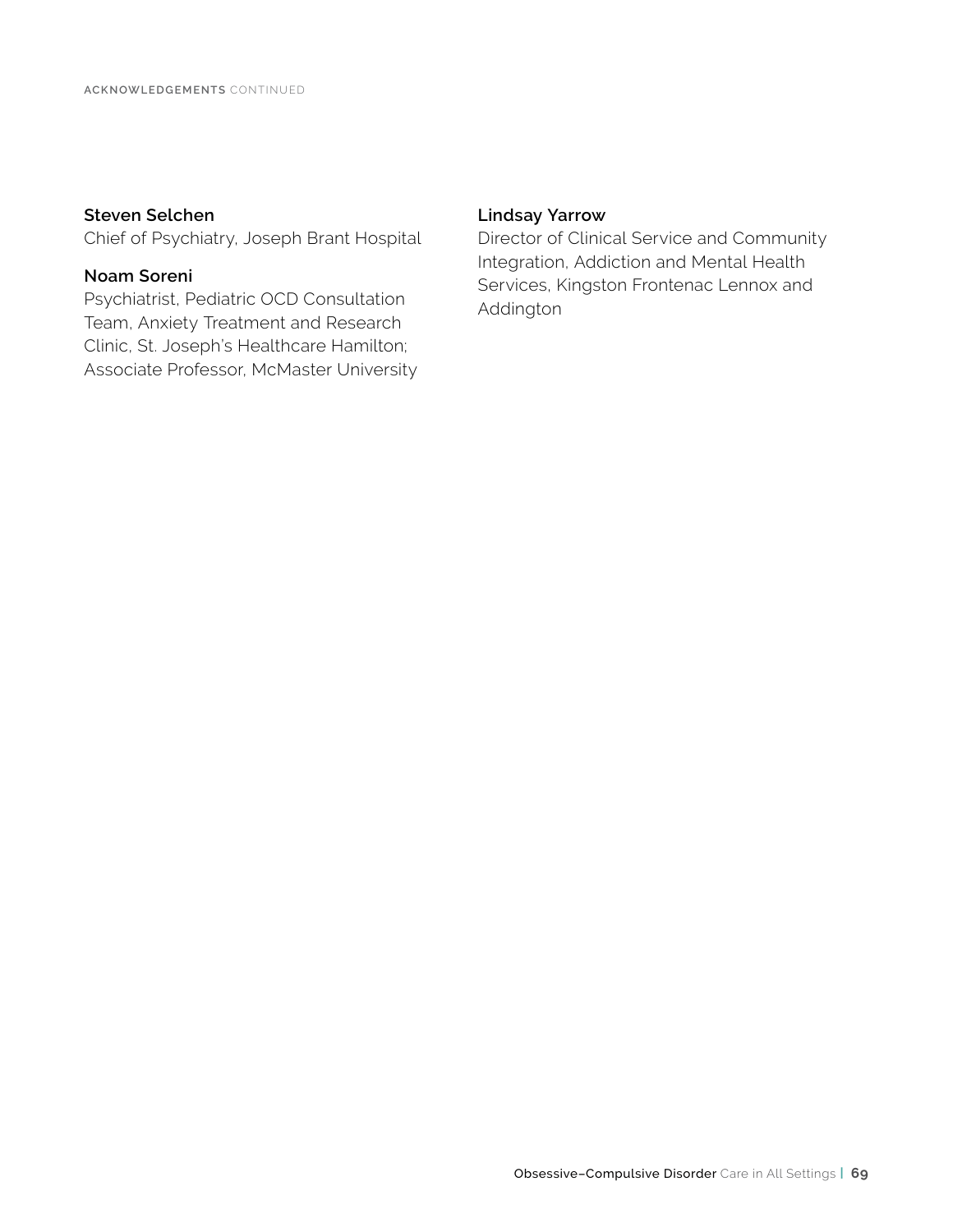# **References**

- **1.** Mental Health Commission of Canada. Changing directions, changing lives: the Mental Health Strategy for Canada [Internet]. Calgary (AB): The Commission; 2012 [cited 2018 Nov 29]. Available from: https://www.mentalhealthcommission.ca/ sites/default/files/MHStrategy\_Strategy\_ENG.pdf
- **2.** Mental Health Commission of Canada. Recovery [Internet]. Calgary (AB): The Commission; 2016 [updated 2018 Jul 09; cited 2018 Nov 29]. Available from: http://www.mentalhealthcommission.ca/ English/focus-areas/recovery
- **3.** Health Canada. First Nations Wellness Continuum: summary report [Internet]. Ottawa (ON): Queen's Printer; 2015 [cited 2018 July 18]. Available from: http://www.thunderbirdpf.org/wp-content/uploads/2015/01/24-14-1273-FN-Mental-Wellness-Summary-EN03\_low.pdf
- **4.** American Psychiatric Association. Diagnostic and statistical manual of mental disorders. 5th ed. Arlington (VA): The Association; 2013.
- **5.** Katzman MA, Bleau P, Blier P, Chokka P, Kjernisted K, Van Ameringen M, et al. Canadian clinical practice guidelines for the management of anxiety, posttraumatic stress and obsessive-compulsive disorders. BMC Psychiatry. 2014;14 Suppl 1:S1.
- **6.** Kessler RC, Berglund P, Demler O, Jin R, Merikangas KR, Walters EE. Lifetime prevalence and ageof-onset distributions of DSM-IV disorders in the National Comorbidity Survey Replication. JAMA Psychiatry. 2005;62(6):593-602.
- **7.** Ruscio AM, Stein DJ, Chiu WT, Kessler RC. The epidemiology of obsessive-compulsive disorder in the National Comorbidity Survey Replication. Mol Psychiatry. 2010;15(1):53-63.
- **8.** Kessler RC, Petukhova M, Sampson NA, Zaslavsky AM, Wittchen HU. Twelve-month and lifetime prevalence and lifetime morbid risk of anxiety and mood disorders in the United States. Int J Methods Psychiatr Res. 2012;21(3):169-84.
- **9.** Osland S, Arnold PD, Pringsheim T. The prevalence of diagnosed obsessive compulsive disorder and associated comorbidities: a population-based Canadian study. Psychiatry Res. 2018;268:137-42.
- **10.** Anxiety disorders: obsessive-compulsive disorder [Internet]. Ottawa (ON): Queen's Printer; 2015 [updated 2015 Nov 27; cited 2018 Jan 22]. Available from: http://www.statcan.gc.ca/pub/82- 619-m/2012004/sections/sectionb-eng.htm#a5
- **11.** DuPont RL, Rice DP, Shiraki S, Rowland CR. Economic costs of obsessive-compulsive disorder. Med Interface. 1995;8(4):102-9.
- **12.** Albert U, De Ronchi D, Maina G, Pompili M. Suicide risk in obsessive-compulsive disorder and exploration of risk factors: a systematic review. Curr Neuropharmacol. 2019;17(8):681-96.
- **13.** Canadian Institute for Health Information. Health System Resources for Mental Health and Addictions Care in Canada [Internet]. Ottawa (ON): The Institute; 2019. Available from: [https://www.cihi.](https://www.cihi.ca/sites/default/files/document/mental-health-chartbook-report-2019-en-web.pdf) [ca/sites/default/files/document/mental-health](https://www.cihi.ca/sites/default/files/document/mental-health-chartbook-report-2019-en-web.pdf)[chartbook-report-2019-en-web.pdf](https://www.cihi.ca/sites/default/files/document/mental-health-chartbook-report-2019-en-web.pdf)
- **14.** Brien S, Grenier L, Kapral ME, Kurdyak P, Vigod ST. Taking stock: a report on the quality of mental health and addictions services in Ontario. An HQO/ ICES report [Internet]. Toronto (ON): Health Quality Ontario and Institute for Clinical Evaluative Sciences; 2015 [cited 2018 Oct 3]. Available from: [http://](http://www.hqontario.ca/portals/0/Documents/pr/theme-report-taking-stock-en.pdf) [www.hqontario.ca/portals/0/Documents/pr/](http://www.hqontario.ca/portals/0/Documents/pr/theme-report-taking-stock-en.pdf) [theme-report-taking-stock-en.pdf](http://www.hqontario.ca/portals/0/Documents/pr/theme-report-taking-stock-en.pdf)
- **15.** Simonds LM, Thorpe SJ. Attitudes toward obsessive-compulsive disorders. Soc Psychiatry Psychiatr Epidemiol. 2003;38(6):331-6.
- **16.** Simonds LM, Elliott SA. OCD patients and non-patient groups reporting obsessions and compulsions: phenomenology, help-seeking, and access to treatment. Br J Med Psychol. 2011;74(4):431-49.
- **17.** Fenske JN, Petersen K. Obsessive-compulsive disorder: diagnosis and management. Am Fam Physician. 2015;92(10):896-903.
- **18.** Glazier K, Calixte RM, Rothschild R, Pinto A. High rates of OCD symptom misidentification by mental health professionals. Ann Clin Psychiatry. 2013;25(3):201-9.
- **19.** Garcia-Soriano G, Rufer M, Delsignore A, Weidt S. Factors associated with non-treatment or delayed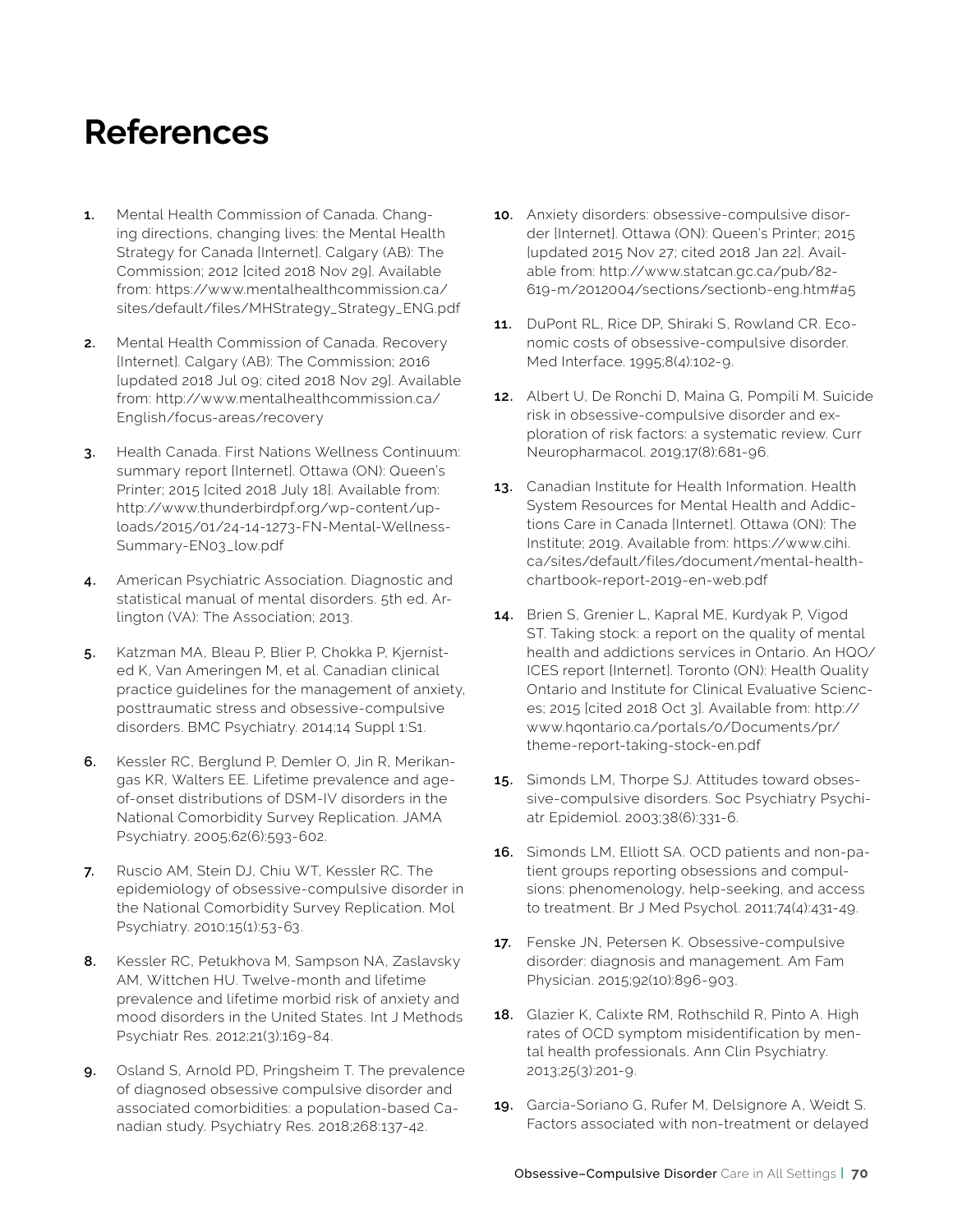treatment seeking in OCD sufferers: a review of the literature. Psychiatry Res. 2014;220(1-2):1-10.

- **20.** Kohn R, Saxena S, Levav I, Saraceno B. The treatment gap in mental health care. Bulletin of the World Health Organization. 2004;82(11):858-66.
- **21.** Pinto A, Mancebo MC, Eisen JL, Pagano ME, Rasmussen SA. The Brown Longitudinal Obsessive Compulsive Study: clinical features and symptoms of the sample at intake. J Clin Psychiatry. 2006;67(5):703-11.
- **22.** National Institute for Health and Care Excellence. Obsessive-compulsive disorder and body dysmorphic disorder: treatment [Internet]. London (UK): The Institute; 2005 [cited 2018 Nov 29]. Available from: https://www.nice.org.uk/guidance/cg31/resources/obsessivecompulsive-disorder-and-body-dysmorphic-disorder-treatment-pdf-975381519301
- **23.** McCabe RE, Milosevic I, Rowa K, Shnaider P, Pawluk EJ. Diagnostic Assessment Research Tool (DART). Hamilton (ON): St. Joseph's Healthcare/ McMaster University; 2017.
- **24.** Yale-Brown Obsessive Compulsive Scale [Internet]. Psychology Tools; 2018 [cited 2018 Mar 22]. Available from: [https://psychology-tools.com/](https://psychology-tools.com/yale-brown-obsessive-compulsive-scale/) [yale-brown-obsessive-compulsive-scale/](https://psychology-tools.com/yale-brown-obsessive-compulsive-scale/)
- **25.** Foa EB, Huppert JD, Leiberg S, Langner R, Kichic R, Hajcak G, et al. The Obsessive-Compulsive Inventory: development and validation of a short version. Psychol Assess. 2002;14(4):485-96.
- **26.** Geller DA, March J, AACAP Committee on Quality Issues. Practice parameter for the assessment and treatment of children and adolescents with obsessive-compulsive disorder. J Am Acad Child Adolesc Psychiatry. 2012;51(1):98-113.
- **27.** Koran LM, Hanna GL, Hollander E, Nestadt G, Simpson HB. Practice guideline for the treatment of patients with obsessive-compulsive disorder [Internet]. Arlington (VA): American Psychiatric Association; 2007 [cited 2018 Jul 11]. Available from: http://psychiatryonline.org/pb/assets/raw/sitewide/practice\_guidelines/guidelines/ocd.pdf
- **28.** Baldwin DS, Anderson IM, Nutt DJ, Allgulander C, Bandelow B, den Boer JA, et al. Evidence-based pharmacological treatment of anxiety disorders, post-traumatic stress disorder and obsessive-compulsive disorder: a revision of the 2005 guidelines from the British Association for Psychopharmacology. J Psychopharmacol. 2014;28(5):403-39.
- **29.** Rapp AM, Bergman RL, Piacentini J, McGuire JF. Evidence-based assessment of obsessive-compulsive disorder. J Central Nerv Syst Dis. 2016;8:13- 29.
- **30.** Pallanti S, Grassi G, Sarrecchia ED, Cantisani A, Pellegrini M. Obsessive–compulsive disorder comorbidity: clinical assessment and therapeutic implications. Front Psychiatry. 2011;2:70.
- **31.** Strauss C, Hale L, Stobie B. A meta-analytic review of the relationship between family accommodation and OCD symptom severity. J Anxiety Disord. 2015;33:95-102.
- **32.** Lebowitz ER, Panza KE, Bloch MH. Family accommodation in obsessive-compulsive and anxiety disorders: a five-year update. Expert Rev Neurother. 2016;16(1):45-53.
- **33.** Coles ME, Heimberg RG, Weiss BD. The public's knowledge and beliefs about obsessive compulsive disorder. Depress Anxiety. 2013;30(8):778-85.
- **34.** Sunderland K, Mishkin W, Peer Leadership Group, Mental Health Commission of Canada. Guidelines for the practice and training of peer support [Internet]. Calgary (AB): Mental Health Commission of Canada; 2013 [cited 2018 Nov 29]. Available from: https://www.mentalhealthcommission.ca/sites/ default/files/peer\_support\_guidelines.pdf
- **35.** Cyr C, McKee H, O'Hagan M, Priest R, Mental Health Commission of Canada. Making the case for peer support: report to the Peer Support Project Committee of the Mental Health Commission of Canada [Internet]. Calgary (AB): Mental Health Commission of Canada; 2016 [cited 2018 Nov 29]. Available from: https://www.mentalhealthcommission.ca/sites/default/files/2016-07/MHCC\_Making\_the\_Case\_for\_Peer\_Support\_2016\_Eng.pdf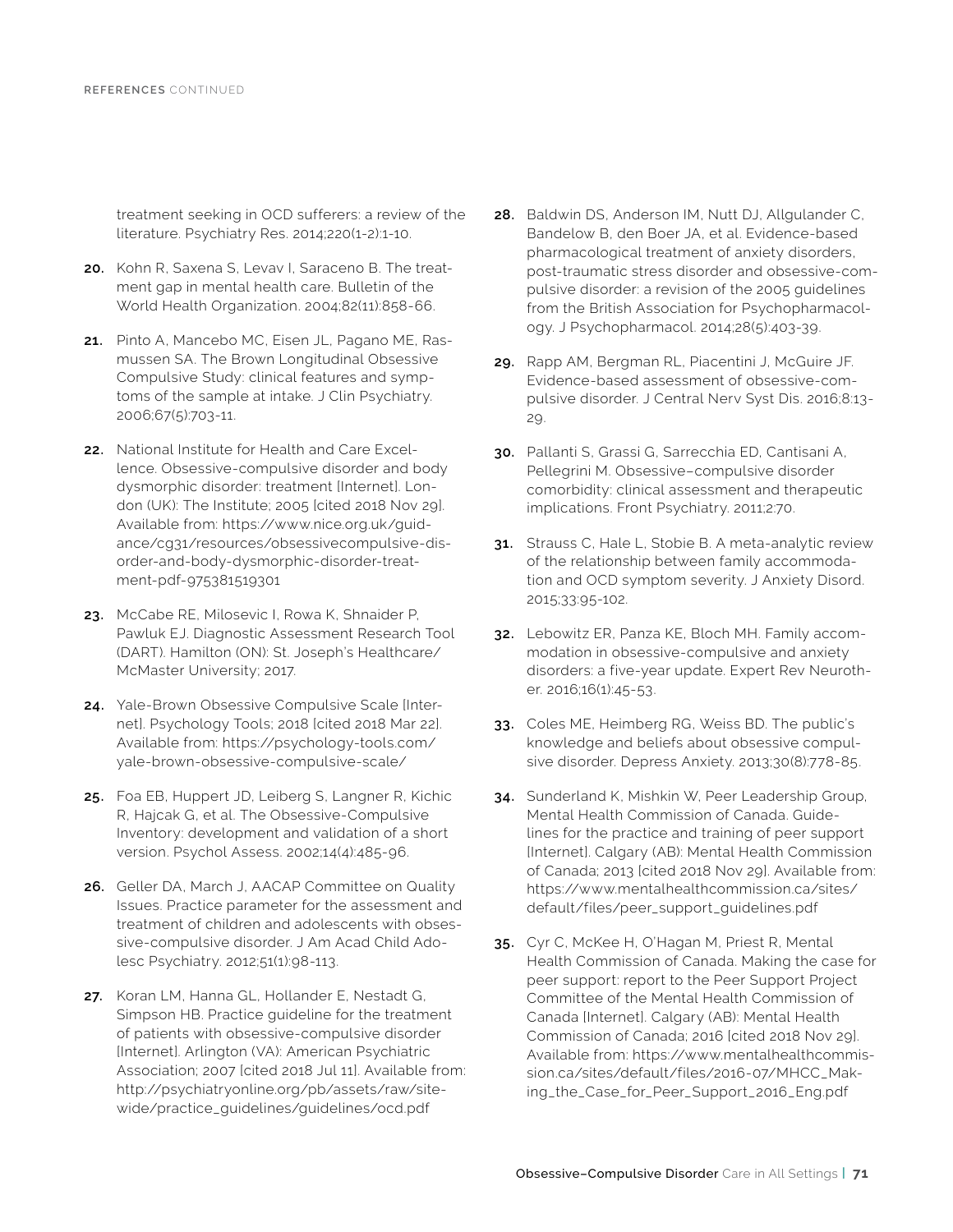- **36.** Bandelow B, Sher L, Bunevicius R, Hollander E, Kasper S, Zohar J, et al. Guidelines for the pharmacological treatment of anxiety disorders, obsessive-compulsive disorder and posttraumatic stress disorder in primary care. Int J Psychiatry Clin Pract. 2012;16(2):77-84.
- **37.** National Institute for Health and Care Excellence. Anxiety disorders [Internet]. London (UK): The Institute; 2014 [cited 2018 Mar 16]. Available from: https://www.nice.org.uk/guidance/qs53/resources/anxiety-disorders-pdf-2098725496261
- **38.** Anxiety Canada. How to prevent a relapse [Internet]. Vancouver (BC): Anxiety Canada; 2018 [cited 2018 Aug 1]. Available from: https://www.anxietycanada.com/adults/how-prevent-relapse
- **39.** National Collaborating Centre for Mental Health. The improving access to the psychological therapies manual: appendices and helpful resources [Internet]. London (UK): The Centre; 2018 cited [2019 Aug 8]. Available from: [https://www.england.](https://www.england.nhs.uk/wp-content/uploads/2018/06/iapt-manual-resources-v2.pdf) [nhs.uk/wp-content/uploads/2018/06/iapt-manu](https://www.england.nhs.uk/wp-content/uploads/2018/06/iapt-manual-resources-v2.pdf)[al-resources-v2.pdf](https://www.england.nhs.uk/wp-content/uploads/2018/06/iapt-manual-resources-v2.pdf)
- **40.** Crowshoe L, Dannenbaum D, Green M, Henderson R, Naqshbandi Hayward M, Toth E. Type 2 diabetes in Indigenous peoples. Can J Diabetes. 2018;42:S296-S306.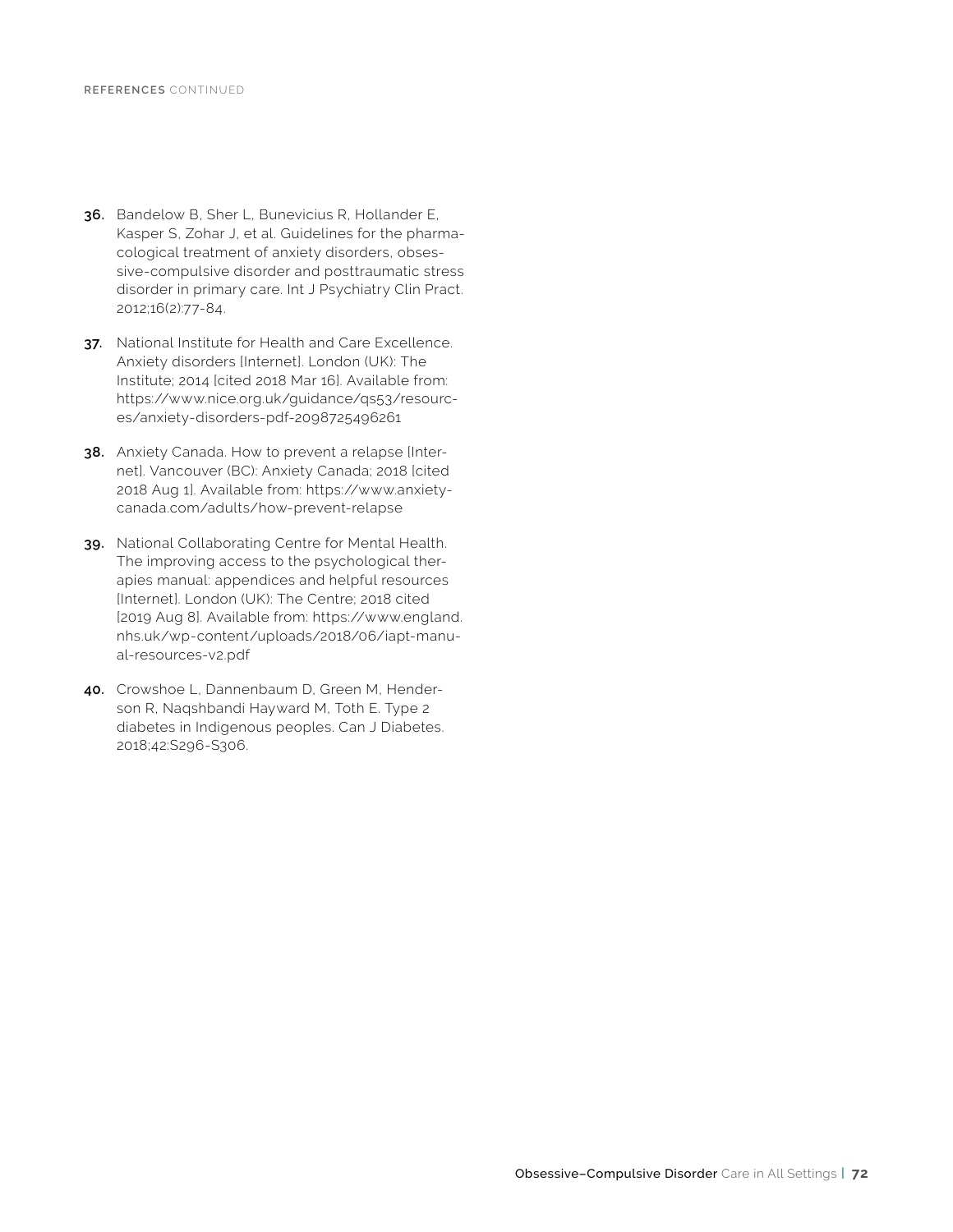## **About Us**

Once fully established, Ontario Health will enable the delivery of highquality health care and services to Ontarians where and when they need them while delivering a positive experience at every step along their journey.

For more information, visit [ontariohealth.ca/our-team](https://www.ontariohealth.ca/our-team)